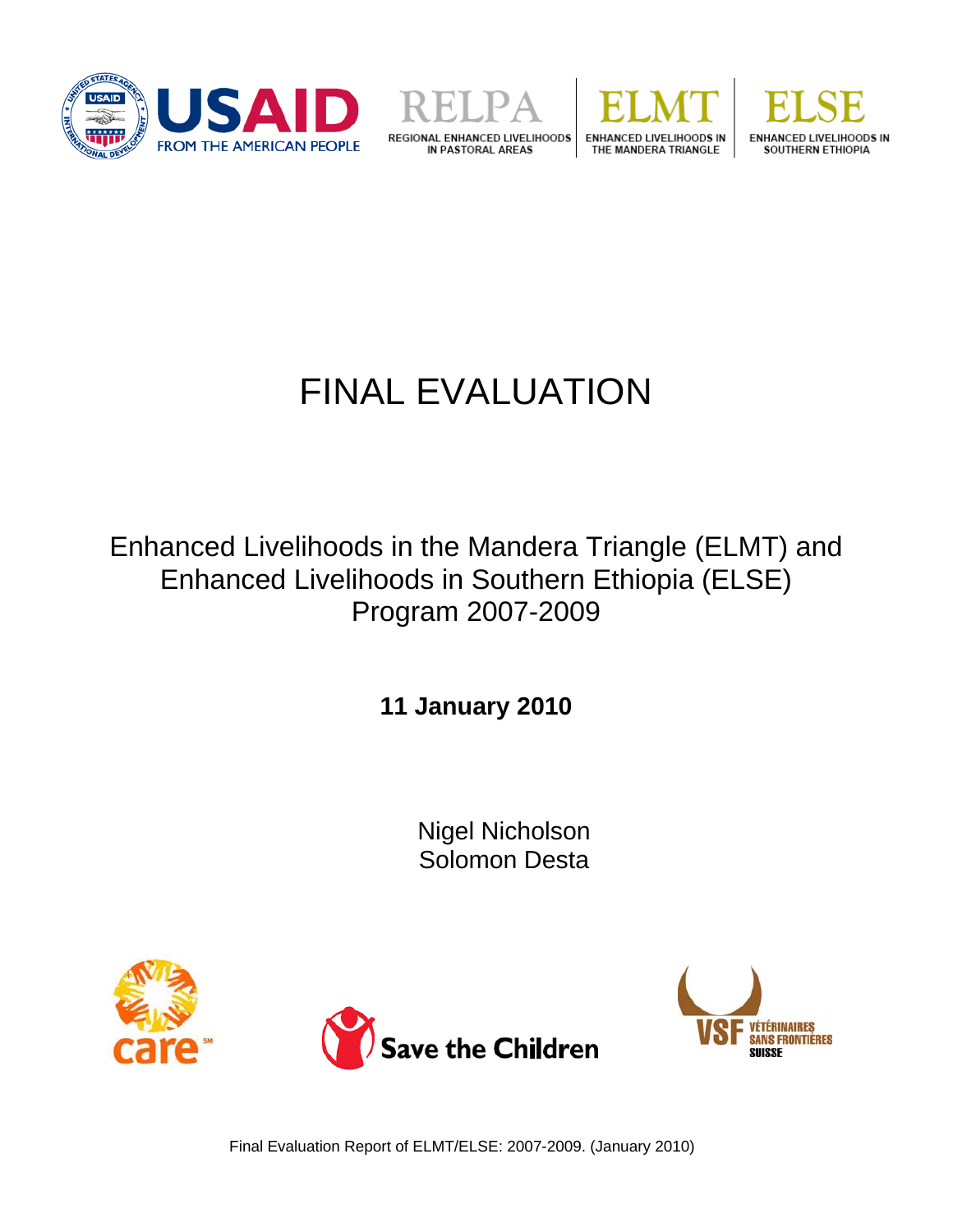# ACKNOWLEDGEMENTS

Particular gratitude goes to the very committed field teams of CARE Ethiopia, Kenya and Somalia, Save the Children UK and Save the Children US in Ethiopia and Vétérinaires Sans Frontières Suisse in Kenya and Somalia, as well as their many partner organizations, for their time, effort and insights into the challenges and successes of implementing pastoralist projects in the Borana and Somali clan areas bordering Ethiopia, Kenya and Somalia. Also to the pastoralist communities themselves, community elders, customary institutions, community workers, local government authorities and the private sector who contributed to some very informative discussions in locations of southern Ethiopia and north-eastern Kenya where the evaluation team was able to visit.

Our thanks go as well to the ELMT/ELSE Regional Coordination Unit (RCU) for facilitating and contributing significantly to the evaluation; to the Country Directors, Program Managers and Technical Advisers of the ELMT/ELSE Consortium partners for their frank and valuable perspectives; to the many respondents in Nairobi and Addis Ababa representing donors (USAID and ECHO), other components of RELPA (PACAPS, RCPM/PACT, COMESA and OFDA), Regional Offices of CARE and Save the Children UK, and technical agencies including FAO, FEG and Oxfam GB for an external view of proceedings. Finally, we express our appreciation of the collaboration this evaluation has had with Inter Mediation International (IMI) and the Overseas Development Institute (ODI).

Nigel Nicholson and Solomon Desta

11 January 2010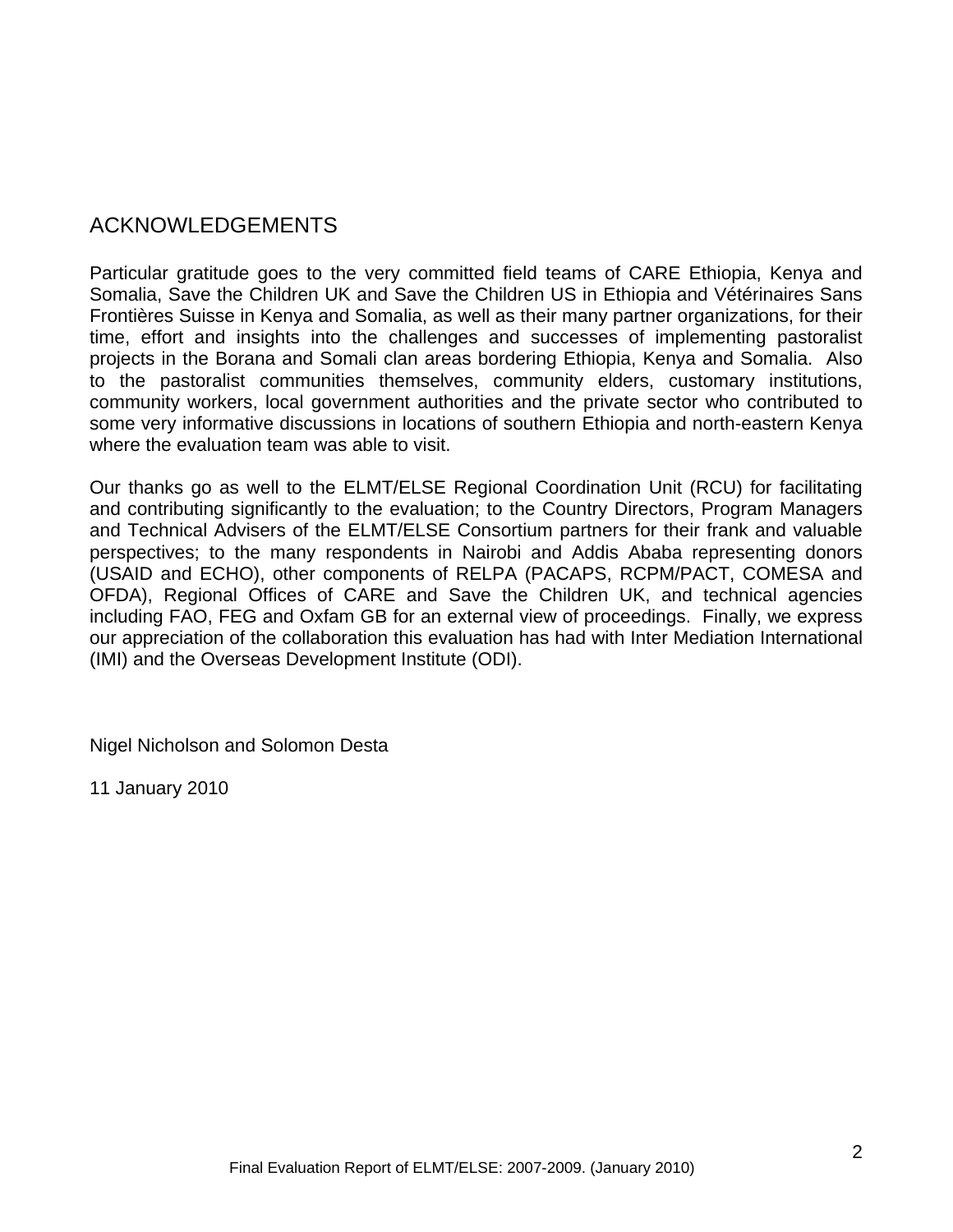# **CONTENTS**

|                                                                                                                             | <b>Acronyms</b>                                                                                                                                                                                                                                                                                                                                                                                                                                                                                                                                                                                                                                                                                                                                                                                                                                                                                                                                           | 5                                                                                                  |
|-----------------------------------------------------------------------------------------------------------------------------|-----------------------------------------------------------------------------------------------------------------------------------------------------------------------------------------------------------------------------------------------------------------------------------------------------------------------------------------------------------------------------------------------------------------------------------------------------------------------------------------------------------------------------------------------------------------------------------------------------------------------------------------------------------------------------------------------------------------------------------------------------------------------------------------------------------------------------------------------------------------------------------------------------------------------------------------------------------|----------------------------------------------------------------------------------------------------|
|                                                                                                                             | <b>Map of ELMT-RELPA Operational Area</b>                                                                                                                                                                                                                                                                                                                                                                                                                                                                                                                                                                                                                                                                                                                                                                                                                                                                                                                 | $\overline{7}$                                                                                     |
| 1.                                                                                                                          | <b>Executive Summary</b>                                                                                                                                                                                                                                                                                                                                                                                                                                                                                                                                                                                                                                                                                                                                                                                                                                                                                                                                  | 8                                                                                                  |
| 2.                                                                                                                          | <b>Introduction</b>                                                                                                                                                                                                                                                                                                                                                                                                                                                                                                                                                                                                                                                                                                                                                                                                                                                                                                                                       | 12                                                                                                 |
| 2.1<br>2.2<br>2.3                                                                                                           | Context of the "Mandera Triangle"<br>Rationale and Outline of the ELMT Program<br>Scope of the Evaluation                                                                                                                                                                                                                                                                                                                                                                                                                                                                                                                                                                                                                                                                                                                                                                                                                                                 | 12<br>13<br>15                                                                                     |
| 3.                                                                                                                          | <b>Relevance of ELMT/ELSE</b>                                                                                                                                                                                                                                                                                                                                                                                                                                                                                                                                                                                                                                                                                                                                                                                                                                                                                                                             | 16                                                                                                 |
| 4.                                                                                                                          | <b>Achievements and Effectiveness of ELMT/ELSE</b>                                                                                                                                                                                                                                                                                                                                                                                                                                                                                                                                                                                                                                                                                                                                                                                                                                                                                                        | 17                                                                                                 |
| 4.1<br>4.2<br>4.3<br>4.4<br>4.5<br>4.6<br>4.7<br>4.8<br>4.9<br>4.10<br>4.11<br>4.12<br>4.13<br>4.14<br>4.15<br>4.16<br>4.17 | Useful EW information is available and used by Consortium<br>members/partners and local government offices<br>Improved capacity for contingency planning<br>Early response interventions implemented<br>Increased quality and coverage of private veterinary services<br>Increased livestock disease surveillance and response<br>Camel and other livestock husbandry practices enhanced<br>Increased income from livestock sales<br>Improved rangeland management<br>Pastoralists supported to provide environmental services<br>Improved capacity of pastoralists and pastoral drop-outs to access<br>business opportunities<br>Customary Institutions actively engaged in peace-building<br>Local peace building efforts linked to cross-border efforts<br>Improved capacity of pastoral representatives to engage in policy<br><b>Debates</b><br>More informed pastoral policies<br>Cross-cutting issues<br>Cross-border programming<br>Collaboration | 18<br>19<br>21<br>22<br>25<br>25<br>26<br>28<br>30<br>31<br>36<br>37<br>37<br>38<br>39<br>39<br>39 |
| 5.                                                                                                                          | <b>Impact and Sustainability of ELMT/ELSE</b>                                                                                                                                                                                                                                                                                                                                                                                                                                                                                                                                                                                                                                                                                                                                                                                                                                                                                                             | 40                                                                                                 |
| 5.1<br>5.2                                                                                                                  | IR1: Livestock based livelihoods protected in the event of an<br>Emergency<br>IR2: Livelihoods enhanced through improved livestock production,<br>health and marketing                                                                                                                                                                                                                                                                                                                                                                                                                                                                                                                                                                                                                                                                                                                                                                                    | 40<br>41                                                                                           |
| 5.3<br>5.4                                                                                                                  | IR3: Natural resource management enhanced<br>IR4: Livelihoods enhanced by strengthened alternative and<br>complementary livelihood strategies                                                                                                                                                                                                                                                                                                                                                                                                                                                                                                                                                                                                                                                                                                                                                                                                             | 41<br>42                                                                                           |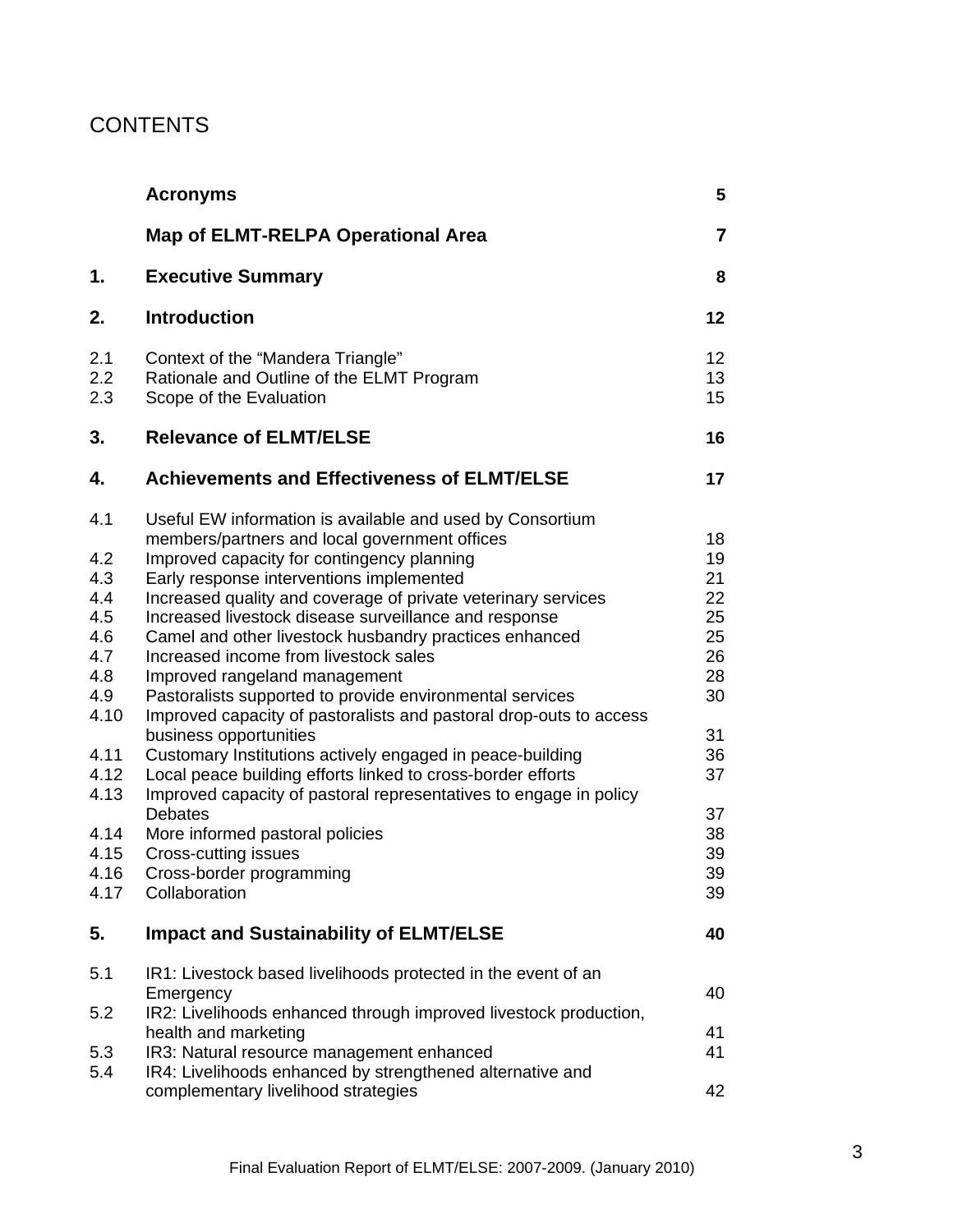| 5.5<br>5.6                                           | IR5: Strengthened capacity of customary institutions in peace-building,<br>civil governance and conflict mitigation<br>IR6: Pastoral area "voice" in dryland policy formulation and                                                         | 43<br>44                                     |
|------------------------------------------------------|---------------------------------------------------------------------------------------------------------------------------------------------------------------------------------------------------------------------------------------------|----------------------------------------------|
| 6.                                                   | Implementation strengthened at all levels<br><b>Challenges to Program Implementation</b>                                                                                                                                                    | 45                                           |
| 6.1<br>6.2<br>6.3<br>6.4<br>6.5<br>6.6<br>6.7<br>6.8 | Climate<br><b>Environment of Insecurity</b><br><b>USG Funding Conditions</b><br>Protracted Program Administration<br>Institutional Impediments<br>Program Time-frame<br><b>Staff Attrition</b><br>Weak & Fractious Institutional Engagement | 45<br>45<br>46<br>46<br>46<br>47<br>47<br>47 |
| 7.                                                   | <b>Effectiveness of Institutional Arrangements and</b><br><b>Collaborative Working</b>                                                                                                                                                      | 48                                           |
| 7.1<br>7.2<br>7.3<br>7.4<br>7.5                      | <b>The Consortium</b><br>The Regional Coordination Unit (RCU)<br>The Technical Working Groups (TWG)<br>The Program Steering Committee (PSC)<br><b>USAID</b>                                                                                 | 48<br>50<br>52<br>53<br>54                   |
| 8.                                                   | <b>Added Value of RELPA</b>                                                                                                                                                                                                                 | 54                                           |
| 9.                                                   | <b>Lessons Learned</b>                                                                                                                                                                                                                      | 56                                           |
| 10.                                                  | <b>Recommendations</b>                                                                                                                                                                                                                      | 57                                           |
| 10.1<br>10.2<br>10.3<br>10.4<br>10.5                 | <b>Extension and Time-frame</b><br>Program Design<br><b>Technical Emphasis</b><br>The Consortium<br><b>Program Steering Committee</b>                                                                                                       | 57<br>58<br>59<br>59<br>61                   |

### **Annexes**

|  | 1. | Terms of Reference for the Evaluation |
|--|----|---------------------------------------|
|--|----|---------------------------------------|

- 2. Evaluation Schedule
- 3. List of Respondents to the Evaluation
- 4. Schedule of ELMT/ELSE Sub-Grantee Contracts
- 5. ELMT/ELSE Consortium Agreement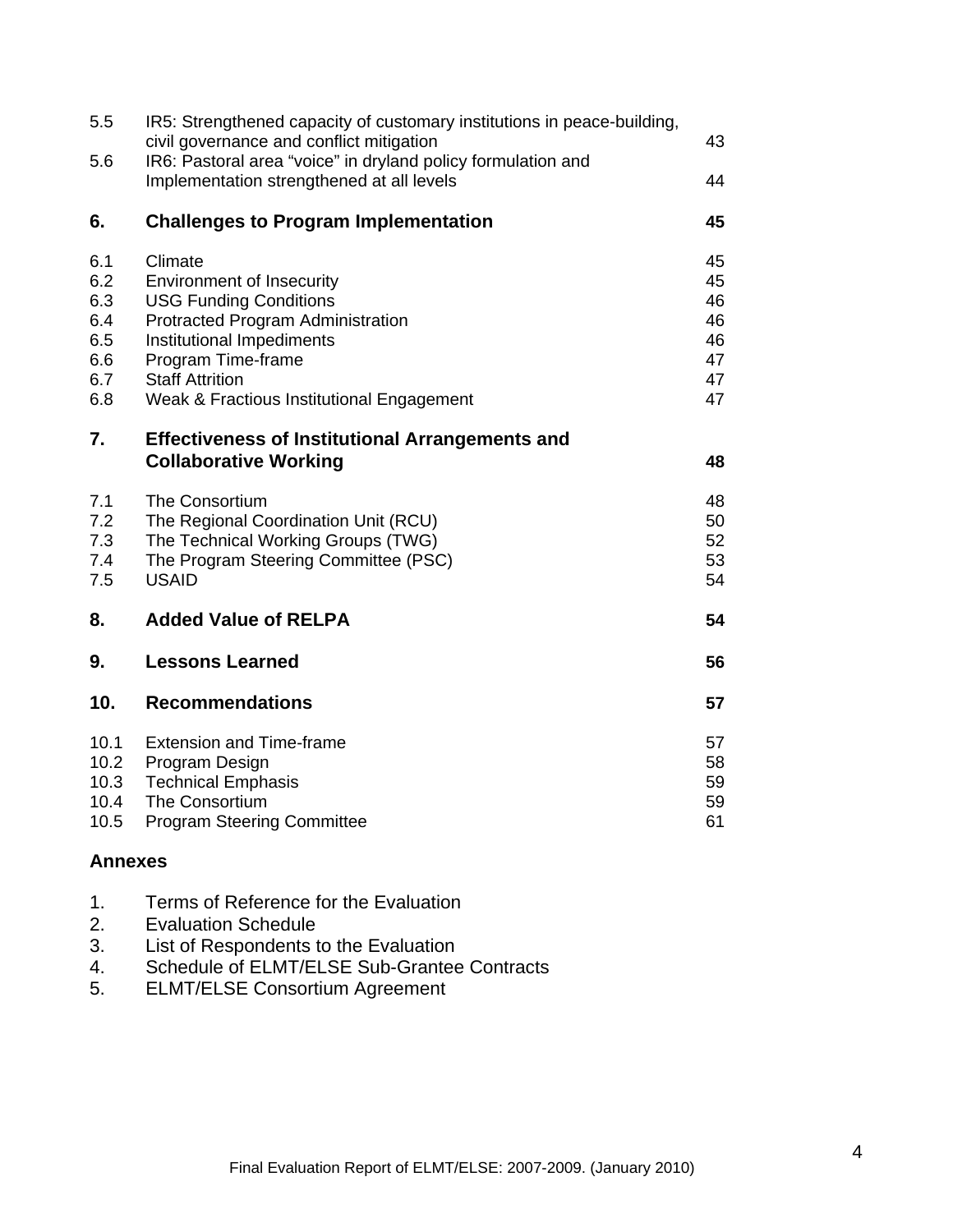# ACRONYMS

| AFD           | Action for Development (Ethiopia)                                 |
|---------------|-------------------------------------------------------------------|
| <b>AFREC</b>  | African Rescue Committee (Somalia)                                |
| <b>AHA</b>    | <b>Animal Health Assistant</b>                                    |
| <b>ALLPRO</b> | Arid and Semi-arid Lands Rural Livelihoods Support Project        |
| <b>ALRMP</b>  | Arid Lands Resource Management Project (Kenya)                    |
| ASAL          | Arid and Semi Arid Lands                                          |
| <b>BDS</b>    | <b>Business Development Studies (ELMT/ELSE)</b>                   |
| <b>CAADP</b>  | Comprehensive Africa Agricultural Development Program             |
| <b>CAHNet</b> | <b>Community Animal Health Network</b>                            |
| <b>CAHW</b>   | <b>Community Animal Health Worker</b>                             |
| <b>CARE</b>   | Cooperative for Assistance and Relief Everywhere                  |
| <b>CASPRO</b> | <b>Camel Service Provider</b>                                     |
| <b>CEWARN</b> | Conflict Early Warning & Response Mechanism (IGAD)                |
| <b>CERF</b>   | Common Emergency Response Fund (UN)                               |
| <b>CIFA</b>   | Community Initiative Facilitation Assistance (Ethiopia and Kenya) |
| <b>COMESA</b> | Common Market for Eastern and Southern Africa                     |
| CoP           | <b>Chief of Party</b>                                             |
| <b>CSPB</b>   | <b>Conflict Sensitivity and Peace Building (TWG)</b>              |
| <b>CTO</b>    | Cognizant Technical Officer (USAID)                               |
| <b>DCoP</b>   | Deputy Chief of Party                                             |
| <b>DFCS</b>   | Dollow Farmers Cooperative Society (Somalia)                      |
| <b>DFID</b>   | Department for International Development (UK Government)          |
| <b>DIPS</b>   | Detailed Implementation Plans (USAID)                             |
| <b>DPP</b>    | Drought Preparedness Programme (ECHO)                             |
| <b>DRR</b>    | <b>Drought Risk Reduction</b>                                     |
| <b>ECHO</b>   | European Commission Humanitarian Aid Department                   |
| <b>ELMT</b>   | Enhanced Livelihoods in Mandera Triangle (program)                |
| <b>ELSE</b>   | Enhanced Livelihoods in Southern Ethiopia (program)               |
| <b>EPAG</b>   | <b>Emergency Pastoralist Action Group (Kenya)</b>                 |
| <b>FAO</b>    | Food & Agriculture Organisation (UN)                              |
| <b>FEG</b>    | <b>Food Economy Group</b>                                         |
| FFP           | Food for Peace Programs (USG)                                     |
| GDP           | <b>Gross Domestic Product</b>                                     |
| <b>GHFSI</b>  | <b>Global Hunger Food Security Initiative (USAID)</b>             |
| GoK           | Government of Kenya                                               |
| <b>HEA</b>    | <b>Household Economy Analysis</b>                                 |
| НM            | <b>Holistic Management</b>                                        |
| <b>HPG</b>    | Humanitarian Policy Group (ODI)                                   |
| <b>HRF</b>    | Humanitarian Response Fund (OCHA)                                 |
| <b>IGAD</b>   | Inter-Governmental Authority for Development                      |
| <b>IISD</b>   | International Institute for Sustainable Development               |
| IR.           | Intermediate Result (ELMT/ELSE)                                   |
| <b>IUCN</b>   | International Union for the Conservation of Nature (IUCN)         |
| <b>KCA</b>    | Kenya Camel Association (Kenya)                                   |
| <b>LDM</b>    | Livelihood Diversity and Marketing (TWG)                          |
| <b>LINKS</b>  | Livestock Information Network Knowledge System (Ethiopia)         |
| LP.           | Livelihood Protection (TWG)                                       |
| <b>LVIA</b>   | Lay Volunteers International Association (Ethiopia)               |
| M&E           | Monitoring & Evaluation                                           |
| <b>MoNK</b>   | Ministry for Development of Northern Kenya and Other Arid Lands   |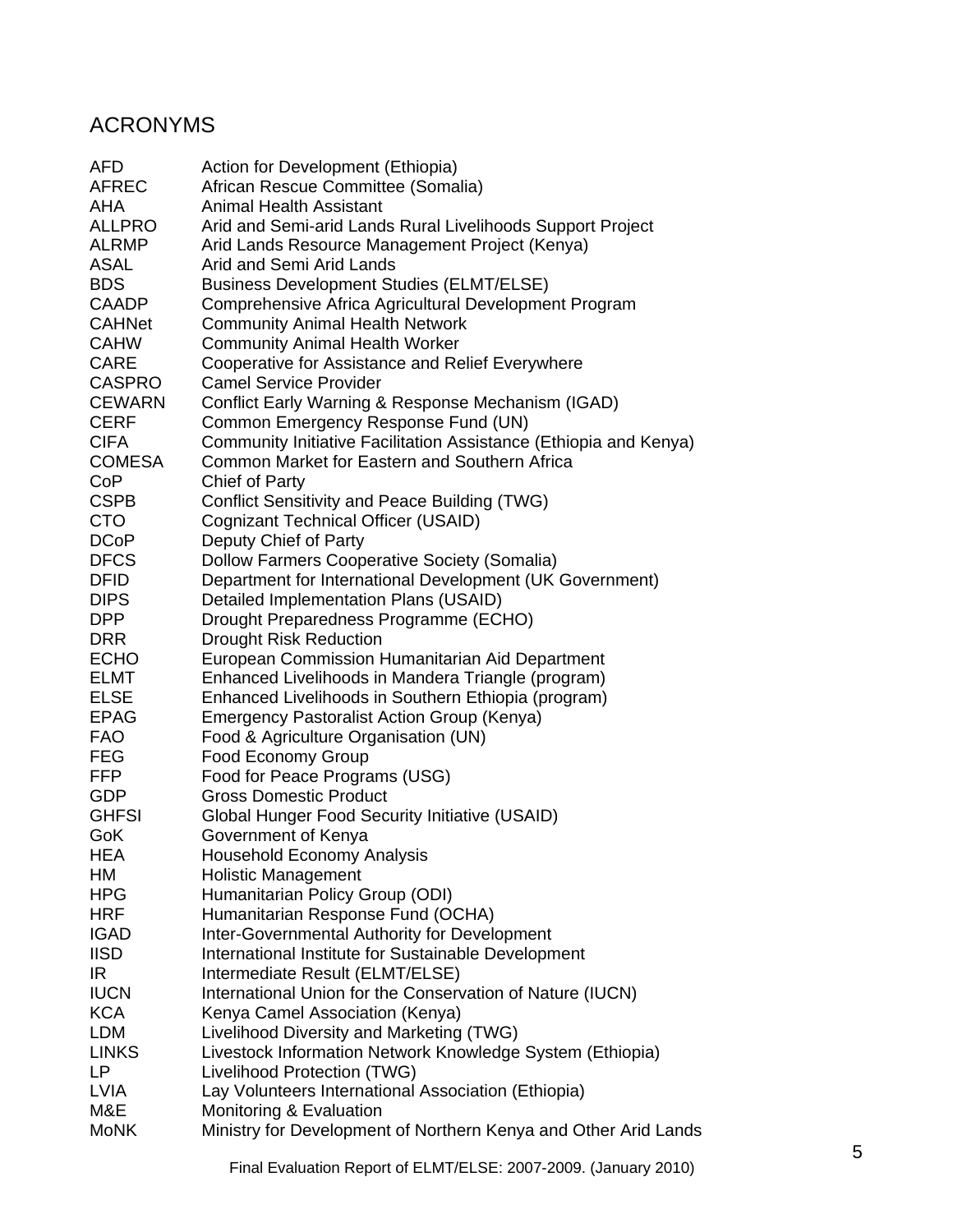| <b>MODA</b>   | Moonlight Development Agency (Somalia)                                |
|---------------|-----------------------------------------------------------------------|
| <b>MSME</b>   | Micro, Small and Medium Enterprise                                    |
| <b>NCE</b>    | No Cost Extension (USAID)                                             |
| <b>NEPAD</b>  | New Partnership for Africa's Development                              |
| <b>NRM</b>    | Natural Resource Management                                           |
| <b>OCHA</b>   | Office for the Coordination of Humanitarian Assistance (UN)           |
| ODI           | Overseas Development Institute (UK)                                   |
| <b>OFDA</b>   | Office of Foreign Disaster Assistance (USG)                           |
| <b>PACAPS</b> | Program Pastoral Areas Coordination Analysis & Policy Support (RELPA) |
| <b>PCAE</b>   | Pastoralist Concern Association Ethiopia (Ethiopia)                   |
| <b>PCDP</b>   | Pastoral Community Development Project (Ethiopia)                     |
| <b>PEAR</b>   | Participatory Education Awareness & Resource Innovations (Kenya)      |
| <b>PIA</b>    | <b>Participatory Impact Assessment</b>                                |
| PLI           | Pastoralist Livelihood Initiative (Ethiopia)                          |
| <b>PMP</b>    | Performance Monitoring Plan                                           |
| <b>PPG</b>    | Pastoralist Production Group (ELMT/ELSE)                              |
| <b>PVP</b>    | Private Veterinary Pharmacy (ELMT/ELSE)                               |
| <b>RCPM</b>   | Regional Conflict Prevention and Mitigation (RELPA)                   |
| <b>RCU</b>    | <b>Regional Coordination Unit (ELMT)</b>                              |
| <b>RDD</b>    | <b>Regional Drought Decision (ECHO)</b>                               |
| REGLAP        | Regional Livelihoods Advocacy Project (Oxfam GB)                      |
| <b>RELPA</b>  | Regional Enhanced Livelihoods for Pastoral Areas (USAID)              |
| <b>RFA</b>    | <b>Regional Funding Application</b>                                   |
| <b>RMU</b>    | <b>Regional Management Unit (CARE)</b>                                |
| <b>RTA</b>    | <b>Regional Technical Advisor</b>                                     |
| <b>RREAD</b>  | Regional Resilience Enhancement Against Drought (CARE)                |
| <b>SADO</b>   | Social Life & Agricultural Development Organisation (Somalia)         |
| <b>SAGE</b>   | Social and Gender Equity (TWG)                                        |
| SC/UK         | Save the Children UK                                                  |
| SC/US         | Save the Children USA                                                 |
| <b>SSS</b>    | Somalia/South Sudan (CARE)                                            |
| <b>TSCG</b>   | <b>Technical Steering and Co-ordination Group</b>                     |
| <b>TWG</b>    | <b>Technical Working Group (ELMT/ELSE)</b>                            |
| UN            | <b>United Nations</b>                                                 |
| <b>USAID</b>  | United States Agency for International Development                    |
| <b>USG</b>    | <b>United States Government</b>                                       |
| VSF-S         | Vétérinaires Sans Frontières Suisse                                   |
| <b>WFP</b>    | World Food Programme (UN)                                             |
| <b>WRRS</b>   | Wamo Relief & Rehabilitation Services (Somalia)                       |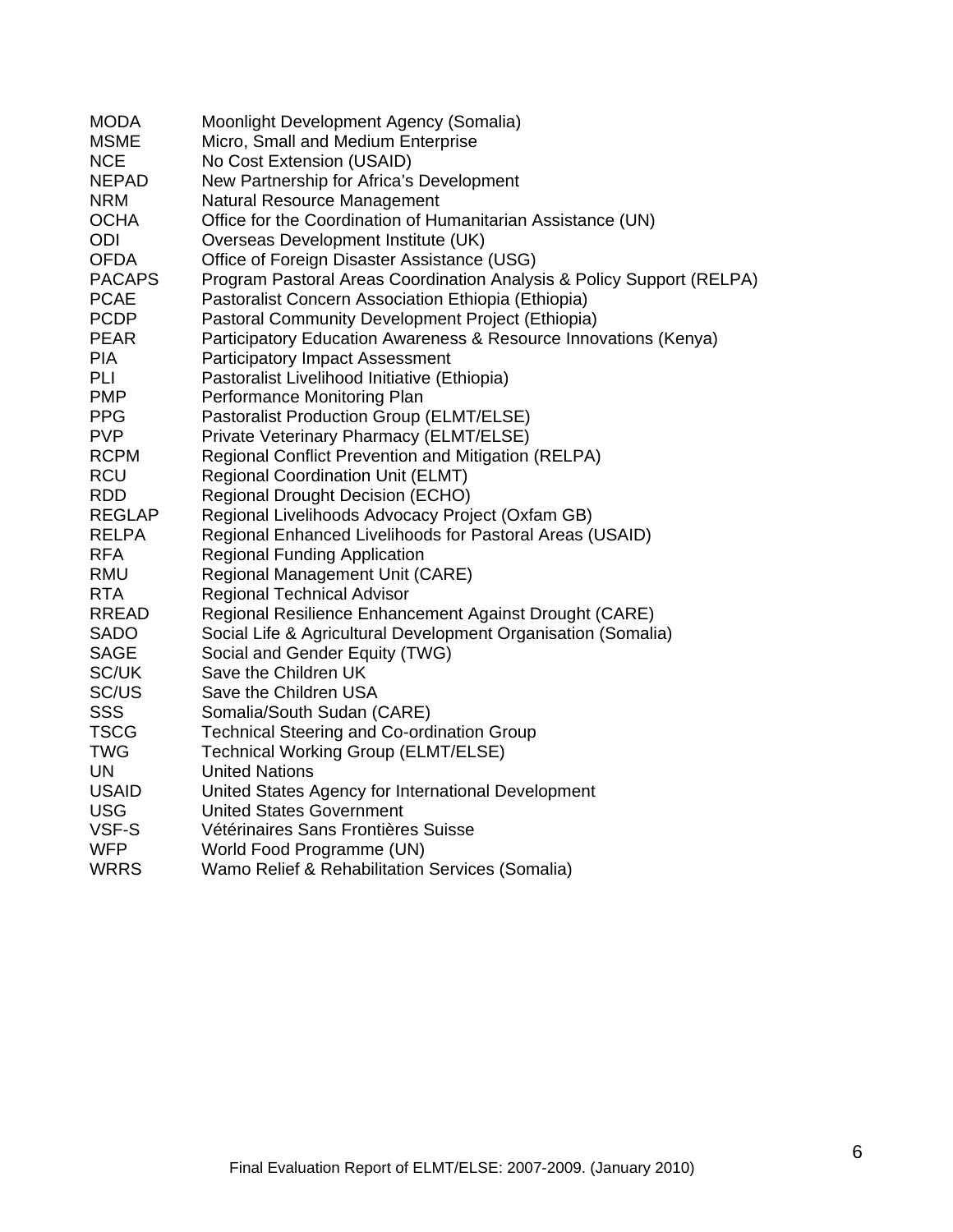# **Map of ELMT-RELPA Operational Area**

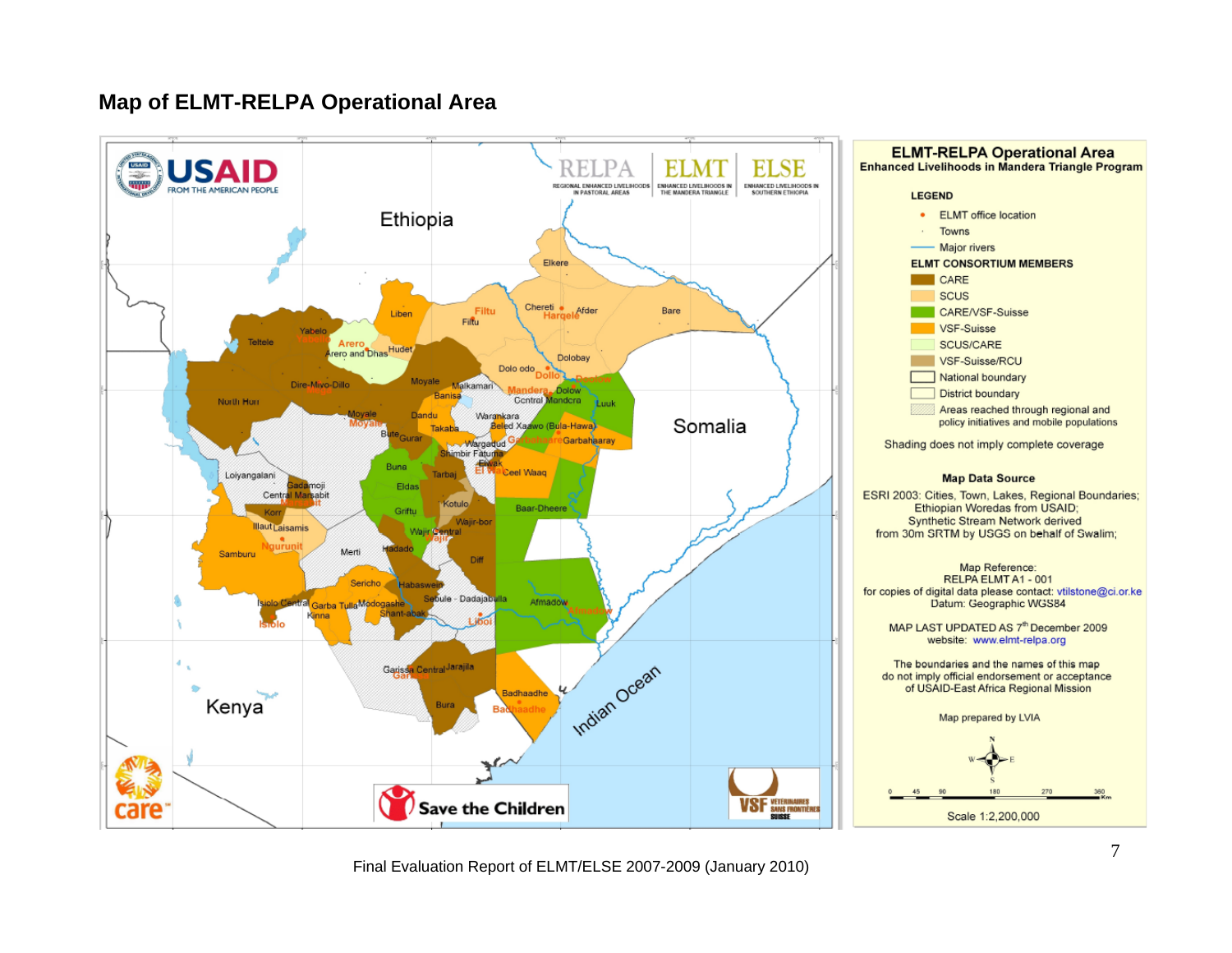# <span id="page-7-0"></span>**1. Executive Summary**

The Enhanced Livelihoods in Mandera Triangle (ELMT) Program operates through a Cooperative Agreement (for which \$10 million was allocated) which was signed between CARE South Sudan/Somalia (SSS) as the lead agency of a Consortium of six international NGO partners<sup>[1](#page-7-0)</sup> and USAID on 31 August 2007. The ELMT is the field "operational" component of the East Africa Regional Enhanced Livelihoods in Pastoral Areas (RELPA) funded by USAID which aims to support an effective transition from emergency relief to the promotion of long-term economic development in pastoral areas bordering Ethiopia, Kenya and Somalia in the Horn of Africa region. Other components include: (i) support to the COMESA<sup>[2](#page-7-0)</sup> Secretariat supporting the Pastoral Areas Policy Engagement process; (ii) the Pastoral Areas Coordination, Analysis and Policy Support (PACAPS) to facilitate coordination and policy analysis on key pastoral issues; (iii) Regional Conflict Prevention and Mitigation (RCPM); and (iv) emergency response and relief through the Office for Foreign Disaster Assistance (OFDA).

The ELMT is also known as Enhanced Livelihoods in Southern Ethiopia (ELSE) and is hereafter referred to in this report as ELMT/ELSE. The program aims to increase the self-reliance and resiliency of the population through improved livelihoods in drought prone pastoral areas affecting the Somali and Oromo clans (referred to in the program document as the Mandera Triangle). The program specifically supports results to: (i) protect livestock-based livelihoods in emergencies; (ii) enhance livelihoods through improved livestock production, health and marketing; (iii) enhance natural resource management; (iv) strengthen alternative livelihood strategies; (v) strengthen capacity of customary institutions in peace building, civil governance and conflict mitigation; and (vi) strengthen the pastoralist area "voice" in dryland policy formulation and implementation. ELMT/ELSE adopted a strategy to deliver the program by: 1) consolidating the evidence base, (generated by the six INGOs and their partners, including customary institutions, at the field level), 2) scaling up best practices from the evidence-base, and 3) drawing upon these best practices to contribute to policy initiatives.

The program document identified the need to undertake a final evaluation of the ELMT/ELSE program. The evaluation was undertaken (November 2009) during the first phase of a no-cost extension (September to December 2009); another no-cost extension (January to April 2010) is currently under consideration by USAID. The principle objectives of the evaluation are to: (i) assess key achievements and impacts of the ELMT/ELSE program; (ii) assess the effectiveness of the Consortium in achieving ELMT/ELSE objectives; (iii) identify lessons learned and recommendations for consortium working; cross-border and regional programming; and donor policy for promoting pastoral livelihoods in the Horn of Africa; and (iv) encourage key stakeholders to constructively reflect on and learn from the ELMT/ELSE.

Key achievements and impacts of the ELMT/ELSE program are reviewed by outcomes and results identified in the logical framework. There were significant efforts by the ELMT/ELSE program to improve **early warning information, contingency planning and response** in support of livestock based livelihoods during emergencies. This component of the program benefited most from the collaboration with PACAPS supported through technical assistance from the Food Economy Group (FEG) which reconciled the livelihood analysis and zoning across the Ethiopian, Kenyan and Somali borders and rolled out a new approach to "early preparedness/response" to Consortium members on a pilot basis around Mandera in north-east Kenya. Seven new contingency plans were developed

 $\overline{\phantom{a}}$ <sup>1</sup> The INGOs include CARE South Sudan/Somalia, CARE Ethiopia, CARE Kenya, Save the Children US Ethiopia, Save the Children UK Ethiopia and Vétérinaires Sans Frontières Suisse Kenya/Somalia.

 $2$  COMESA is the regional economic community taking a lead for regional implementation of the African Union and the NEPAD-CAADP.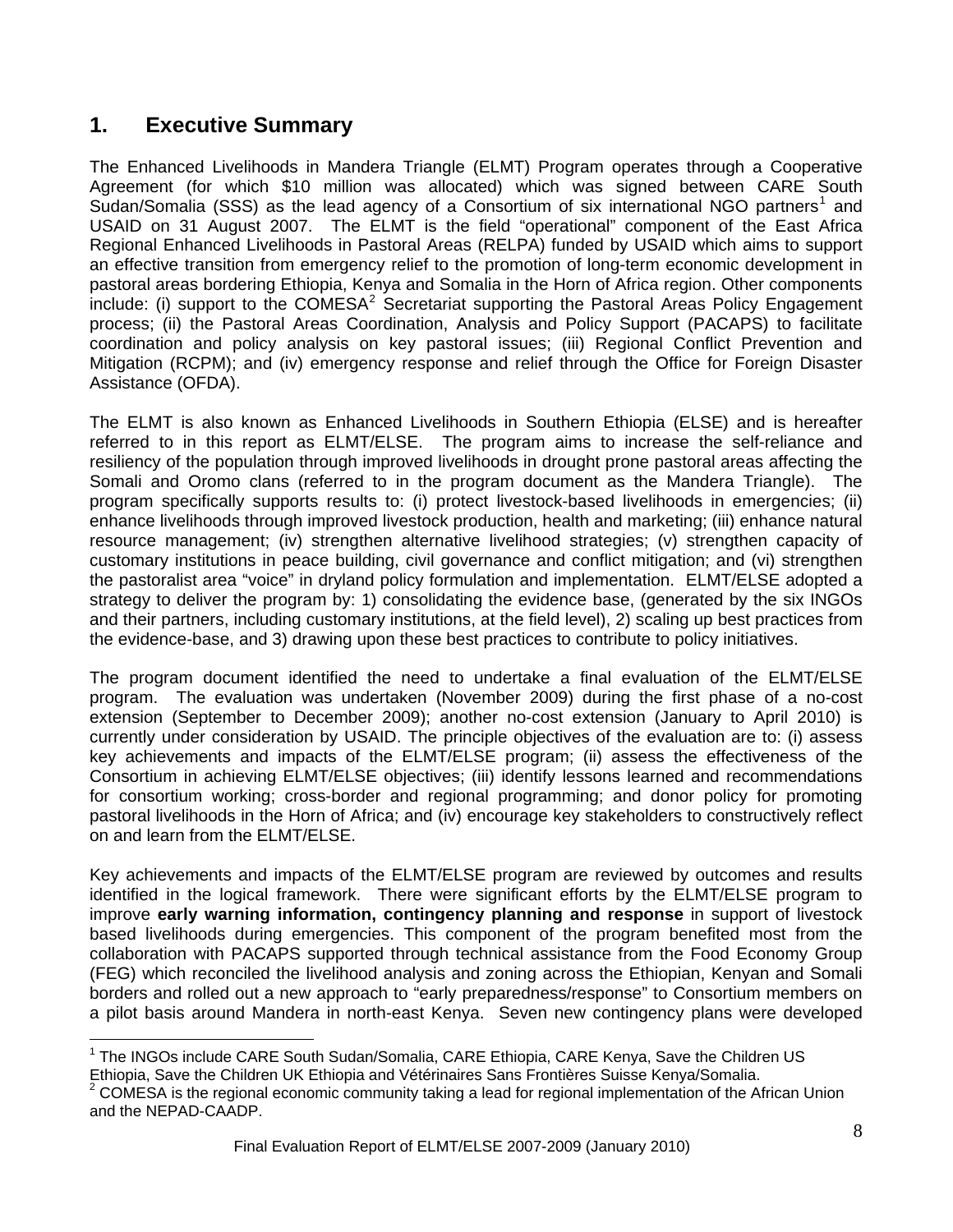<span id="page-8-0"></span>using this approach (2 in Ethiopia, 3 in Kenya, and 2 in Somalia). There are examples of some emergency response based upon these plans. Efforts by the program to generate regular updated livelihood analysis and harmonise early warning systems were severely undermined by the absence of Save the Children UK (SC/UK) technical support (livelihood protection) for much of 2009. These bimonthly syntheses are considered very important as they propose livelihood interventions that could be undertaken in different scenarios. However, because of lack of follow-up, there was little evidence that this analysis was used by Consortium partners or other actors (particularly local government).

. for sustaining and expanding animal health provision in northern Kenya The greatest focus on **livestock health** was through animal health rather than production or marketing. ELMT/ELSE has built upon earlier efforts of Consortium partners to train community animal health workers (CAHW), training a total of 255 in two years on animal husbandry and health (with more focus on camels) in all three countries (including a significant number of female CAHWs). However access to affordable, quality drugs has been a long-standing issue. VSF Suisse piloted an approach linking community animal health workers (CAHW) with community drug stores and private vet drug suppliers using a risk-share model. The pilot has been very successful as evidenced by the evaluation and the participatory impact assessment (PIA) undertaken by PACAPS<sup>[3](#page-8-0)</sup>. It has potential

The Ethiopian partners supported the vaccination of over 1million animals in eight woredas in southern Ethiopia which was a timely and significant achievement. ELMT/ELSE co-funded the largest  $(14<sup>th</sup>)$  Kenya Camel Forum (Moyale) to date in 2009 and supported the establishment of the first Ethiopia Camel Forum (Debre Zeit). Efforts have been made to build the capacity of livestock marketing groups, but with little success. The Regional Livestock Marketing Symposium held in Nairobi in October 2009 aimed to promote best practice in livestock marketing, but the impact is yet to be determined.

Of all the technical working groups, the **Natural Resource Management** group was the most active and influential with a network of over 230 individuals. Issues such as the use and management of the invasive species prosopis, prescribed fire for rangeland regeneration, holistic management and rangeland products were debated at technical fora and have been well documented. Unfortunately, the opportunities to promote cross-border NRM linkages were not achieved as would have been expected. In Ethiopia, a new methodology on participatory NRM mapping was developed and successfully piloted at *madda* level. Rangeland rehabilitation in Ethiopia, (including via building the capacity of customary institutions), included bush thinning over 480ha, the establishment of dry season grazing reserves totaling 7,676ha, and the re-opening of 40 key migration routes with some success. Holistic management is being piloted in Ethiopia and Kenya as an improved tool to manage resources, but has yet to be adequately tested in an appropriate community-managed environment.

In Kenya, 622 individuals were trained in Business Development Skills (BDS) to promote **livelihood diversity and marketing** including a ToT capacity within Consortium partners. Subsequently beneficiaries including cereal groups, pastoralist production groups (PPGs), and fodder producers were trained. In Ethiopia 270 individuals were provided BDS training and 107 trained in food processing; in Somalia and Kenya 201 women received training in milk hygiene & processing and basket making. The training conducted in 2009 is considered very appropriate, but the impact has really yet to be ascertained. A wide range (and relatively small number) of income-generating activities have been supported (including the provision of seed money) throughout the ELMT/ELSE program including bee-keeping; mat making; hides & skin processing; fodder production, savings, credit & literacy; cereal, livestock and milk marketing. These have demonstrated mixed results and would benefit from more rigorous impact assessments.

 3 'Impact Assessment of the Community Animal Health Systems in Mandera West District of Kenya', by VSF Suisse.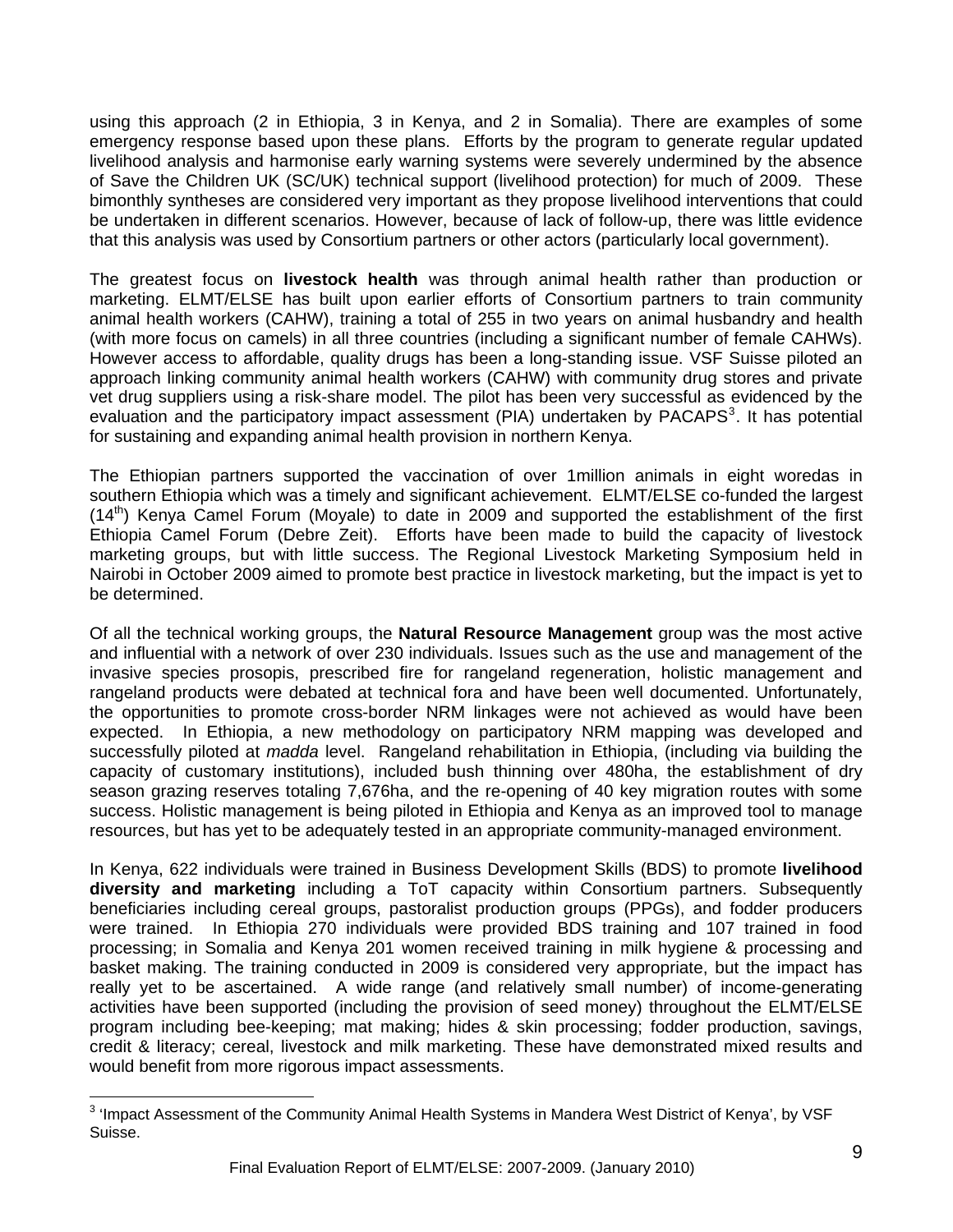<span id="page-9-0"></span>It is not clear for example what impact the support to PPGs has had to date, whereas the fodder production techniques applied by 132 farmers in Somalia and Kenya produced an important resource during the 2009 drought. Whilst there has been reasonable gender equity across the program beneficiaries, there are key targeting issues especially of fodder contact farmers.

A number of initiatives were supported to promote **conflict-sensitivity and peace-building**. These included reconciliation meetings with the elders of the Borana, Garre and Gabra in southern Ethiopia; peace-building between the communities of Dollow Ado (Ethiopia) and Dollow (Somalia) representing a cross-border initiative; and the establishment of 15 conflict/early warning desks in Greater Wajir (Kenya) which now represent a model for community-based early warning. Of particular significance was the Moyale Cross Border Peace Conference in November 2009 bringing together pastoralists and senior government officials from both sides of the border (Ethiopia and Kenya) which agreed plans to strengthen a framework for cross border peace-building.

Initiatives to promote the **pastoralist area "voice"** in dryland policy formulation are not comprehensive and have come late in the program. In 2009 ELMT/ELSE supported linkages between pastoralists, key resource organizations and government officials to help define the future strategies (with respect to education, investment and infrastructure) of the Ministry for the Development of Northern Kenya and Other Arid Lands (MoNK), as well as to contribute to the Ministry's "Vision 2030". A number of other initiatives including the Yabello (Ethiopia) Pastoralist Forum (August 2008); the Moyale Peace Conference, the Ethiopia and Kenya Camel Fora; and the Regional Livestock Marketing Symposium (Nairobi, October 2009) have helped voice the pastoral agenda.

Over the two years from 1 September 2007, ELMT/ELSE program reports **assistance to 159,612 vulnerable households** (households where at least one member has benefited from the program)<sup>[4](#page-9-0)</sup>. Of the individuals benefiting over 48% are female, which is a considerable achievement in this context. The main characteristic of the interventions was that they were scaled-up activities of country-based projects; few interventions were effectively cross border activities and most of these were training workshops and exchange visits. The regional dimension of the program was better represented in the second year, but collaboration with other actors (including governments) was most effective at the field level.

Key **challenges** to program implementation have included: (i) successive poor or failed rains in the operational area over the past three years; (ii) deteriorating insecurity in Somalia and immediate areas bordering Ethiopia and Kenya; (iii) new conditions for USAID funding make it untenable for partners to work in the current context in Somalia; (iv) protracted approval of sub-granting process and templates; (v) an unrealistically short time-frame for the program; and (vi) high staff turnover in Consortium partners affecting technical capacity and consistency.

The ELMT/ELSE **Consortium** represented a partnership of international NGOs with considerable experience and understanding of food and livelihood security in the Horn of Africa especially in pastoral and agro-pastoral livelihood zones. However, the partners had not worked collectively before under such an arrangement and there was insufficient opportunity in the first year to develop a common sense of vision and purpose for the Consortium; administrative procedures to secure contracts for Sub-Grantees were unduly delayed (especially by the donor); and Consortium meetings out of necessity focused more on "housekeeping" than more strategic issues such as cross-border synergies and regional engagement.

 $\overline{a}$ 

<sup>&</sup>lt;sup>4</sup> There was no target number of vulnerable households set in the program log-frame so there is no benchmark to assess this achievement.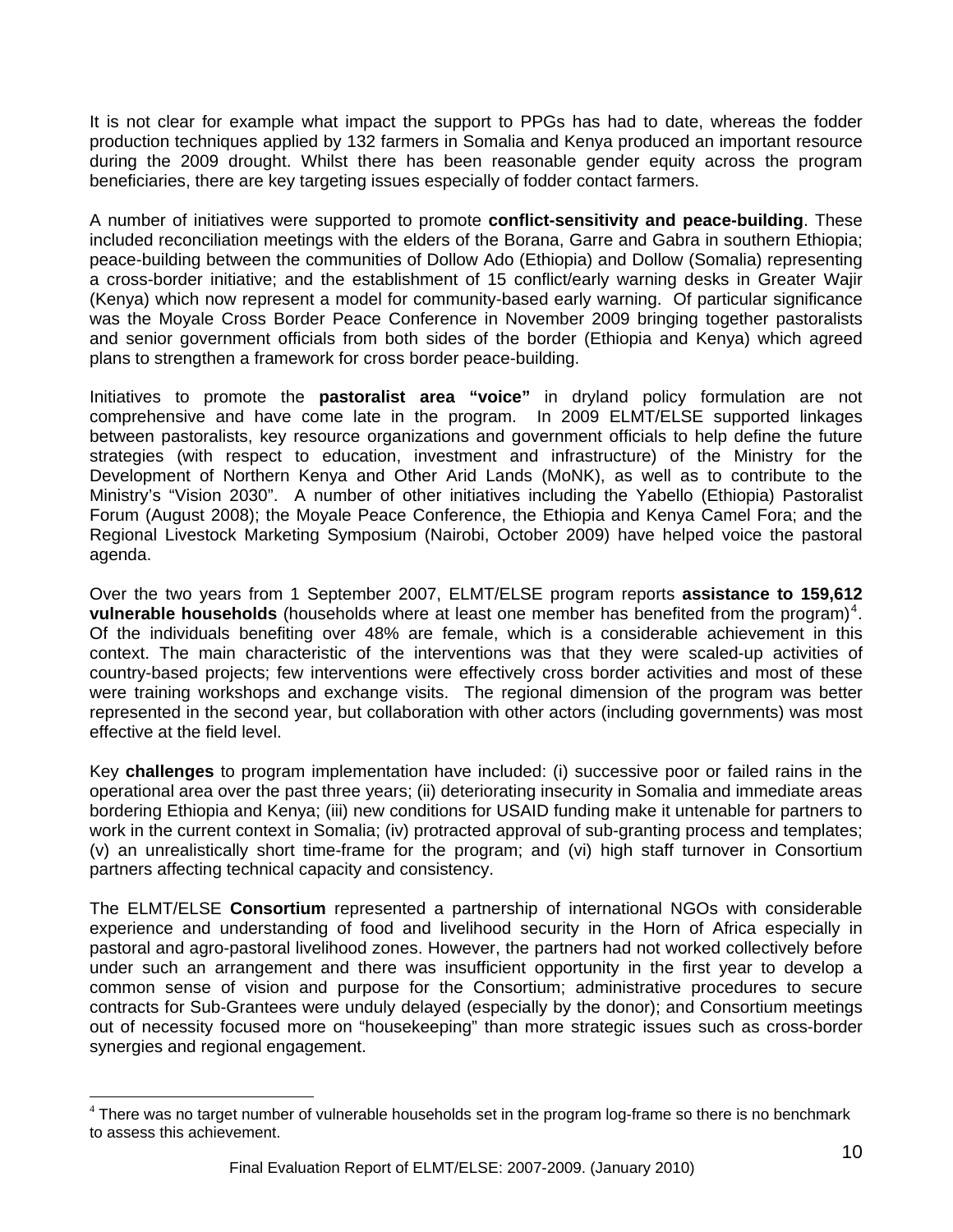<span id="page-10-0"></span>Furthermore, the role of the Regional Coordination Unit (RCU)<sup>[5](#page-10-0)</sup>, led by the Chief of Party (CoP), was to "administer and coordinate" the ELMT/ELSE partnership; it did not in theory, however, have the "management" authority necessary to drive the overall program, and was also not well supported in this aim given the absence of two important committees proposed in the technical application: ELMT/ELSE Steering Committee and a Core Regional Committee on Pastoralism and Rural Development (CRC), [initially put forward as the overall 'steering committee' for RELPA.] However, RELPA's 'internal' Technical Steering and Co-ordination Group (TSCG), consisting of representatives of COMESA/CAADP, PACAPS, RCPM, ELMT and USAID, was subsequently designed to assume this co-ordination role and succeeded to a limited degree, although in practice it operated primarily as an information sharing forum. Thus the co-ordination and management of RELPA and ELMT depended too much upon personal relationships between the donor, the RCU and the Consortium partners rather than institutional structures.

This issue was especially reflected in the **Technical Working Groups[6](#page-10-0)** (TWGs)**,** which were one of the main vehicles for promoting the three strategies of the program, (referred to earlier) and instituted in each of the Consortium partners. The TWGs were not sufficiently resourced nor well coordinated and inevitably only performed where the assigned Technical Adviser was sufficiently experienced, (and at post) and able to network effectively. The result was a mixed bag of success and failure, with poor linkages between the TWGs to achieve the intended "horizontal weave" across the program, and often insufficient drive to promote cross-border synergies or regional agendas.

In many ways the achievements of ELMT/ELSE were the more remarkable given that the institutional capacity of **RELPA** was never sufficiently realized. Besides no CRC mentioned previously, PACAPS never fulfilled its coordination role (for reasons it justifies), nor did it develop a "common work planning, reporting and monitoring & evaluation system" which should strategically inform future regional programming. A collaboration plan was developed between PACAPS and ELMT/ELSE which included providing technical resources to TWGs, but this was only realized (and effectively so) in the area of livelihood zoning, early warning and contingency planning (livelihood protection). The role of the Regional Conflict Prevention and Mitigation component was unfortunately never well synchronized nor understood by the ELMT/ELSE program. Furthermore, the links with OFDA and the "crisis modifier" facility identified in the RFA were never realized to ensure an effective response to emergency situations which prevailed during the program period. Overall, the added value of RELPA lay more with the work being undertaken in policy development (targeting COMESA/CAADP) to which the ELMT/ELSE field experience has contributed.

The main **recommendations** for future programming are that:

- i. There should be a no-cost extension (January-April 2010) to incorporate key cross-border and regional activities already initiated as well as technical documentation on "good practice" developed during ELMT/ELSE phase one.
- ii. Funding of another phase (minimum five years) is strongly encouraged to build upon the gains achieved in phase one.
- iii. Future program design must focus on: (a) a concept of "zonal hubs" which would be identified according to cultural and clan ties and facilitate cross-border synergies; (b) key technical priorities which would be identified in consultation with communities and customary institutions relevant to these operational areas; (c) developing strategic relationships with relevant

<sup>&</sup>lt;sup>5</sup> The RCU was instituted within CARE Somalia/South Sudan as the lead agency of the Consortium.<br><sup>6</sup> The TWCs instituted within CARE Somalia/South Sudan as the lead agency of the Consortium.

 $6$  The TWGs included: (i) livelihood protection (SC/UK); (ii) livestock services (VSF-S); (iii) natural resource management (SC/US); (iv) livelihood diversity & marketing (CARE Kenya) - representing the first four intermediate results of ELMT/ELSE - (v) conflict sensitivity & peace building (CARE Somalia); and (vi) social & gender equity (CARE Ethiopia) - representing cross-cutting issues.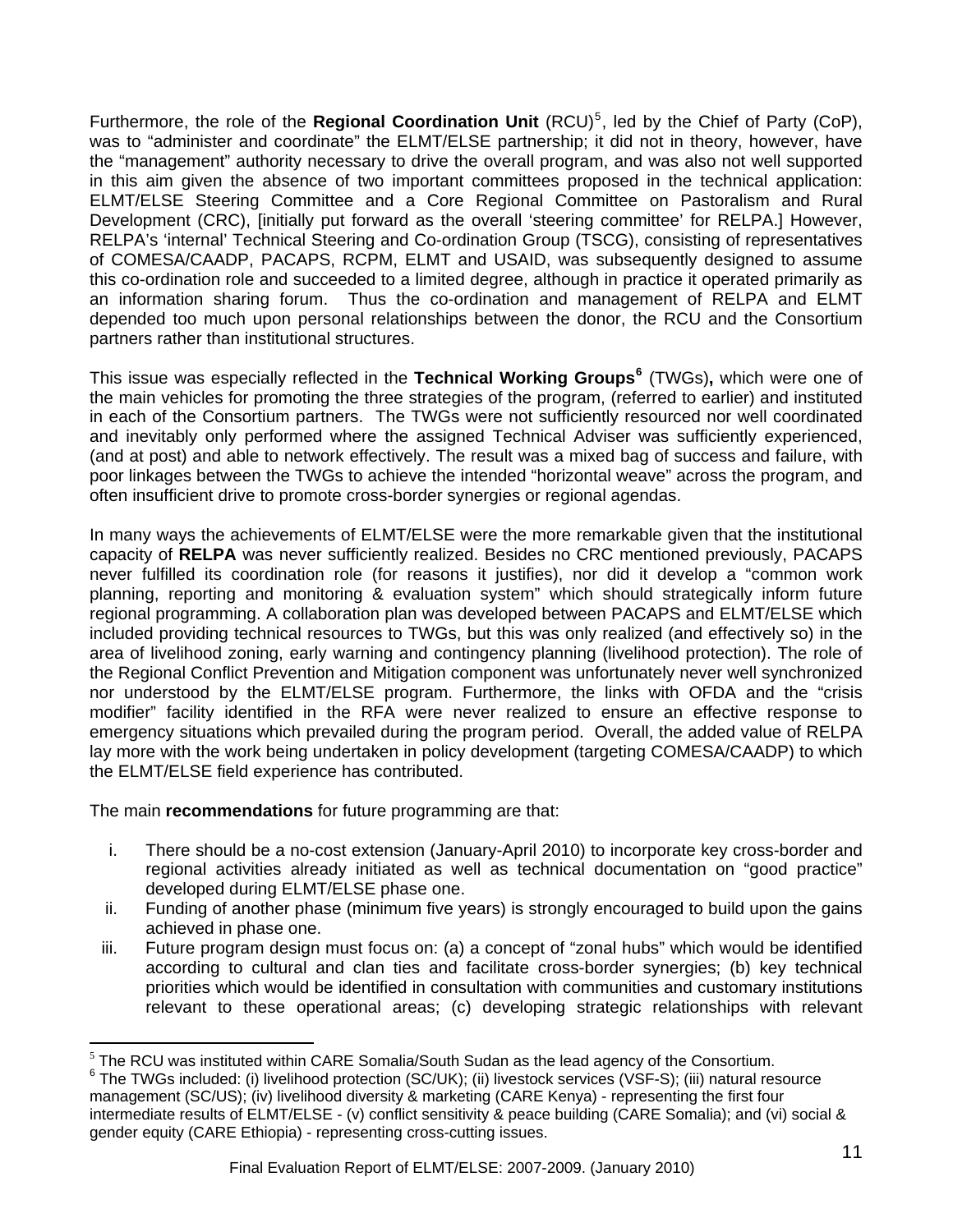<span id="page-11-0"></span>governments and regional institutions responsible for the economic, technical and policy development relating to drylands and pastoralism; and (d) ensuring that the program represents a platform for the "voice" of pastoralists in the region.

- iv. The program must draw upon the most appropriate technical expertise to address the principal technical issues affecting pastoral and agro-pastoral livelihoods (natural resource management, livestock health, production and marketing, livelihoods diversification) and including emphasis on early warning, contingency planning and timely response.
- v. More emphasis must be placed on learning from the program experience through rigorous impact assessments.
- vi. Consortium partners should be selected upon their experience and commitment to contribute to a more focused cross-border and regional strategy.
- vii. The RCU should champion the "vision" and the "purpose" of the Consortium on behalf of the partnership and assume the overall management responsibility for the program.
- viii. The RCU should manage and coordinate the functions of the TWGs (which will focus on four strategic areas), field coordinators assigned to each of the "zonal hubs", and a strengthened learning, monitoring and evaluation section.
- ix. An ELMT/ELSE Steering Committee should be constituted to provide advice and guidance to the RCU headed by a Chief of Party and act to diversify the program's funding base to ensure a longer term development approach to pastoral areas.
- x. The program should strive to engage other pastoral and dryland initiatives to the ELMT/ELSE "platform"; ELMT/ELSE should demonstrate cost-effectiveness by actively raising awareness of pastoral and dryland issues and attracting additional and appropriate investment into these areas.

# **2. Introduction**

 $\overline{a}$ 

# **2.1 Context of the Mandera Triangle**

Humanitarian emergencies associated with recurrent drought and at times floods, have become regular events over the past three decades in the Horn of Africa. Increasingly those worst affected are communities associated with the pastoralist livelihood system<sup>[7](#page-11-0)</sup> which is one of the oldest, more resilient and adaptive livelihood strategies in Africa and one particularly well suited to arid and semiarid environments. Research demonstrates that pastoralism is one of the most productive uses of dryland environments and that livestock production is vital to the biodiversity and sustainable management of these areas<sup>[8](#page-11-0)</sup>. However, fundamental changes in climatic conditions and rising commodity prices - complicated by insecurity, transformation of rangelands, land fragmentation, insecure land tenure, poor infrastructure, minimal investment and political marginalization - has undermined the ability of pastoralist communities to respond, leading to increasing levels of poverty and further marginalization in the region over the past ten years.

The "Mandera Triangle" represents a critical area for pastoralism within the Horn of Africa encompassing north-eastern Kenya, south-eastern Ethiopia and south-western Somalia - and includes the traditional rangelands of both the Somali $9$  and Oromo<sup>[10](#page-11-0)</sup> ethnic groups. It also represents the area at the heart of the 2005-2006 drought.

 $7$  Pastoralism is often defined as a livelihood in which at least 50% of a household's food and income is derived from livestock.

<sup>&</sup>lt;sup>8</sup> Key points extracted from the draft COMESA/CAADP Policy Framework for Food Security in Pastoralist Areas (second draft November 2009).<br><sup>9</sup> The Semali necteralist accever

The Somali pastoralist ecosystem transects national borders and stretches from Kenya to Djibouti including the whole of Somalia, and covering more than 1m sq km.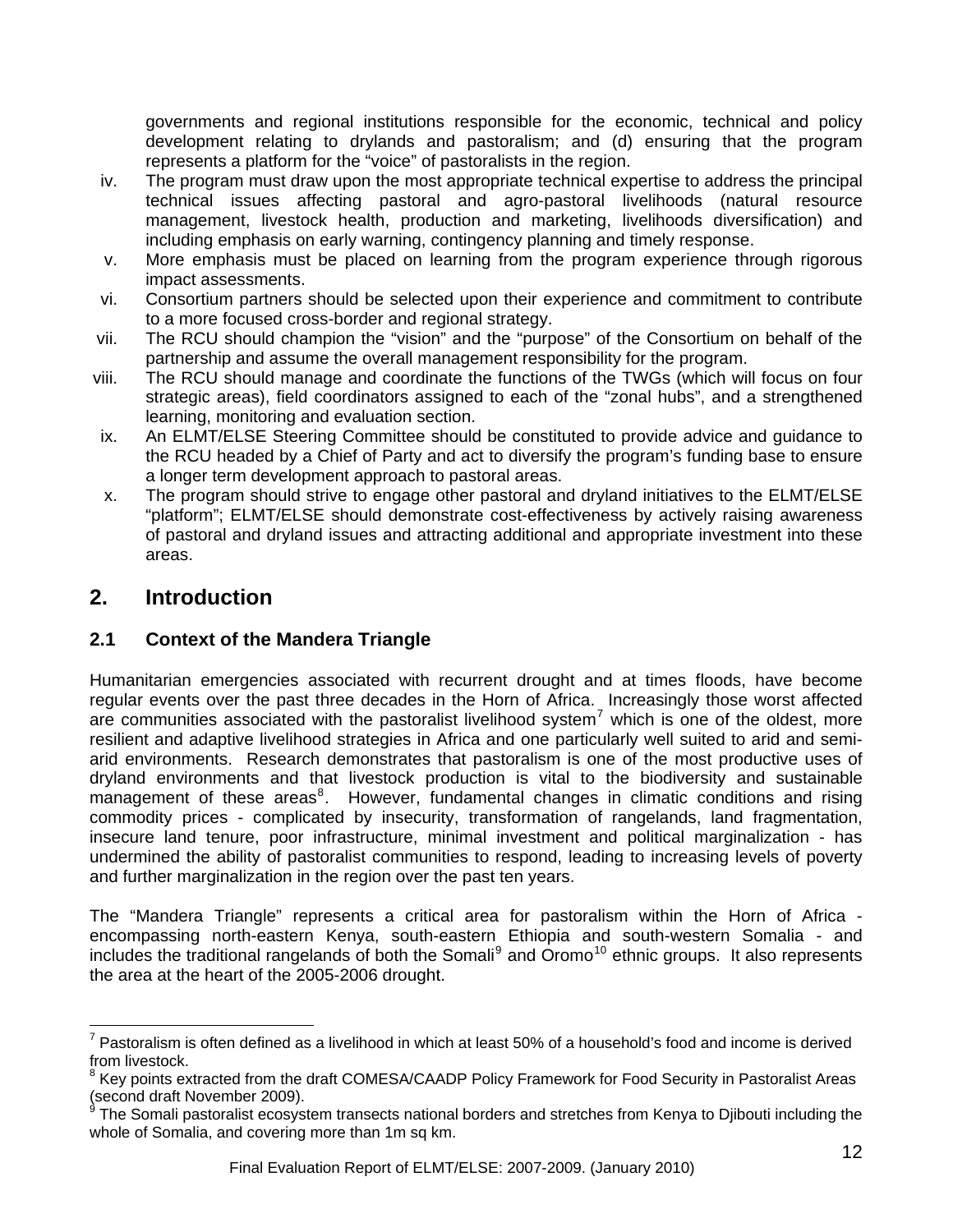<span id="page-12-0"></span>Out of a total pastoralist and agro-pastoralist population in the three countries of approximately 20 million, about 30 percent were identified in  $2006<sup>11</sup>$  $2006<sup>11</sup>$  $2006<sup>11</sup>$  as in immediate need of emergency assistance. Drought has continued to prevail across much of this area over the past two years. Shortages of water and food has caused high levels of livestock deaths and uncommon movements of human and livestock populations across borders<sup>[12](#page-12-0)</sup> and cultural boundaries which have at times triggered conflicts over access to water, rangelands and other resources.

A return to self-reliance and economic growth in these dryland areas is both possible and necessary. However, pastoralism has first to be better understood and appreciated. Pastoralists have developed a diverse range of strategies, institutions and networks to exploit the unpredictability of arid environments to their economic advantage and they need to be better supported to optimize these opportunities. Furthermore, the contribution of pastoralism to the national economy is rarely acknowledged. Yet livestock accounts for 85% of the export revenues in Somalia (worth \$200m per annum); it contributes around 40% of the agricultural GDP in Ethiopia; and supplies 70% of the meat entering the domestic market in Kenya. The recent lifting of the ban on livestock trading by Saudi Arabia with countries in the Horn of Africa opens up further economic opportunities for the livestock market.

The "Mandera Triangle" also encompasses a complex political framework. Much of Somalia has now been without any effective form of government since 1991 and the recent escalation of insurgency within the country has created a real threat to the humanitarian situation in south and central Somalia as well as security within the region. Ethiopia and Kenya, who normally portray a degree of political indifference to each other, have both been very much engaged in efforts over the past ten years to secure a government administration in Somalia that will contain this situation. Otherwise formal political, and particularly economic links, between the three countries are weak, yet a huge amount of informal trade (including livestock) carries on across borders linked to both demand and supply within the region and increasingly from the Gulf States – and most of this trade is not officially recognized or captured.

The deteriorating security conditions in southern and central Somalia now have direct implications for south-eastern Ethiopia and north-eastern Kenya making conditions very difficult for humanitarian agencies to operate. CARE Somalia ceased ELMT operations in October 2008 because of security threats to the organization and its staff; at the time of this evaluation VSF Suisse also suspended its operations in Gedo because of taxation demands on the organization by "local authorities". UN security advice, to which most agencies have to comply, now prevents international staff from working in many parts of this operational area. Furthermore, recent US Government directives, increasingly sensitive to any US Government funding reaching categorized terrorist organizations, have essentially made Somalia untenable to all organizations receiving USAID funding and seeking to operate there.

#### **2.2 Rationale and Outline of the Enhanced Livelihoods in Mandera Triangle (ELMT) Program**

Because pastoralist livelihoods across the Horn of Africa are increasingly under threat in this particularly challenging environment, USAID established an umbrella program (financed through the US Government's Famine Prevention Fund), known as the (East Africa) Regional Enhanced Livelihoods in Pastoral Areas (RELPA). The program commenced in 2006 with the aim of *supporting an effective transition from emergency-relief dependency to livelihood resiliency and the promotion of* 

 $\overline{a}$  $10$  The Oromo pastoralist ecosystem (including the Borana, Gabra, Guji, and Arsi clans) covers areas of northern Kenya and southern Ethiopia, with important cross-border movements and livestock trade.

<sup>&</sup>lt;sup>11</sup> Source of information : UN OCHA.

 $12$  It is estimated that 80% of cattle from the Greater Garissa area moved to Somalia during the 2009 drought.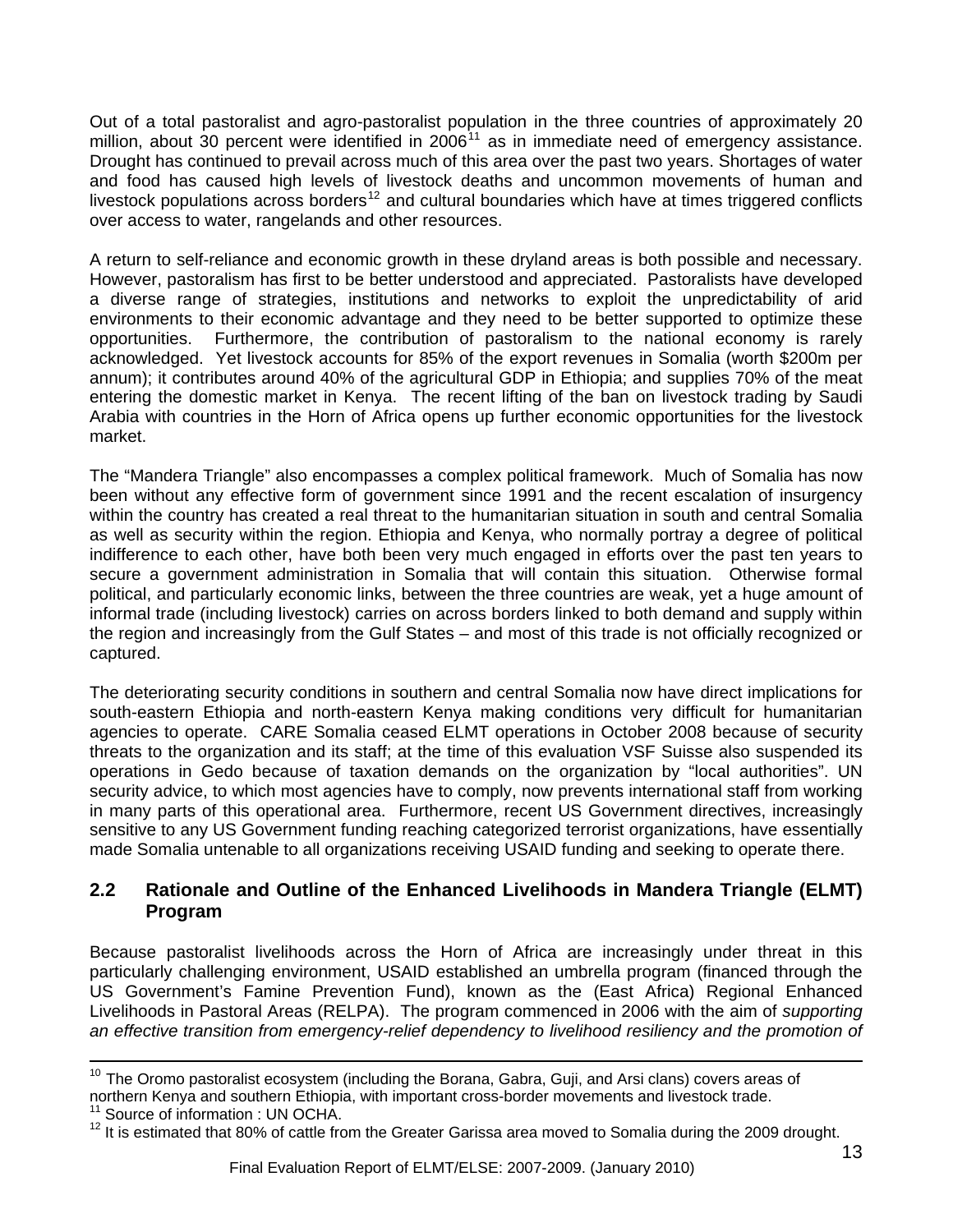<span id="page-13-0"></span>*long-term economic development in dryland and pastoral areas* of the region. The principal RELPA program objectives are to:

- Increase household incomes and economic resiliency of populations living in dryland, pastoral areas;
- Reduce requirements for emergency assistance;
- Establish conditions by which pastoralists in the Horn of Africa can participate in the broader process of social and economic development; and
- Support the Common Market for Eastern and Southern Africa (COMESA) to manage a policy and investment process in the region, with an emphasis upon vulnerable pastoral areas.

The expected results of the RELPA program were to: (i) increase self-reliance of populations in pastoral areas and engagement of governments in the target area to reduce vulnerability to shocks; (ii) engender longer-term regional policy engagement in connection with the COMESA Comprehensive African Agricultural Development Programme (CAADP); (iii) advance synchrony, coordination and collaboration with pertinent bilateral USAID programs in the region; (iv) promote synergies with national and multi-lateral investments in the region; and (v) be innovative.

The RELPA program comprises five components intended to be complementary to each other (and each operating for a maximum period of 24 months):

- I. The **COMESA[13](#page-13-0)** Secretariat supporting the Pastoral Areas Policy Engagement process through the Comprehensive Africa Agricultural Development Program (CAADP);
- II. The Pastoral Areas Coordination, Analysis and Policy Support (PACAPS)<sup>[14](#page-13-0)</sup> supporting: (i) regional coordination and policy analysis; (ii) regional livestock and meat trade; and (iii) early warning and early response;
- III. The Regional Conflict Prevention and Mitigation component (**RCPM**) which was awarded separately<sup>[15](#page-13-0)</sup> from PACAPS in February 2007 (although originally a component of PACAPS) to undertake: (i) a baseline CPM sensitivity assessment of the area; (ii) training and skills building of RELPA partners in conflict sensitive approaches to programming; (iii) partnership strengthening between RELPA partners, existing peace committees and local government structures; and (iv) information and networking between RELPA partners;
- IV. The Office of Foreign Disaster Assistance (**OFDA**) supporting emergency response and relief activities within the region; and
- V. The Enhanced Livelihoods in the Mandera Triangle (**ELMT**) program which aims to: (i) diversify economic activities and strengthen market linkages; (ii) improve animal health services; (iii) enhance natural resource management; (iv) strengthen customary institutions; (v) "raise" pastoralists' voice; and (vi) protect pastoralist livelihoods in the dryland, cross-border region of Ethiopia, Kenya and Somalia.

For ELMT, a Cooperative Agreement was signed on 30 August 2007 between USAID and CARE Somalia/ South Sudan representing a Consortium of six international NGOs who were to be responsible for the implementation of the two-year program for which \$10 million was allocated; ELMT was very much the field-based component of RELPA. The ELMT program is led by CARE Somalia/South Sudan (SSS) together with CARE Ethiopia, CARE Kenya, Save the Children US

 $\overline{a}$ 

<sup>&</sup>lt;sup>13</sup> COMESA is the regional economic community taking the lead for regional implementation of the African Union and the NEPAD-CAADP.

<sup>&</sup>lt;sup>14</sup> PACAPS is implemented by the Feinstein International Center of Tufts University and the early warning and early response components were supported by the Food Economy Group (FEG).

 $15$  RCPM was implemented by PACT Kenya and the baseline assessment was conducted by Management Systems International (MSI).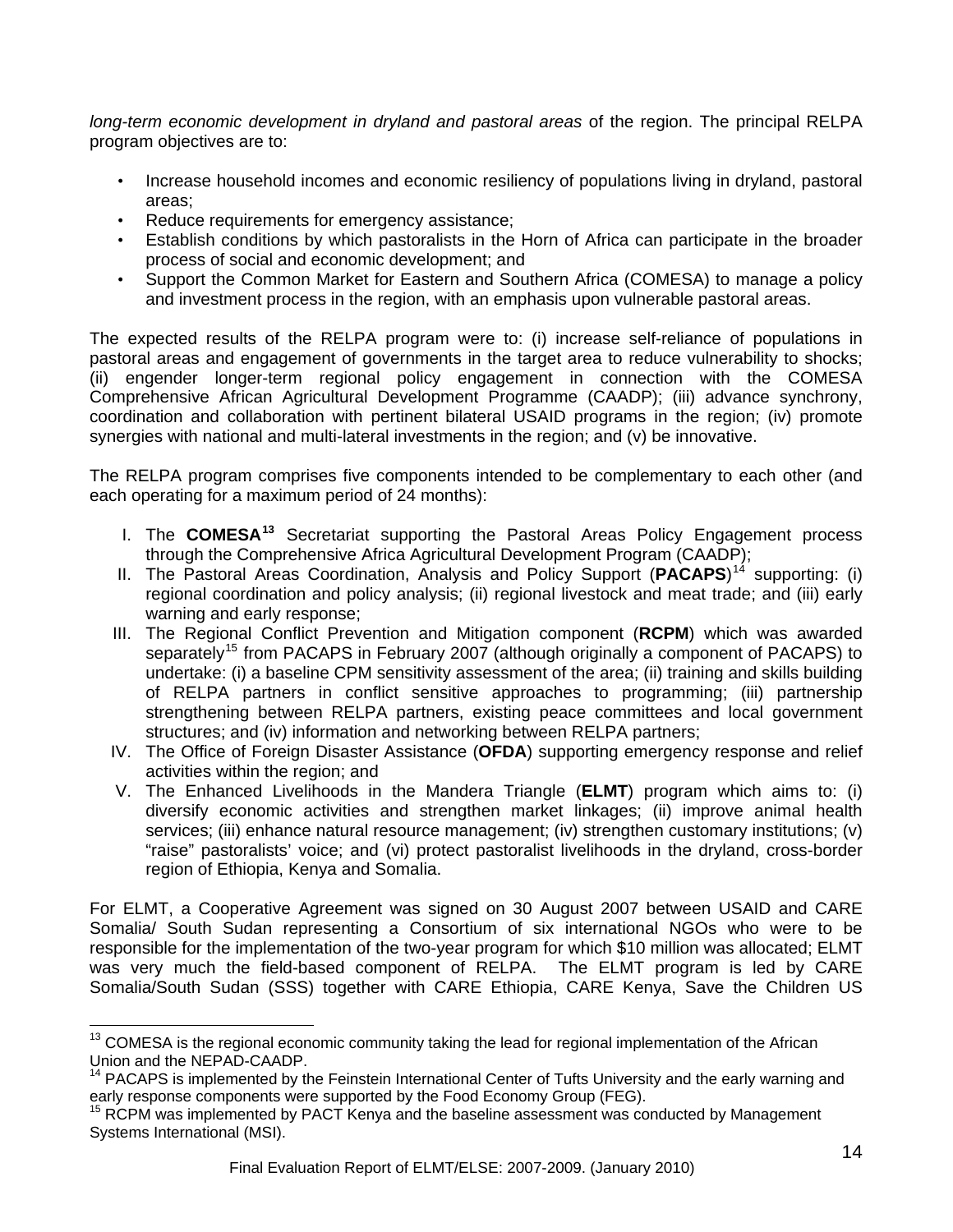<span id="page-14-0"></span>(SC/US), Save the Children UK (SC/UK), and Vétérinaires Sans Frontières Suisse (VSF-S) all of whom have considerable experience working with pastoralist communities in the region.

In turn these partners work with [16](#page-14-0) other local partners<sup>16</sup> as well as international resource agencies (through short-term consultancies) under this initiative. USAID's rationale was to engage with a partnership of competent actors that were already operational at field level to ensure that resources and time were not wasted in an "establishment" phase. A **map of the ELMT-RELPA operational area** and the geographical distribution of Consortium partners is provided at the beginning of this report.

#### The goal of the ELMT program is: "*to increase the self-reliance and resiliency of the population through improved livelihoods in drought prone pastoral areas of the Mandera Triangle*"

There are six expected results for the ELMT:

- 1. Livestock based livelihoods protected in the event of an emergency;
- 2. Livelihoods enhanced through improved livestock production, health and marketing;
- 3. Natural resource management enhanced;
- 4. Livelihoods enhanced by strengthened alternative and complementary livelihood strategies;
- 5. Strengthened capacity of customary institutions in peace building, civil governance and conflict mitigation;
- 6. Pastoralist area "voice" in dryland policy formulation and implementation strengthened at all levels.

The ELMT has adopted three strategies that build upon the field experience of Consortium members (and other actors in the region): (i) review, verify and consolidate the evidence base ("best practices"); (ii) disseminate and scale-up the evidence-base; and (iii) develop policy "roadmaps" or guidelines to inform ongoing and developing policy initiatives in the RELPA program area as well as help guide investment in the Horn of Africa.

Early on during the inception of ELMT, the program in Ethiopia was (informally) re-named Enhanced Livelihoods in Southern Ethiopia because the government authorities and partners felt that the title "Mandera Triangle" did not adequately represent the operational areas in Ethiopia where the program was focused. Consequently, the program will be referred to from hereon in the report as ELMT/ELSE.

A No-Cost Extension (NCE) to the ELMT/ELSE program was approved for the period 1 September to 31 December 2009, whilst in December a second (and final) NCE was approved for the period from 1 January to 30 April 2010.

#### **2.3 Scope of the Evaluation**

 $\overline{a}$ 

A final evaluation of the ELMT/ELSE was identified and included in the Technical Application submitted by the CARE SSS led Consortium to USAID. Terms of Reference (TOR) were developed in consultation with the Consortium Partners three months prior to the evaluation which was conducted in November 2009. The Evaluation TOR are presented in **Annex One**.

 $16$  Of these 21 local partners, five were contracted as consultants by the RCU for specific services and one Sub-Grantee (SOS Sahel) was contracted by two Consortium partners in different operational areas of Ethiopia so they were counted twice.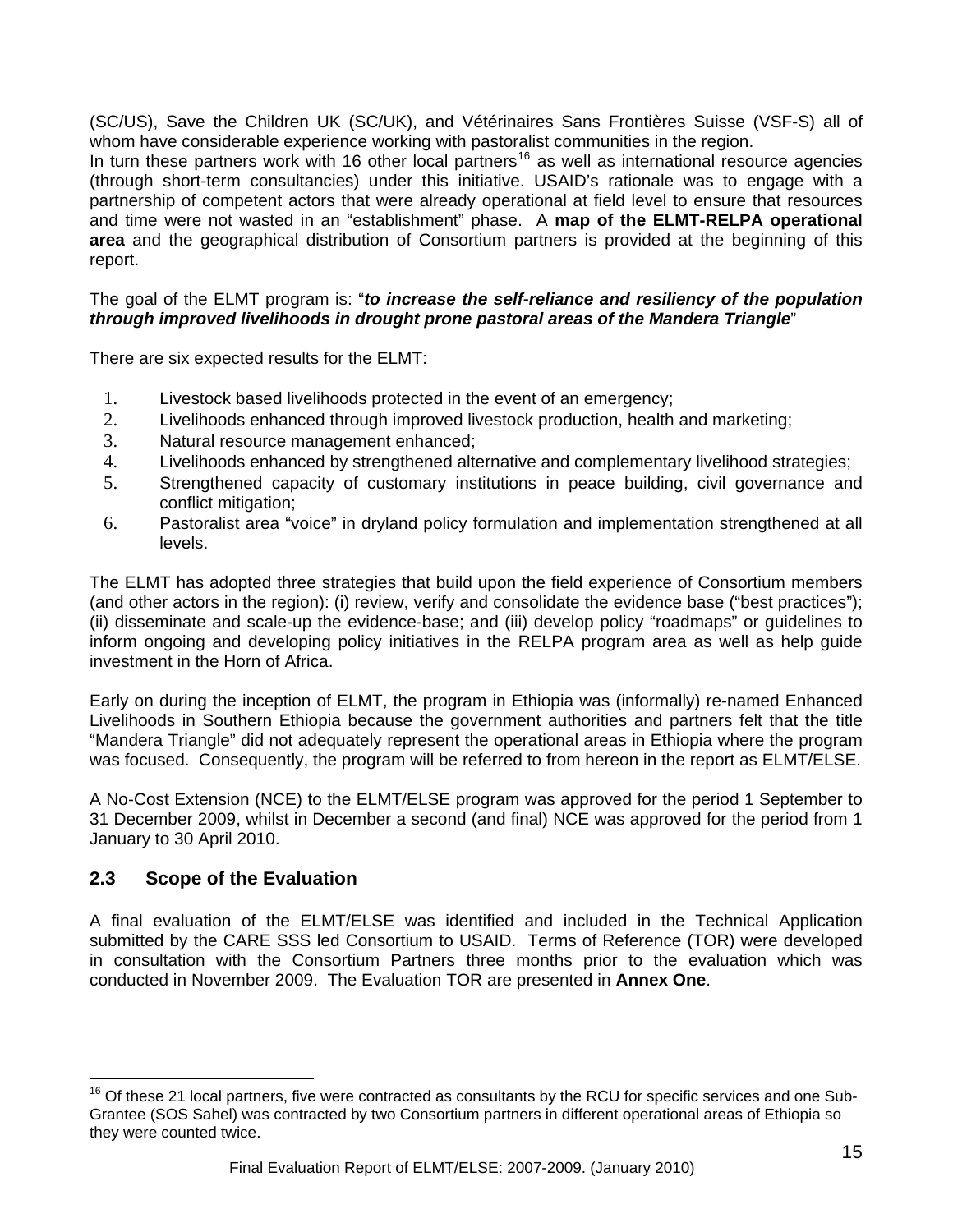#### **Objectives**

The overall objectives of the evaluation are to:

- Assess key achievements and impacts of the ELMT/ELSE program;
- Assess the effectiveness of the Consortium in achieving ELMT/ELSE objectives;
- Identify lessons learned and recommendations for:
	- o Consortium working
	- o Cross-border and regional programming
	- o Donor policy for promoting pastoral livelihoods in the Horn of Africa; and
- Encourage key stakeholders to constructively reflect on and learn from the ELMT/ELSE.

#### **Approach & Methodology**

The Evaluation team consisted of: (i) a lead consultant (independent); (ii) a technical consultant (independent); and (iii) a policy consultant focusing on pastoralist issues from the Overseas Development Institute (ODI) in the UK. The exercise has been supported by the services of Inter-Mediation International (IMI) who have considerable experience in collaborative working processes in support of development programs.

Initial stages of the evaluation included: (i) a desk review; and (ii) the development of an evaluation matrix incorporating key questions for different categories of respondents. The technical consultant focused on field visits and has evaluated the main achievements and results of the program as well identifying key challenges in program implementation. The lead consultant has focused on the effectiveness of consortium functioning and the added value of the wider RELPA program through interviews with donors (including USAID), Consortium partners, Governments and technical agencies in Addis Ababa and Nairobi.

IMI concurrently has conducted an e-survey of some 50 respondents, targeted telephone interviews with 10 respondents and analysis of the feedback. The technical and lead consultants presented key findings and recommendations at the ELMT/ELSE Consortium Meeting in Nairobi to solicit feedback (for inclusion in the draft report) as well as facilitating group work on different dimensions of collaborative working which had been prepared by IMI. IMI will produce a policy brief on consortium working drawing on lessons from ELMT/ELSE.

The ODI policy consultant will draw upon the key findings of the evaluation to address key issues that have prevented program interventions in support of pastoral livelihoods from being as effective as they could.

#### **Time-Frame and Outputs**

The interviews and field visits to southern Ethiopia and north-eastern Kenya were conducted by the technical consultant from 2 to 20 November 2009. Interviews conducted by the lead consultant in Nairobi and Addis Ababa from 9 to 20 November 2009. A schedule of the evaluation mission is presented in **Annex Two** and a list of respondents in **Annex Three**.

The principal outputs from the evaluation are:

- Presentation of the key findings and recommendations by the technical and lead consultants at the Final ELMT/ELSE Consortium Meeting in Nairobi 24-26 November 2009;
- A Final Evaluation Report incorporating the key findings of the technical and lead consultants by 15 December 2009;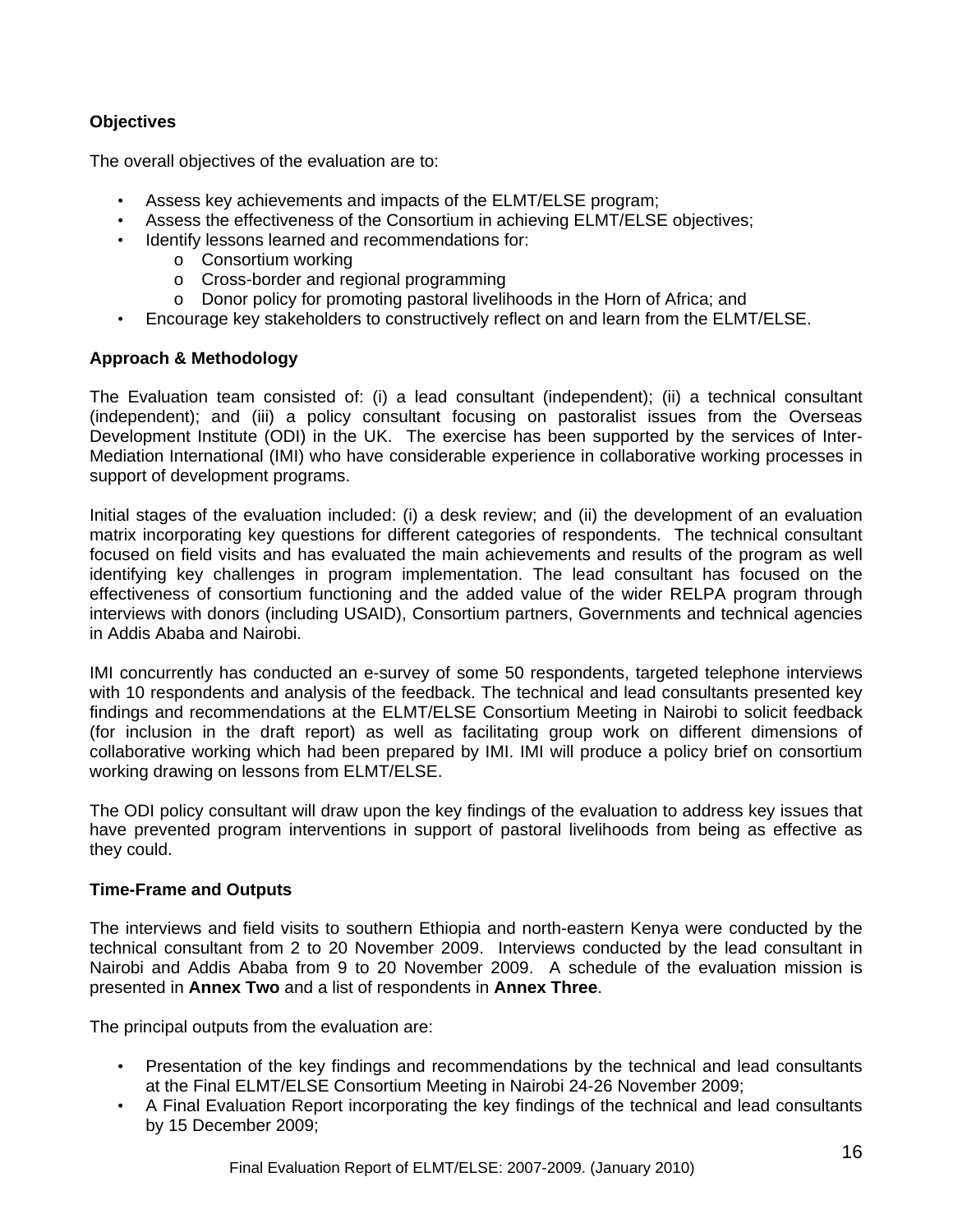- <span id="page-16-0"></span>• A Policy Brief on Working as a Consortium by IMI based upon the e-survey, telephone interviews and the findings of the evaluation team by 20 December 2009;
- A report on the consortium functioning by IMI for internal use in any future phase of the ELMT/ELSE by 20 December 2009; and
- ODI Policy Paper on key constraints affecting effective program interventions in support of pastoralist livelihoods in the Horn of Africa Region by 20 December 2009.

# **3. Relevance of the ELMT/ELSE**

The US Government's Famine Prevention Fund that funded RELPA supported one of the first regional initiatives to address pastoralist livelihoods over the past 20 to 30 years. The vision of the RELPA program to support an effective transition from emergency-relief dependency to livelihood resiliency and the promotion of long-term economic development in dryland and pastoral areas reflected a critical need on the ground and therefore sound. The Famine Prevention Fund provided resources that could potentially bridge the gap between humanitarian assistance and sustainable development. It constituted an innovative approach focusing on cross-border issues that affect pastoralism in a complex and challenging region. It also built upon the positive experience of the Pastoral Livelihoods Initiative (PLI) in Ethiopia and the experience and competence of NGOs already established and active in the field across the three countries. Furthermore, and critically, it recognized the importance of working with customary institutions that both represent and understand pastoralist communities and their livelihoods.

Unfortunately, the scope of the program was far too ambitious in such a short time-frame, and whilst this was recognized by those associated with the design<sup>[17](#page-16-0)</sup>, it was inevitably never going to achieve its desired results. In effect competing consortia, preparing bids within a tight schedule, were encouraged to adopt an unrealistic framework in effort to 'win'. The strategy to deliver by consolidating the evidence base, scaling up best practice from the evidence base and to draw upon this best practice to contribute to policy initiatives was never well articulated or linked<sup>[18](#page-16-0)</sup>. Neither were the strategies to promote cross-border synergies and the regional dimension to programming. There was insufficient analysis of the very different and complex political make-up of the region which was inevitably going to make both cross-border and regional implementation extremely challenging. Furthermore, the focus of international NGOs is still very much on country level programming and changing the "mind-set" to a more regional approach (with Consortium partners that in most cases had not worked with each other before) was always going to require a greater investment in orientation and preparation. Time was not allowed for this process to happen.

The USAID Request for Applications (RFA) was very explicit with respect to linkages with other components of RELPA and in particular policy engagement with COMESA and CAADP. But a lot "hung on" this linkage without sufficiently acknowledging other regional authorities (such as IGAD) and governments themselves. The program design did not sufficiently demonstrate an understanding of governments' own initiatives to develop strategy and policy in arid lands and pastoralist areas. The program document needed to identify what the strategic engagement with national authorities should be to influence this work which will always essentially provide the building blocks to a regional position. In Kenya, initiatives with respect to draft national policy development on Arid and Semi-Arid Lands (ASAL) were not sufficiently taken into account. It was not clear what consultation process (if any) took place with concerned governments in the design of the Request for Applications (RFA) and certainly in the case of Ethiopia there was a distinct lack of "ownership" in the planning process. The

 $\overline{a}$ <sup>17</sup> USAID's Request for Applications (RFA) was very elaborate and prescriptive; it essentially determined the broad framework of the program to which applicants were required to comply.

The rationale for RELPA working with COMESA on livestock trade has some logic, but the exclusion of IGAD as a strategic regional partner was not clear - nor was IGAD apparently consulted on the program priorities.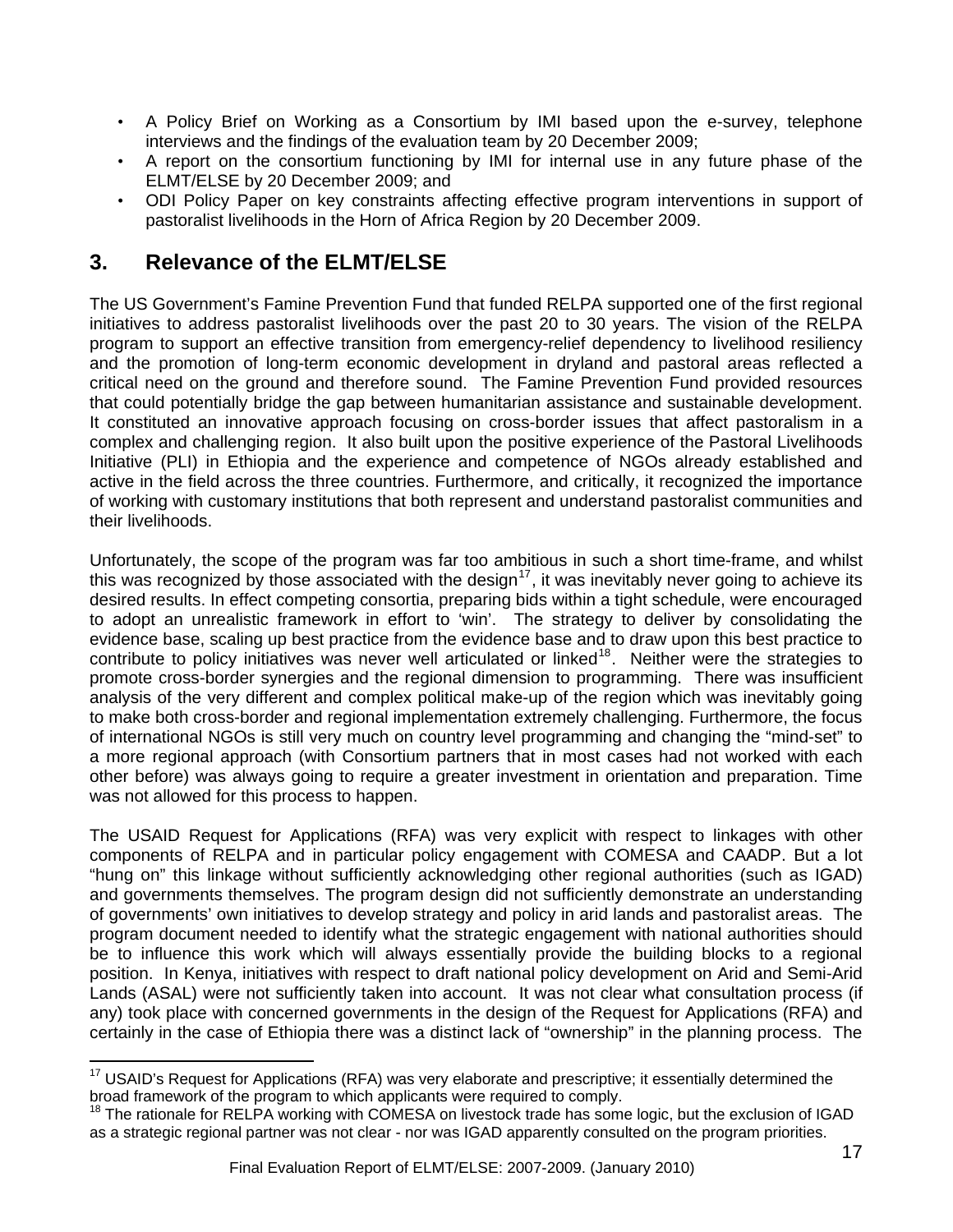authorities reacted at the program launch in Ethiopia with strong objections to the very name of the program and their lack of commitment to the program in the first six months of operation was one of the principal causes delaying implementation. Furthermore, recognition of other government and donor initiatives (in planning or under development) with respect to contingency planning, poverty reduction and drought within this region and the potential to collaborate were not outlined.

# **4. Achievements & Effectiveness of ELMT/ELSE**

This section reviews the achievements and effectiveness of activities undertaken through the ELMT/ELSE program over the past two years since its inception on 1 September 2007. The activities are reviewed against the fourteen program "outcomes" defined in the program logical framework.

#### **4.1 Useful EW information is available and used by Consortium members/partners and local government offices**

Save the Children UK (SC/UK) carried out a field assessment in February and May 2008 to meet various early warning and response actors working in Northern Kenya and Somali/Oromia Regions of Ethiopia to: (i) identify field level early warning (EW) actors; (ii) understand the type of EW information they collect; and (iii) review monitoring formats/tools applied and reports produced. The intention was then to link with these EW actors and draw upon the EW information generated and to improve information sharing. Although the findings were fed into the Awassa and Jijiga workshops, they were not taken forward in a consistent and coherent manner. Livestock Information Network Knowledge System (LINKS) also carried out a field survey and reviewed the conventional and traditional early warning systems in Borana zone in October and November 2008 which covered the same issues and came to many of the same conclusions. Given that SC/UK had agreed to backstop LINKS, this overlap should not have happened.

The assessments documented current EW practices so that useful lessons could be learned and applied to ensure more effective policies, needs assessments, and aid programming to support livelihoods. Both efforts were targeting harmonization of the early warning system for data collection, analysis and integration of modern and conventional and dissemination to coordinate responses and to use resources effectively. LINKS presented the findings at two workshops one in Addis Ababa and one in Borana. Community Initiative Facilitation and Assistance (CIFA) Ethiopia reported that as a result of the latter workshop they collected their cross border market information more systematically and more regularly. However the collection of market information by CIFA is unsustainable and its continuity is unreliable and probably should have focused more on capacity building of local government.

It is recommended that the collection and dissemination of cross border market information is an effort worth pursuing vigorously in the future given the dearth of such information and its importance in encouraging a cross-border perspective. During the workshops, participants discussed in detail conventional and traditional early warning systems, the early warning systems used in the last five years, strengths and weakness of the existing early warning systems, early warning information providers, and policy and market issues.

The workshops concluded that there is a need to enhance the early warning assessments and monitoring of disaster risks. Early warning systems are an essential investment in the protection of lives, livelihoods and property, contributing to the sustainability of development, and they should be integrated into governmental policy and decision-making processes and emergency management systems at all levels.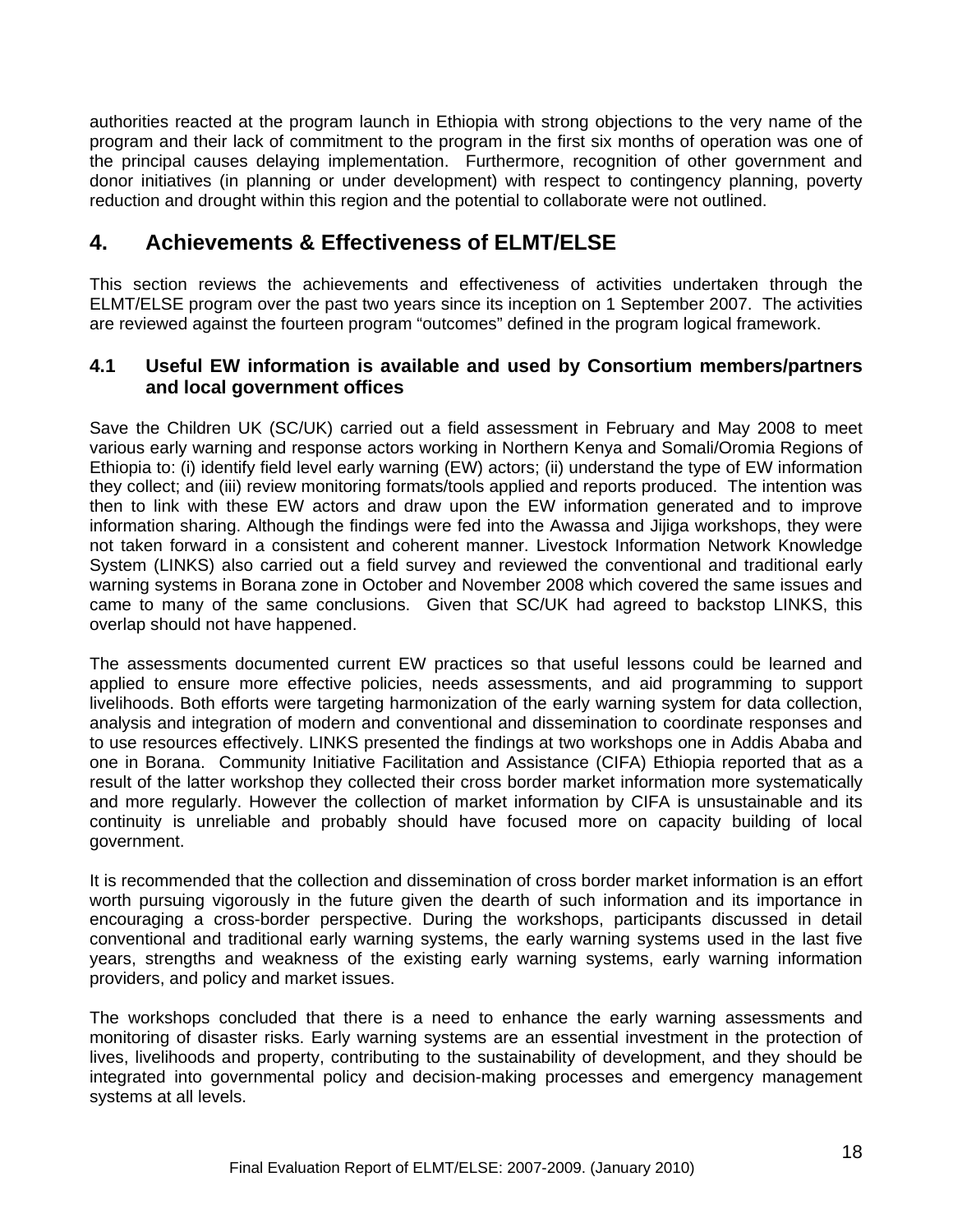Oxfam GB (a Sub-Grantee of CARE Kenya) trained fifteen peace monitors and set up fifteen conflict early warning desks in Wajir. The monitors produce: weekly situation reports, incident and monthly reports and situation briefs and alerts. The monitors are linked to IGAD's Conflict Early Warning & Response Mechanism's (CEWARN) cross border peace monitors, peace committees and other key actors. The information is collated with additional input from the CEWARN cross border peace monitor and passed on to local decision makers and on to a sub-committee of the National Steering Committee on Peace Building and Conflict Management, which doubles up as the country conflict early warning and response conflict unit. The work of the peace monitors is considered very effective as the conflict early warning information is fed in to local peace building and conflict resolution structures as well as the CEWARN mechanism. There are a number of incidents where conflicts were mitigated as a result and the National Steering Committee has cited the EW desks as a model for community level early warning.

World Food Programme's (WFP) food monitors were also trained in conflict sensitivity alongside the peace monitors in order to establish linkage between the two as a strategy to enhancing conflict early warning. Recent follow up indicated some level understanding by the monitors, especially the food monitors, of the concept and their role in conflict mitigation and actually diffused some minor conflicts within their areas of jurisdiction. 78 people attended this training. The conflict early warning desks are functioning well and have been cited as a model for community early warning by the National Committee on Security. It is hoped that their effectiveness will be examined in more detail through the Participatory Impact Assessment (PIA) planned by Oxfam GB and Wajir Peace on peace building in October.

SC/UK provided technical and financial support to develop livelihoods baselines for three *woredas* Miyu Mulla, Lagahda and Seahad in Fik, south western Somali region, which had not been covered in previous studies. WFP also contributed technical staff and logistics. The field work has been completed and data analyses done using the baseline storage spread sheets. One baseline data set and one baseline livelihoods report is produced and shared with regional partners.

SC/UK produced five bimonthly synthesis of early warning livelihood situation updates for the ELMT/ELSE operational area from November 2008 to September 2009. The purpose of the updates was to provide early warning information to Consortium members and partners to plan and coordinate and implement early response to protect pastoral livelihoods in the event of drought or emergences. The updates consolidated and analyzed early warning information from various sources and considered the livelihood implications. The updates informed past and current situations including cross border and future livelihood conditions based on probable occurrences of emergency scenarios. They also provided livelihood intervention options for different scenarios.

The updates were effective in terms of their content, but there is no evidence to suggest that they were utilized by Consortium members to plan and coordinate their emergency responses. In general the updates were not very timely and regular, (while some were not produced.)The audience of the update was also limited to Consortium members and close partners. The district level food security offices, District Steering Groups or Drought Management Committees and ultimately the pastoralists should have received the updates. Moreover the updates should be translated into the local languages to be more useful and effective. The production of the updates was a good innovation that needs to be further nurtured and developed and promoted to be institutionalized by governments.

CARE Ethiopia and SC/UK supported a number of multi-agency early warning field assessments and analysis meetings in Borana and Somali region respectively. The assessments are carried out at the end of each season. Depending on the outcome of the assessment, interventions such as restocking, hay distribution, water tankering are undertaken to deal with problems of drought or any other hazard. SC/US has also participated and supported periodic situational assessments in Liben and Goro Dola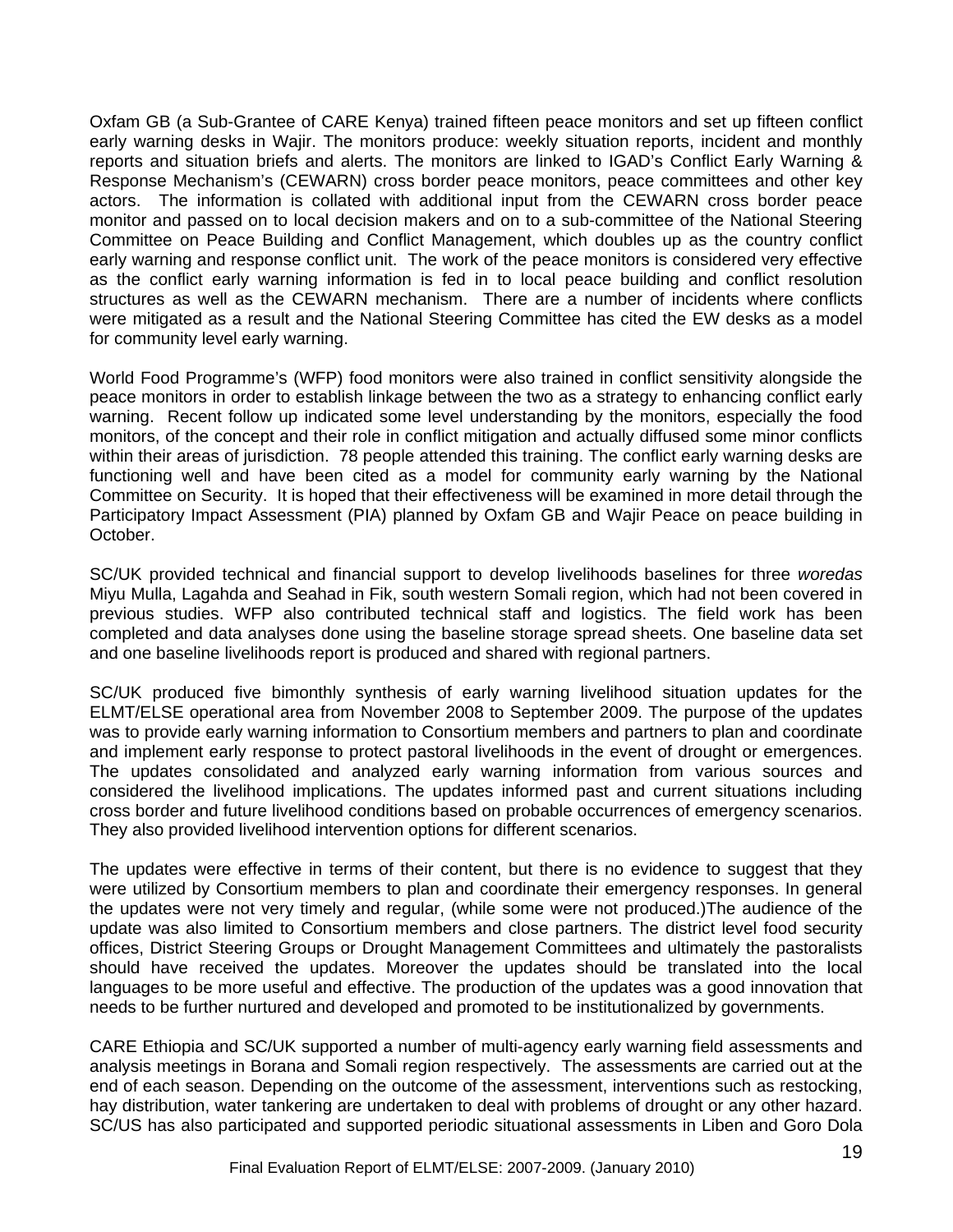*woredas* and Hargelle *woreda* in Somali region. It is reported that the SC/US restocking support with heifers and camels as well as water tankering is partly a result of these assessments. It is felt that support to multi-agency situational assessments by SC/UK and CARE Ethiopia enhanced the quality and use of information generated out of it and promoted multi-agency coordination in responding to shocks. If well planned the multi-agency assessments could complement EWs. However, the NGO support to undertake the periodic assessment should not continue forever. Rather NGOs should invest in building the capacity of relevant government departments to take the lead in the assessments and be encouraged to take the responsibility in terms of resource and technical, capacity.

### **4.2 Improved capacity for contingency planning**

SC/UK supported FEG/PACAPS workshops on early warning/early response in Addis Ababa and Nairobi in January and February 2008. They were attended by ELMT/ELSE Consortium members and other partners. Two cross border early warning/early response workshops were then organized in June 2008 in Moyale (Ethiopia) by CARE Ethiopia and SC/US, and in August 2008 in Mandera (Kenya) by VSF Suisse and CARE Somalia. The workshop in Moyale was attended by people from 15 governmental departments and NGOs from Kenya and Ethiopia; and the Mandera workshop was attended by people from 16 agencies from Kenya and Somalia. Issues discussed in both workshops revolved around the harmonization of EW reporting/analysis and the role of customary institutions in EW/ER, cross-border information sharing and response mechanism etc.

The workshops focused on developing likely scenarios crisis calendars to inform early response planning where the likely timeline for common shocks were examined, as well as the implementation and lead times for different interventions. This was used to identify the necessary start up times for emergency interventions and the available indicators that should be used to trigger decision making. SC/UK provided technical support to both workshops. The Food Economy Group (FEG) with input from SC/UK also introduced a step by step guide to help partners to develop contingency planning and early response plans in their operational areas. In Mandera the workshop led to a number of proposals being developed for interventions in Somalia and increased co-ordination and sharing of information by stakeholders.

In March 2008, CARE Somalia and VSF Suisse conducted a participatory community workshop in Dollow (Somalia) to develop a contingency plan for the district. The participants of the workshop were representatives from local authorities, customary institutions, local NGOs and key community leaders. The objective of the workshop was to develop a contingency plan for Dollow, Gedo since projections were that the *gu* rains (April-May 2008) would be below normal in Southern Somalia and neighboring areas of Ethiopia and North East Kenya on the back of below normal *deyr* rains (October 2007- November 2007). The plan was developed to help the local community and organizations working in the region to mitigate the impacts of the anticipated livelihood shock. It was noted that one of the weaknesses of the plan was that it failed to look at cross border conflict mitigation and peace building. Dollow Ado and Dollow and Luuq districts of Gedo region Somalia act as one grazing territory for pastoralists and there is huge cross border mobility. Cross border peace building and conflict mitigation should have been incorporated into the plan. It is also essential that early warning systems should be linked to resources to enhance early responses.

During the course of 2008 and early 2009 CARE Ethiopia and CARE Kenya conducted a series of training workshops in Yabello (southern Ethiopia) and north-east Kenya for government experts, communities and their leaders, marketing groups and customary institutions on drought cycle management, early warning systems, preparation of contingency planning using the FEG/SC/UK model. The training workshops contributed towards the building of the capacity of the consortium members and other partners in the government to develop several contingency plans. Furthermore,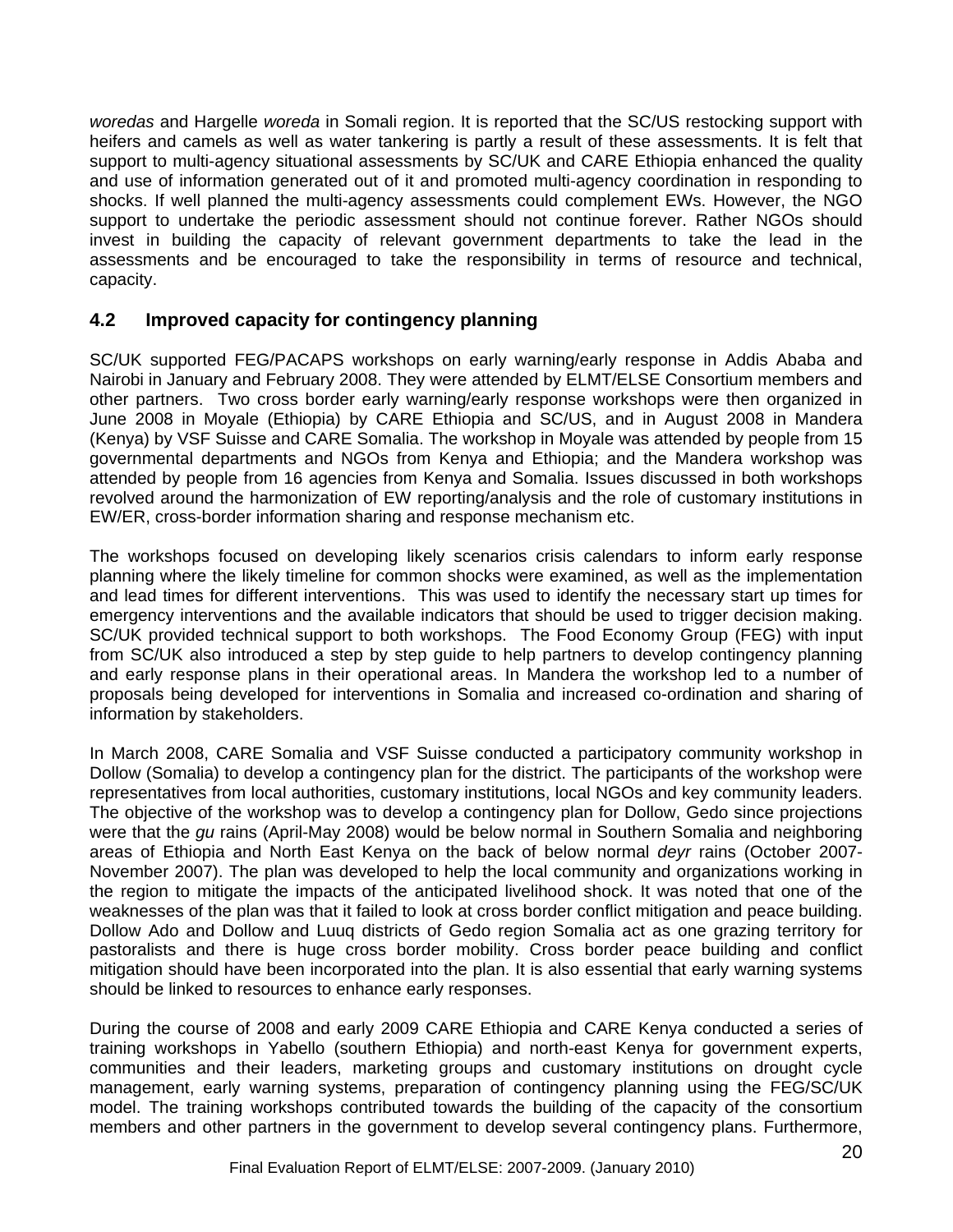<span id="page-20-0"></span>CARE Ethiopia facilitated the development of new contingency plans for newly created Dillo and Dhas *woredas* and provided contingency funds for the *woredas'* Disaster Management Committees and updated three *woreda* contingency plans. CARE Kenya facilitated the development and updating of three contingency plans in Marsabit, Mandera Central and West. The process was partly funded by the Regional Resilience Enhancement Against Drought (RREAD) project managed by CARE Kenya.<sup>[19](#page-20-0)</sup>

Contingency planning has been adopted by authorities in Borana, Ethiopia. There is an increasing demand by the authorities for more guidance and support from CARE Ethiopia to develop more contingency plans for *woredas* which were not part of the CARE/ELMT areas. The Arid Lands Resource Management Project (ALRMP) drought management offices in Garissa and Mandera adopted the new scenario based, livelihood focused early response planning which was not considered in the earlier ALRMP supported contingency plans. There are some indications that contingency planning is being internalized by authorities in Borana and the new approach being adopted by the ALRMP at least in Garissa and Mandera. The ALRMP in Takaba and El Wak developed contingency plans based on the new model.

CARE Ethiopia and SC/US provided logistic support for the vaccination of over 1million animals in mid 2009 in Southern Ethiopia and Somali region to avoid possible disease outbreaks that could decimate the livestock resource. Such interventions contribute toward protecting the livestock based pastoral livelihood. The support provided by ELSE/ELMT included logistics such as per diem, fuel, transport to facilitate the mass vaccination. The vaccine and the manpower was the contribution of the government.

In the discussion with leaders of customary institutions in Negele, Yabello, Garissa and Mandera it was noted that the EW/ER training has contributed towards changing the attitude and behavior of pastoralists to be more proactive in terms of managing risks. They talked about timely destocking before being hit by drought, diversification of assets and sources of income to complement pastoralism or enhance their livelihood, keeping fewer but more productive herds, and species diversification to include mainly camel in their herd. The field observation in Borana, Negele confirmed increased practice of hay making and strengthening of communal enclosures. The field visit in Mandera confirmed the increasing investment in fodder production and storage to be used both in normal times and during drought periods.

SC/UK under ELSE and CARE Ethiopia under ELSE and RREAD conducted a study on climate change adaptation among pastoral populations in Shinile and Borana Zones in conjunction with the International Union for the Conservation of Nature (IUCN) and the International Institute for Sustainable Development (IISD). The objective of the study was to promote programming that supports appropriate preparedness initiatives in pastoral areas. This is a good piece of work that could bring up the issue of pastoral livestock system vis-à-vis climate change including the need to review government policies on support to pastoral livelihoods and build climate change into development programming as well as strengthening early warning and climate predication information flows to pastoral communities. In most cases climate change is related to crop production or livestock systems in highland settings with better moisture and pasture. We can say pastoralists and their areas are marginalized when the issue of climate change agenda is discussed and addressed. The research produced three outputs: (i) a Research Assessment Report, (ii) a Policy Brief, and (iii) a Documentary Film. The report has been disseminated and the video screened at the Copenhagen World Summit on Climate Change in December 2009.

 $\overline{a}$ 

 $19$  RREAD is implemented by CARE-Kenya and CARE-Ethiopia, (and formerly CARE Somalia) and funded by ECHO's Regional Drought Decision; it was designed in collaboration with the RCU to ensure complementarity between programs.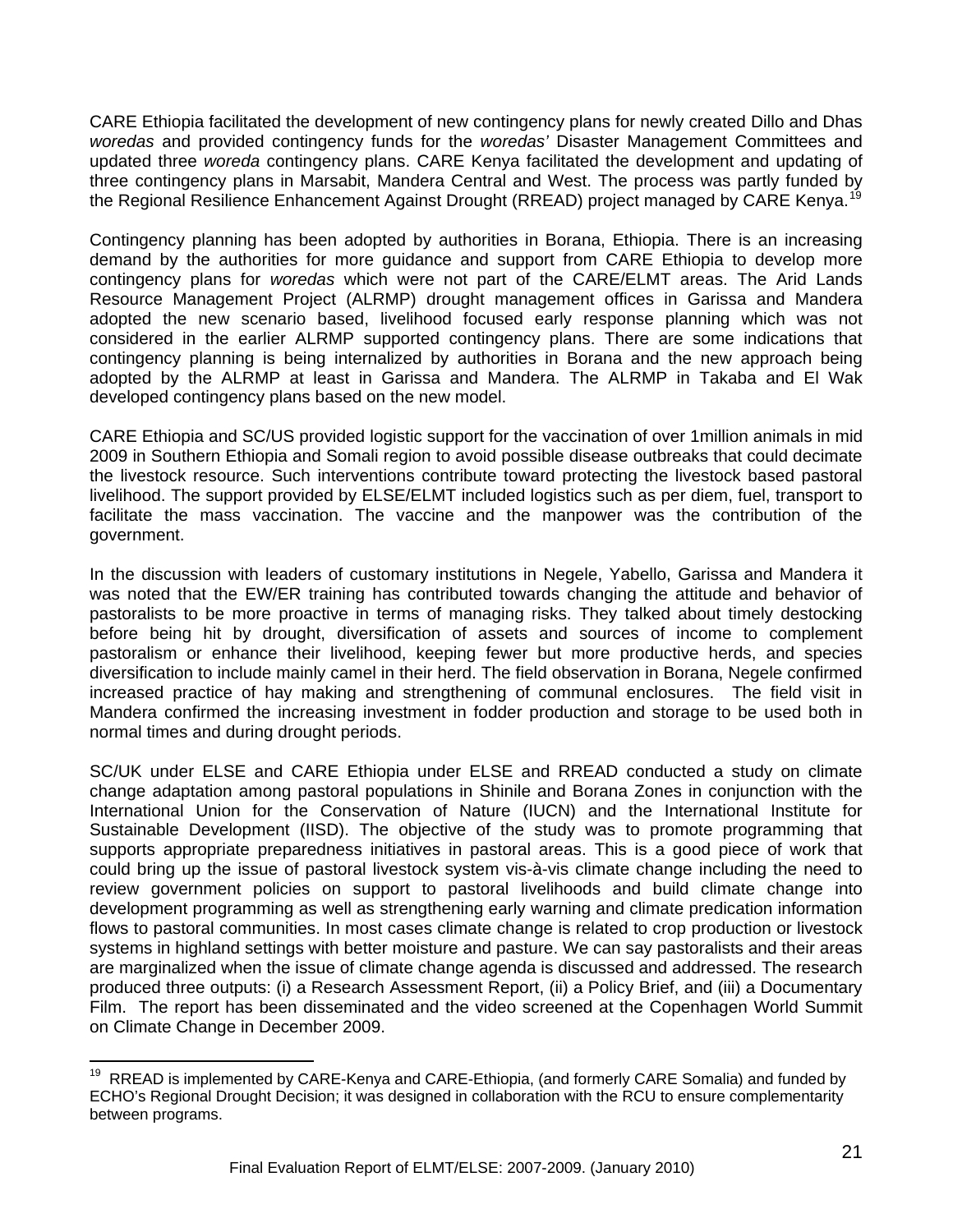### **4.3 Early response interventions implemented**

In February 2009 SC/US carried out restocking of 72 households from Liben and Goro Dolla *woredas*  using ELMT funds. Beneficiary selection was conducted in line with the traditional Borana mutual assistance – *busa gonofa* and through the monthly elders' council meetings. The purpose of the restocking was to help the household stay in the pastoral system. In this restocking arrangement the community contributes 25% of the livestock for restocking. This innovative move demonstrates the community's investment in the process, and ensures that resources are targeted to those most in need. Each household was restocked with four heifers (one contributed by the community) of Boran breeds.

Other Consortium partners managed to raise some funds from other donors to mitigate the effects of livelihood shocks in their ELMT/ELSE operational areas. CARE Ethiopia reported that it provided livestock feed using PLI funds for a nucleus herd using a central feeding system from February to June 2008 in Dire, Miyo, and Dhas *woredas.* A total of 2,954 households with 9,200 heads of cattle were served for around 60 days.

In 2008, SC/US mobilized PLI resources and secured an additional UN-OCHA HRF grant (counted as cost share) to: (i) provide supplementary feed to cattle; (ii) support women's groups to purchase and sell grain in order to help stabilize grain prices; (iii) facilitate livestock traders to accelerate the off-take of livestock by increasing the number of markets in remote areas; and (iv) rehabilitate key water points. SC/US secured funds from OFDA to carry out slaughter destocking in 10 PAs in Dollo Ado, Liben Zone and Dollo Bay, Afder Zone in August 2008.

CARE Kenya through it's ECHO funded RREAD program has been able to included some early response activities around Takaba and El Wak following the failure of the rains in early 2009: fuel subsidies to boreholes and provision of frequently needed spare parts and paying of transport for PPGs to off take livestock are being carried out. From May to June 2009 VSF Suisse (VSF-S), funded by FAO CERF carried out PPR and CCPP vaccination in Isiolo and Wajir and South Central Somalia. VSF Suisse Kenya has also secured funds from UNOCHA and ECHO to carry out slaughter destocking around Isiolo, Wajir and Mandera in mid 2009.

Drought reserves, hay making, fodder production and the mass vaccination contributed towards protection of livestock based livelihood. The report by CARE Ethiopia and SC/US and the discussion held with beneficiaries in Borana and Liben confirmed that the enclosures were used to maintain and save lives of mainly breeding animals and calves during the peak dry period in 2009. The mass vaccination supported by SC/US and CARE Ethiopia protected livestock from succumbing to disease outbreaks. The fodder contact farmers in Mandera also reported that they did not lose any livestock for the long drought that hit their areas.

The ELMT/ELSE **Livelihood Protection Technical Working Group** (LP/TWG) operated well in the first year, but became ineffective when the TA left in April 2009. Unlike the other TWGs the TA post was financed 100% in the first year of the program and so more was expected in terms of output from this group.

#### **4.4 Increased quality and coverage of private veterinary services**

All Consortium members have been training community animal health workers (CAHW) for a long time using different funding sources. SC/US used ELMT/ELSE resources to support training of 23 female and 17 male CAHWs. VSF-S Somalia trained a total of 85 male and 4 female CAHWs. The training of the CAHWs was very useful in terms of building the human infrastructure to reach and serve more pastoral communities. Moreover refresher training was given by CARE Ethiopia for 52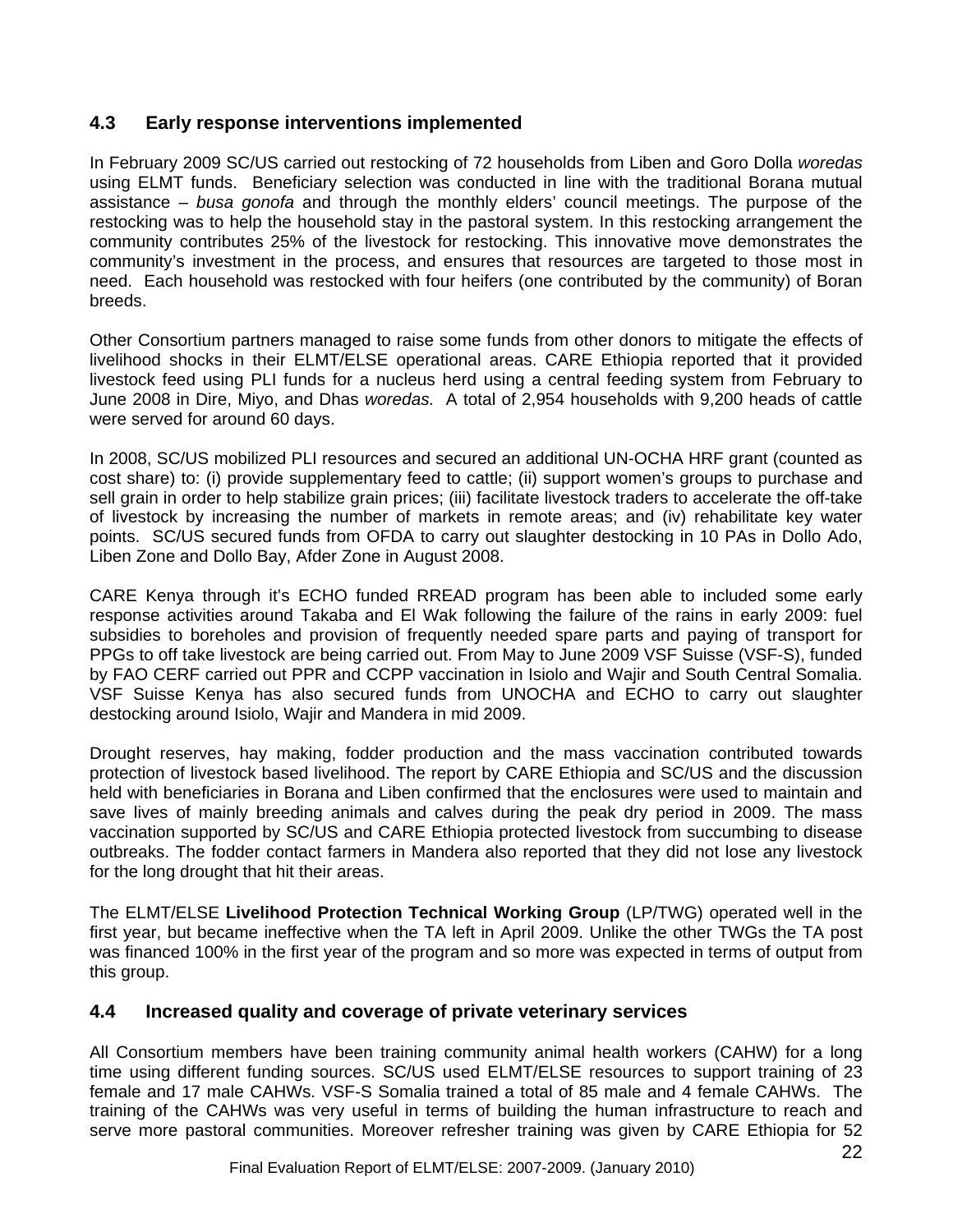CAHWs and VSF-S Kenya provided similar training for 32 male CAHWs. The trainees were able to refresh their veterinary knowledge and capacity in disease surveillance and reporting and gained knowledge about new diseases such as swine flu and PPR.

It was noted during the field visit that the CAHWs in Wargadud, Takaba in Kenya have a very strong linkage with the CAHWs across the border in Moyale, Ethiopia. They share information, skills and knowledge. The flow of drugs across the border is smooth. They at times go to Ethiopia to provide services.

It is the first time that VSF-S have trained female CAHWs, although this was only done in Somalia. SC/US on the other hand has been training female CAHWs for a long time. The attitude towards female CAHWs varied from place to place. In Ethiopia there is a positive tendency to accept them. They are even considered as reliable and honest with lots of advantages in providing continuous and sustainable services. However, in Kenya among the Moslem community, they are not so much welcomed in particular by the male CAHWs, although female animal husbandry trainees were enthusiastic to become CAHWs and provide a service to women who care for the weak and sick animals around the homestead. Religion, distance they have to travel to give services, and family responsibilities were mentioned by the male CAHWs as the major obstacles to the training of female CAHWs. The two female CAHW/CASPROs from Liben in Ethiopia and Garissa in Kenya interviewed during the field visits expressed their satisfaction with their job and indicated that they make enough from the service to support themselves. Both women received their CAHWs training before the commencement of ELMT/ELSE. They received their CASPRO training by ELMT/ELSE.

*The female CAHW interviewed from Liben in Ethiopia is a student in grade 9 with an ambition to become a veterinary doctor. When she started as CAHW she had problem of acceptance by the community until they realized that she was more serious in her job than the male CAHWs. She has now become the most preferred CAHW in her village. She said it took her sometime to secure the trust of her community. She did not however hide traveling alone long distances away from her village is a challenge for her and believes that it will continue to be a challenge to all female CAHWs. Otherwise she felt that women are the best service providers.* 

Cheap drugs are becoming a big challenge for the CAHW services. Despite this, CAHWs from Ethiopia and Kenya report that there is a trend among pastoralists to look for quality drugs: they avoid buying/using fake drugs which are available for very low prices. They understand the effectiveness of good quality drugs even though they are expensive. The long drought in Kenya has been also a serious problem that led to the reduction of demand for veterinary services.

The Participatory Impact Assessment (PIA) in Northern Kenya identified the possible over-prescribing of antibiotics which need to be addressed in future refresher trainings. It also confirmed the need for increased animal husbandry training and awareness-raising of the community who also demand antibiotic use where it is not appropriate. Care needs to be taken when training community members that they realize the importance of using CAHWs or Animal Health Assistants (AHA) to prevent promoting antibiotic resistance and wasting money.

VSF Suisse Kenya piloted a model of linking CAHWs with drug stores that were in turn linked to private vet drug suppliers using a risk share model. VSF-S Kenya and VSF-S Somalia rehabilitated five and two drug stores respectively in their operational areas, VSF-S also supplied billboards to six pharmacies to increase their visibility to the community. The billboards helped visibility as well as acceptance the facility by the community as an important vet drugs store. VSF-S Somalia reported that the display of ELMT logo with the USAID logo was not acceptable by some members of the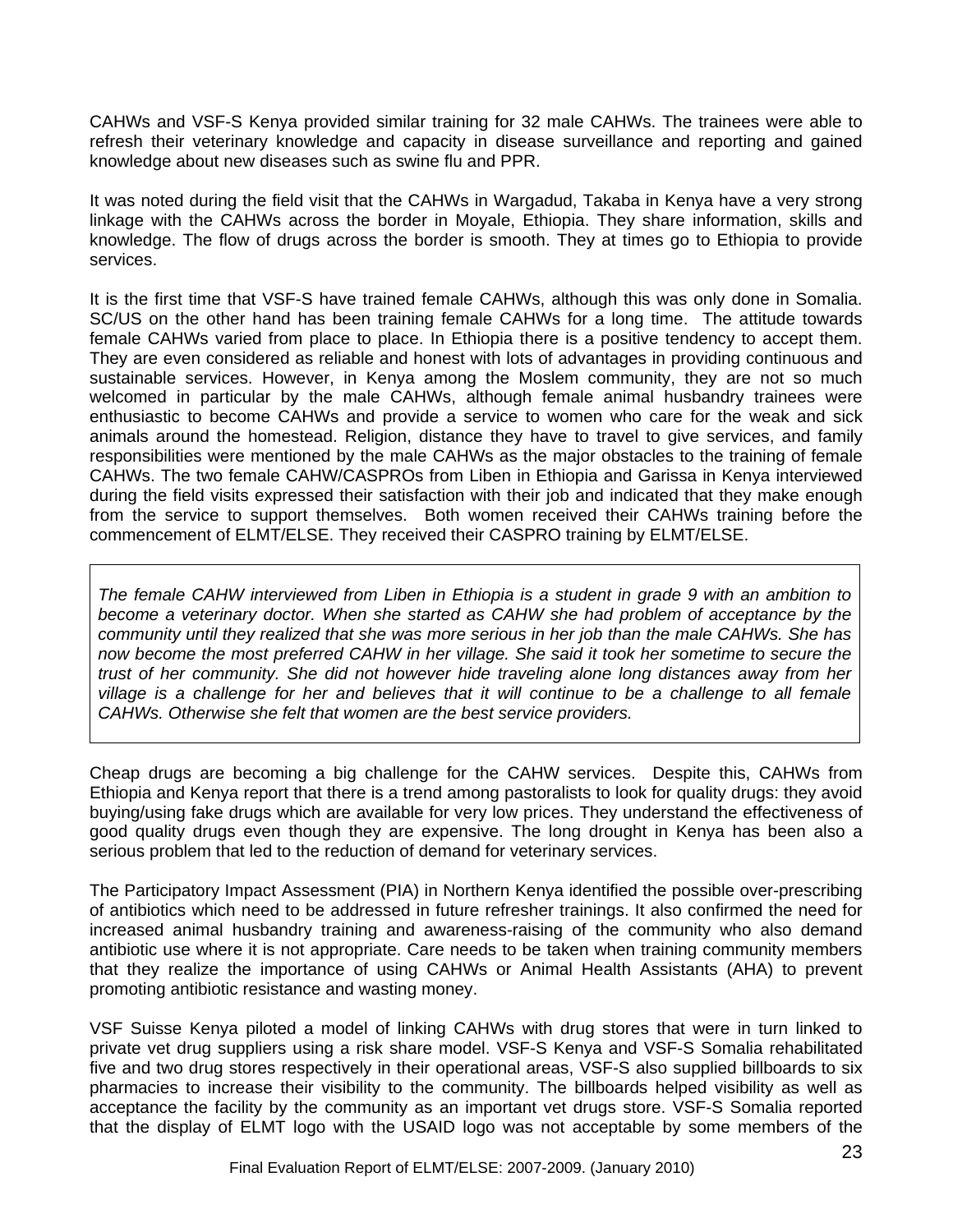community in Gedo or Lower Juba. The drug store owners and their assistants were also trained in drug store and business management and entrepreneurial skills. VSF-S Kenya initiated linkages between the supported drug store owners with major drug suppliers using a risk share model. In the case of Somalia vouchers were initially provided to communities to access services from CAHWs. However, in 2009 a meeting was held in Garissa to link pharmacies to drug suppliers, (although not using the risk sharing, drug stores were encouraged to pay for drugs up front as it was too risky to use the same model in Somalia).

Various organizations including SNV and CAHNet Africa, VSF Belgium and VSF Germany were interested in the approach adopted by VSF Suisse to support the privatization of veterinary services. SNV and CAHNet Africa are planning to implement a similar project in Samburu district and other ASAL areas in Kenya. The linkage improved supplies of veterinary drugs. There was however a lost opportunity to link the VSF Suisse CAHWs and pharmacies to pharmacies in Kenya particularly around Liboi and Mandera.

| Drug store      | Total sales              | <b>Total Expenses</b>    | Profit/Loss USD |
|-----------------|--------------------------|--------------------------|-----------------|
| Framo           | 12,378                   | 10,942.00                | 1,436           |
| Garbatulla      | 2,362                    | 998                      | 1,364           |
| <b>Ngurinit</b> | 5,870                    | 4,241                    | 1,629           |
| Wajir, Buna     | $\overline{\phantom{0}}$ | $\overline{\phantom{0}}$ |                 |
| Wagadud         | 2,712                    | 5,262                    | $-2,550$        |
| <b>TOTALS</b>   | 23,322                   | 21,443                   | 1,879           |

#### **Private Veterinary Pharmacy (PVP) Performance in Kenya: May 2008 to August 2009**

It has been reported that all supported vet drugstores, (except one in Wargadud owned by a CAHW named Hussen) have made a profit between Ksh102,290 and Ksh122,206 over the period of one year.

*The owner of the Wargadud store Hussen Okash first trained as a CAHW in 2001. He began his drug store business in 2008. He was linked to Vet Agro through VSF-S and also received training in Business Development Studies (BDS). He started with his own Ksh100,000 matched by a credit line of Ksh100,000 from Vet Agro using the risk sharing mode. After few up and downs Hussen's business is picking up. Hussen places his drug orders to Vet Agro by cell phone. The suppliers deliver the drugs by public transport (commercial transport) with the detailed invoice. Hussen uses the M-Pesa system to make payments. Hussen has placed three orders between April and November 2009. He is preparing for his fourth order. Hussen is a drug store owner and at the same time a CAHW practitioner. Each time he places orders ranging from Ksh30,000 to 50,000. He could have placed more orders if it had not been for the long drought. He travels deep into the pastoral areas using a boda-boda or on foot to treat and vaccinate animals or to supply other CAHWs with drugs. CAHWs and some pastoralists use a radio call system to put their orders to Hussen for drugs or services. His business was affected by the long drought and the tribal clash between the Garre and the Murrel that has reduced the demand for drugs. Hussen is a Garre but his main customers are the Murrel.* 

The VSF Suisse approach to privatize the veterinary service worked well. A major veterinary supplier (Vet Agro) in Kenya was interested to expand its links with other drug stores in Northern Kenya and CAHWs were making sufficient profit to encourage them to continue to provide a service (see the PIA)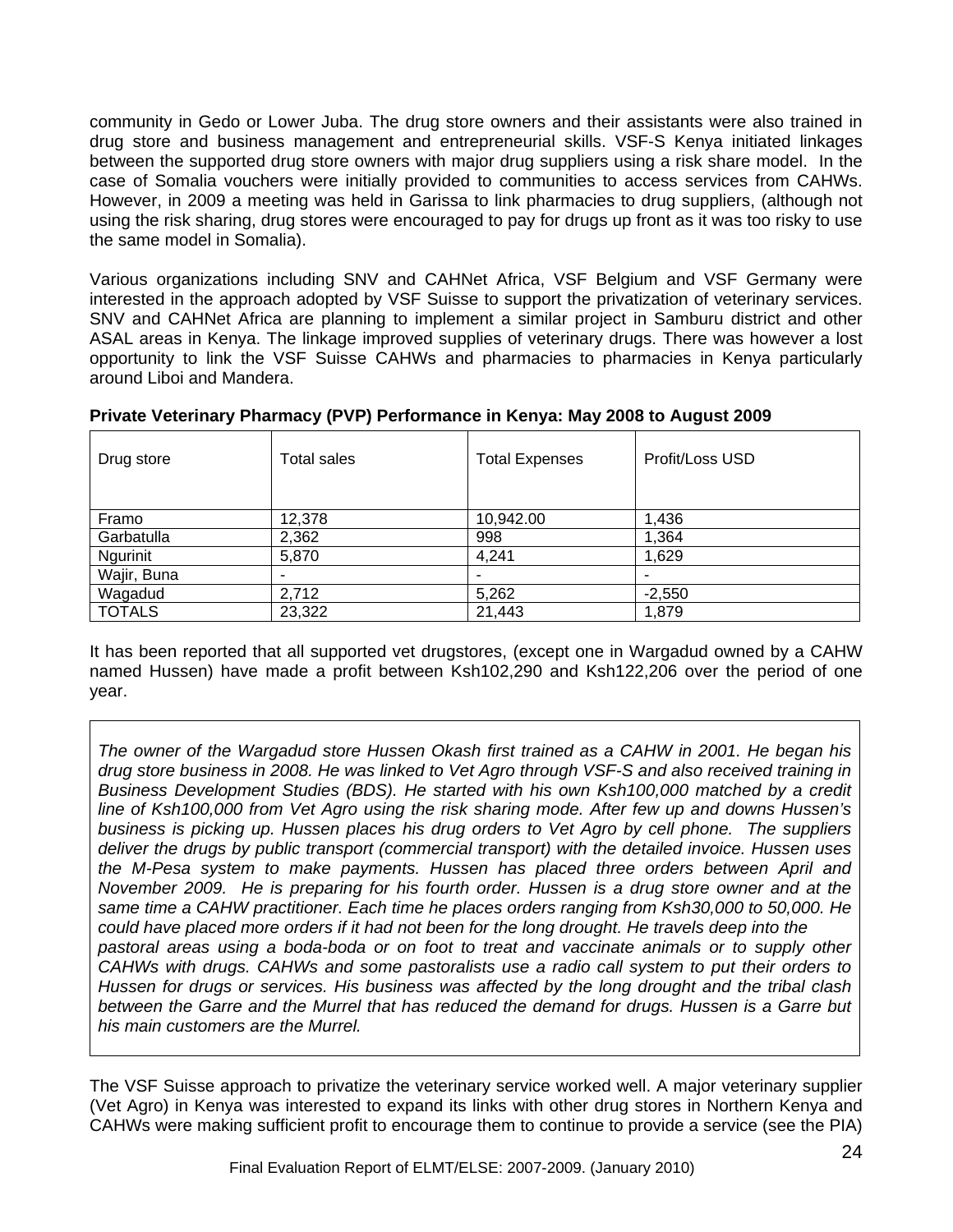in enhancing the flow of drugs through the linkages established between the drug suppliers and drug store owners and the CAHWs. It also provided a profitable business to most of the drug store owners mentioned above. It has been noted that good working and effective linkage formed between CAHWs, drug store owners and veterinary drug suppliers in Kenya and Somalia. However prior efforts made by CARE and SC/US in Ethiopia were less effective. Lessons could be learnt from the experience in Kenya and Somalia to replicate in Ethiopia.

The support for community animal health services in Ethiopia was supposed to be informed by a CAHP assessment to be conducted by CARE Ethiopia and Tufts University. However, SC/US demanded that they also wanted to be involved. Differences about the TOR and selection of consultant ensued and the assessment still hasn't been completed. SC/US did carry out some meetings between CAHWs and local pharmacies, government offices; however it is unclear how effective this approach is in the absence of a stronger strategy.

*The owner of the Framo drug store in Takaba is Mohammed Abdullahi Abdi who is a CAHW who received his first training in 2000. He started his drug store business in 2005 using the money he saved from his services. He started small with Ksh30, 000. In September 2008 he was given material support such as shelves from ELMT/ELSE. He received training in BDS and linked with the Vet Agro drug suppliers. His current capital exceeds Ksh200, 000. He provides services for a wide range of areas including pastoralists across the border to Ethiopia. He receives his supplies from Vet Agro through Moyale at times, otherwise direct to Takaba. He made his last order in June 2009 and did not make more orders due to the drought and a drop in demand. It is now picking up. Mohammed, who is known as Dr. Masengo both in Ethiopia and Kenya, does not support training of female CAHWs for several reasons including religion.* 

 *Mohammed still works as a CAHW in addition to his drug store business.*

VSF-S Somalia had initially planned to construct crushes and kraals in two sites in order to facilitate and promote CAHW services. One crush was constructed at one of the sites, Gubata in Dollow. However, monitoring showed slow use of the crush, thus construction of the others was shelved. VSF-S Kenya also abandoned its plan to construct a crushes and kraals because of lack of community interest.

# **4.5 Increased livestock disease surveillance and response**

CARE Ethiopia and Lay Volunteers International Association (LVIA) developed a livestock disease map for Teltelle and Yabello *woredas*. The methodology was developed with the collaboration of Tufts University. A validation workshop in the eighth quarter of the program was conducted in Yabello town to collect comments and feedback from various stakeholders in order to further enrich the livestock disease map. Borana zone administration committed to use CARE Ethiopia and LVIA developed livestock disease mapping to proactively plan preventive vaccinations and treatments. Whether the zonal administration is going to use the mapping is something to be seen in the future. The exercise proved very effective in terms of skills development and securing the interest from government. It would be very good practice to replicate in other ELMT/ELSE areas.

# **4.6 Camel and other livestock husbandry practices enhanced**

Several training sessions were provided to Consortium members and partners in camel production and health and improved husbandry practices of other livestock species. VSF-S organized two training of trainers (ToT) sessions on camel husbandry and health in Moyale (Ethiopia) in February 2009 and Dire-Dawa (Ethiopia) in August 2009 to ELSE/ELMT members and other partners including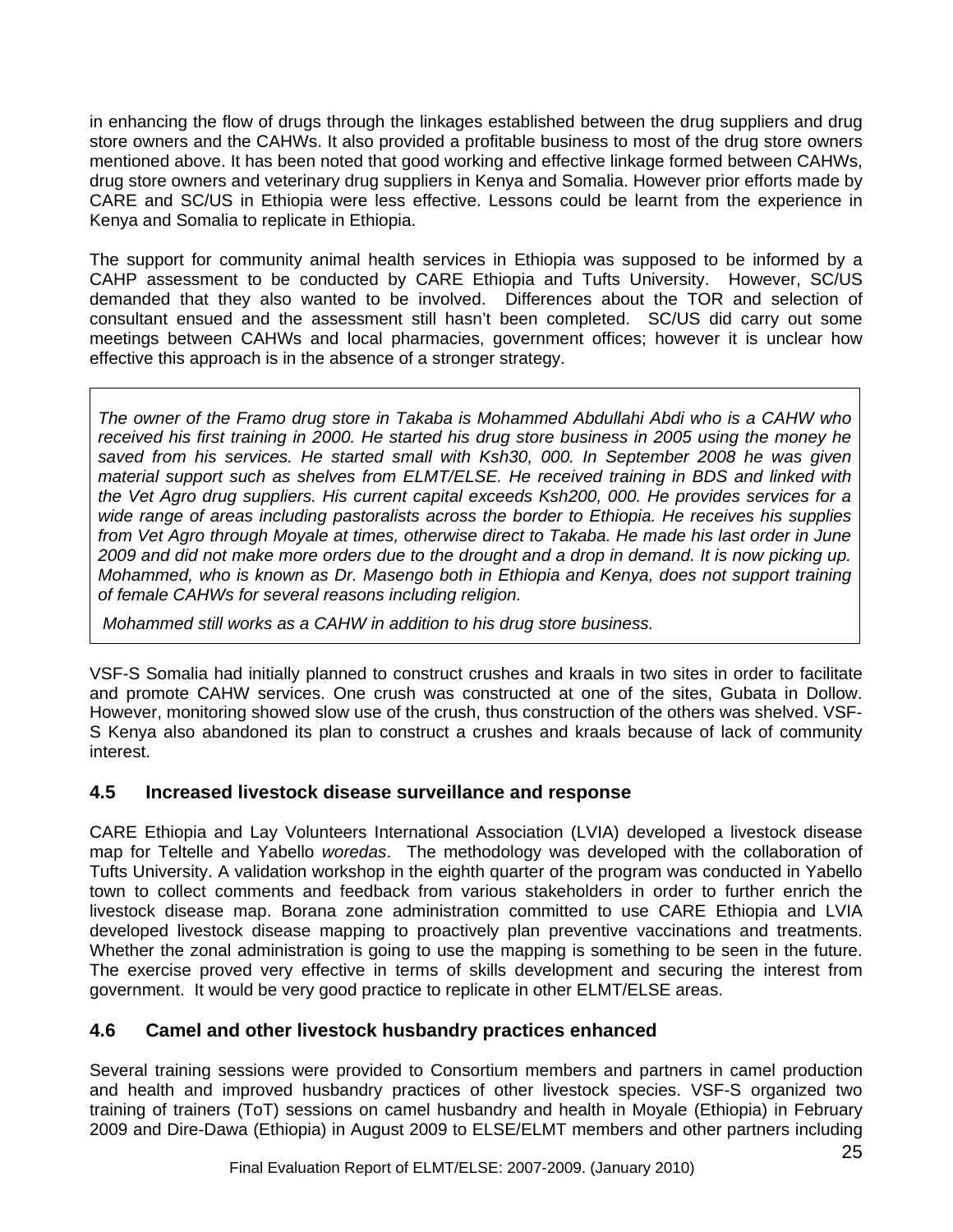FAO Ethiopia, Farm Africa, LVIA and government veterinarians from Oromia Agricultural Research Institute. Following the training SC/US trained 31 CAHWs in camel health and husbandry from Liben and Goro Dolla districts of Ethiopia. The Technical Advisor (TA) to the Livestock Services Technical Working Group (TWG) was instrumental in delivering the training.

VSF-S helped develop a camel husbandry and health training manual led by the Kenya Camel Association (KCA) and the Arid and Semi-arid Lands Rural Livelihoods Support Project (ALLPRO). The draft manual was used for the first time to train Camel Animal Health Service Providers (CASPROs) in Isiolo (December 2008) and in Garissa (February 2009) by VSF-S and KCA jointly. Feedback from these trainings was incorporated into the draft manual.

ELMT/ELSE supported the 14th Annual Kenya Camel Forum (KCF), held in Moyale in May 2009, that promoted cross border learning and information exchange on camels. The forum also set up a cross border multi-ethnic peace committee and increased the recognition of camels in the national livestock policy. The annual forum, along with the cross border training sessions that have shared knowledge and experience between Kenyan and Ethiopian partners, directly influenced the formation of the Ethiopian Camel Forum. The launching workshop for the Ethiopian Camel Forum took place in Debre Zeit in September 2009.

The forum is now housed at the Government of Ethiopia's Ministry of Agriculture and Rural Development Animal and Plant Health Regulatory Directorate. A steering committee comprised of different NGOs and government offices has been formed to oversee the function of the forum. The Kenya Camel Forum and the launching of the Ethiopian Camel Forum and the cross border training in camel husbandry and health have helped to raise knowledge in camel health and promoted the importance of camels among policy makers in both Ethiopia and Kenya.

Four workshops were facilitated by VSF-S Kenya to hundreds of community members from four districts in Kenya in improved animal health and husbandry practices. These training workshops attracted considerable interest from pastoral community members. A visit that was made to group in Wargadud who received the training indicated that the training was helpful and it led to improvement in their husbandry practices, and in hygienic meat and milk management. More of such training is needed in Ethiopia, Somalia and elsewhere in Kenya to enhance livestock production. But it is crucial to note that animal husbandry trainees don't see themselves as CAHWs and as a result try to treat animals themselves.

#### **4.7 Increased income from livestock sales**

ELMT/ELSE Consortium members such as CARE Ethiopia, CARE Kenya, and SC/US tried to build the capacity of several livestock marketing groups through training sessions in Business Development Services (BDS), provision of seed money and institutional capacity building. CARE Ethiopia and Kenya supported linking livestock marketing groups to major buyers through visits and capacity building. The week long trip organized by CARE Kenya to take the Pastoralist Production Groups (PPGs) to Mombasa and Nairobi to visit to terminal markets and fattening ranches helped the PPGs establish business linkages with major livestock buyers.

However these linkages did not stimulate the start-up of effective business activities, apart from one case where 80 head of livestock were supplied. Shortage of working capital by the PPGs was an issue to supply the required volume of animals to buyers in the required time frame. This calls for the need for appropriate financial institutions to be identified which can facilitate the PPGs access to loans.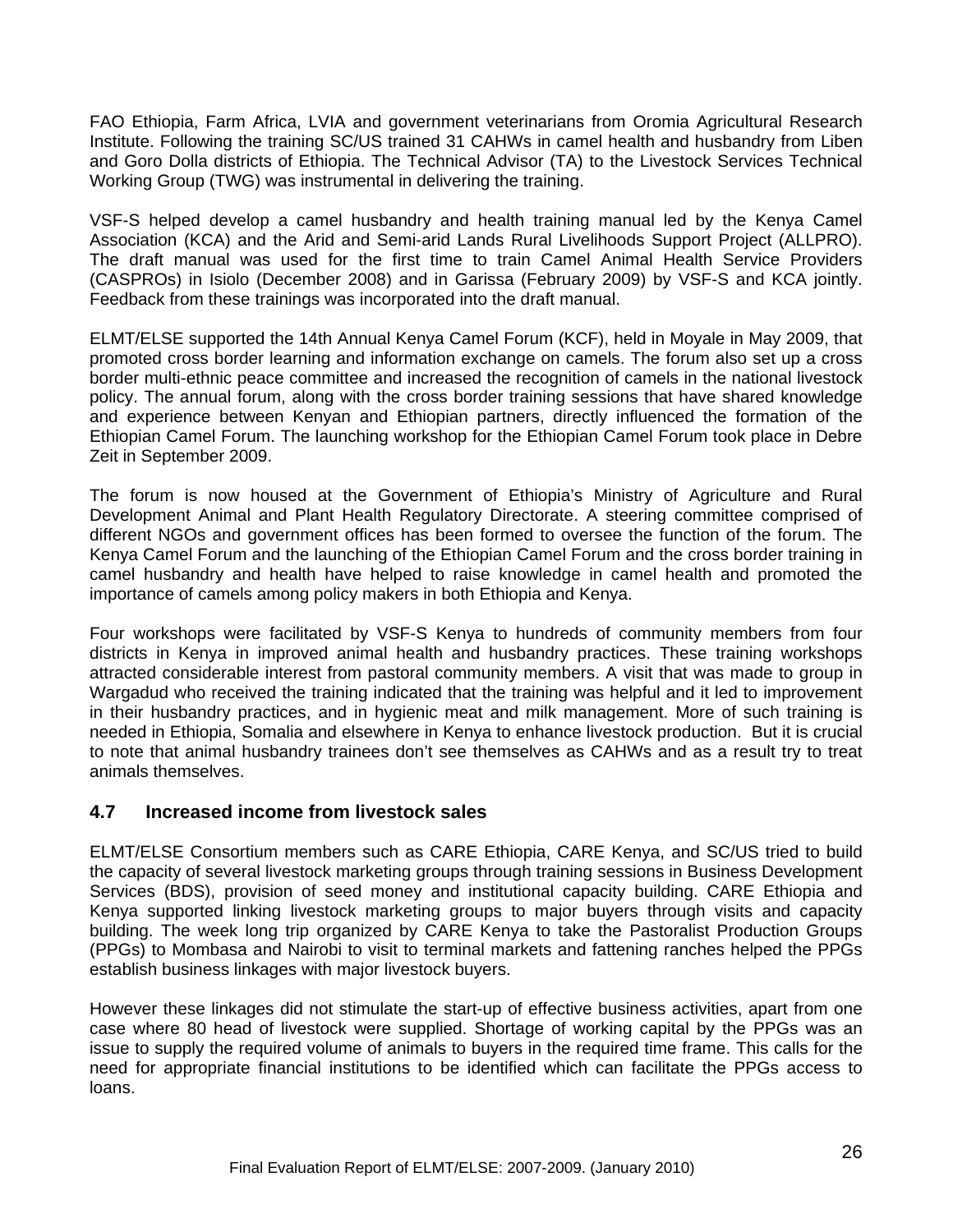CIFA (a Sub-Grantee of CARE Ethiopia) collects cross-border livestock, livestock products, and cereal market prices around Moyale. They share the information to interested parties in Ethiopia and Kenya. This effort is innovative, but does not seem to be sustainable. CIFA should focus more on developing this capacity to collect and analyze data within an appropriate government department to ensure continuity of the service. It requires more than market information to enhance cross border livestock trade. Meeting the veterinary and policy requirement is another dimension that requires greater attention at national and regional levels.

CARE Somalia conducted several consultative meetings that involved elders, traders, pastoralists, district authorities, and Ministry of Livestock Development, Kenya to facilitate livestock trading that benefits communities from Garissa (Kenya) and Lower Juba (Somalia). The effort went so successfully, and among other achievements a consensus was reached by the stakeholders to have a single livestock market day in the region on Saturday of every week in Afmadow town. The market was to be launched on 15th October 2008 but did not take place due to the closure of CARE Somalia program for security reasons. Despite this, the program has made a case for cross border work on livestock trade between these two regions and has built community consensus on a single market day and in Afmadow town. This is an effort that deserves continuation even by other agencies once the security situation improves in the region.

The Regional Livestock Marketing Symposium organized in Nairobi from 21<sup>st</sup>-23rd October 2009 and hosted by CARE Kenya was organized jointly by a number of ELMT/ELSE partners and the ELMT/ELSE Regional Coordination Unit (RCU). It was an important undertaking that brought together donors, government officials, NGOs, private sector and community members from Kenya, Ethiopia, Somalia, Tanzania, Zambia and Uganda. Challenges and opportunities of livestock marketing in the region were discussed through a wide range of research papers presented and best experiences shared. It is expected that a symposium proceeding will be published as a special issue of AU-IBAR's journal and will be distributed widely including to policy makers in the region.

After two and half days of deliberations, the participants reached a number of conclusions, and made a set of recommendations about best practices and policies that would support and promote improved marketing of livestock and livestock products across the pastoral regions of the Horn of Africa. The main conclusion was that public-private partnerships are the key to promoting livestock trade in pastoral areas. In addition participants agreed that there was a lack of a deliberate and focused effort by governments to promote pro-pastoralist and livestock trade policies that can help pastoralists benefit from the increasing global demand for livestock and livestock products. Moreover participants were unanimous in stating that access to market information and financial institutions is vitally important for pastoralists to trade their livestock in a competitive manner. It was also agreed that trans-boundary diseases continue to seriously threaten regional and global trade.

Participants recommended that pastoralists must organize themselves into producer and trader associations to promote collective access to markets and improve their bargaining power. Market information systems should be scaled up and made available to benefit pastoralist marketing efforts. Access to financial services including Islamic banking should be improved for pastoralist and other value chain actors.

Participants recommended that governments should ensure that policies promote pastoralism and address the challenges pastoralists face. The need for adequate security was also highlighted to curb livestock rustling, banditry and violent conflict. Effective application of drought early warning for implementing emergency off-take strategies was considered one of the key areas that need government attention. With regard to export, trade in chilled carcasses rather than live animals should be promoted to limit the impact of stringent international requirements. It was also agreed that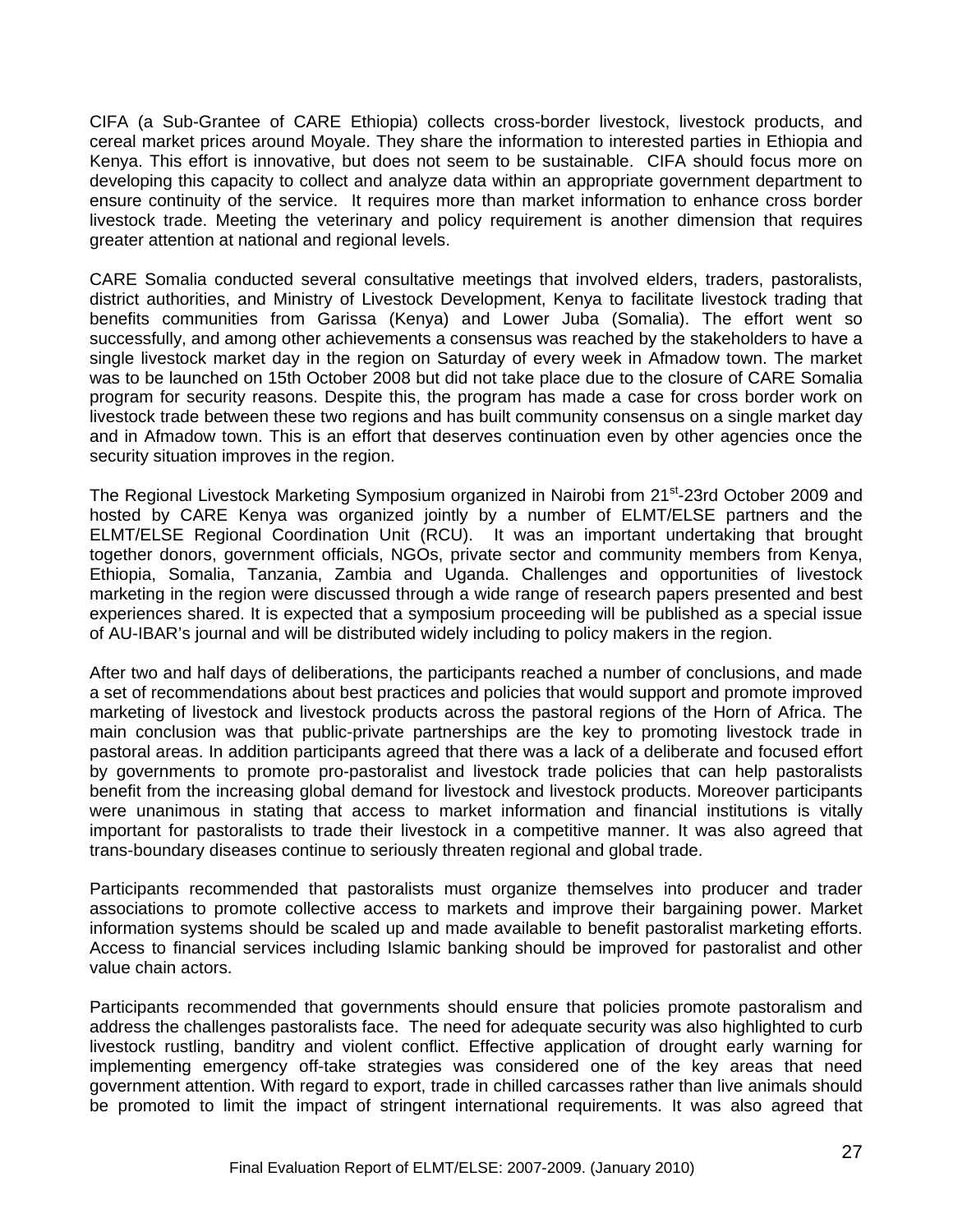government budgetary allocations to the livestock sector should be commensurate with its contribution to national GDP.

In general it can be said that ELMT/ELSE has done little to improve livestock marketing to increase sales and income for the pastoralists. The main vehicle for promoting livestock marketing - the cost share - LIPfund was not effective as the Equity Bank was too stringent in its loan requirements and not Sharia-compliant to benefit pastoralists. The support to livestock marketing groups and associations in Ethiopia showed limited impact. Out of the six *woredas* where CARE Ethiopia operated, only its two Sub-Grantee partners promoted livestock marketing co-operatives where marketing work was initiated, but remained very limited.

The Technical Advisor (TA) position for the **Livelihood Services TWG** changed hands three times at VSF Suisse. It occasionally engaged well with ELMT/ELSE but fell short of its potential. VSF Suisse through its program of work has contributed significantly to better understanding across the Consortium of animal health services (with a strong focus on camels) notably through more effective engagement with the private sector and fodder production. Consortium members were appreciative of this TWG for its input in animal health, camel husbandry and fodder production.

#### **4.8 Improved rangeland management**

#### **Customary institution role in NRM strengthened**

SC/US and CARE Ethiopia supported several meetings with elders to revive and build the capacity of customary institutions and to strengthen their role in managing the rangelands. The monthly meetings that are held by customary institutions in CARE Ethiopia and SC/US operational areas were useful to discuss issues and to reflect on successes and failures in managing their resources and other community affairs. Local officials have given recognition to the customary institutions and participate in their monthly meetings which gave the customary institutions legitimacy and authority to function beyond the traditional structure. It has been noted that natural resource management (NRM) initiatives led by customary institutions are taking root in CARE and SC/US operation areas.

The institutions are gaining back some of their lost power to make decisions in areas of establishing and dismantling enclosures, opening up corridors for livestock movement, identification and removing households who settled in inappropriate places, reinstating traditional rangeland and water use laws, control in expansion of farmlands, etc. The customary institutions are also involved in development and peace building activities. In particular SC/US tries to implement its community based program through the customary institutions. The customary institutions are given some space to influence the direction of development in their respective areas; their role is not just consultative, but they share decision making power with SC/US which reflects the ultimate form of participation based on mutual respect, knowledge and resources.

However, few NRM activities such as prescribed fire and holistic management implemented by CARE Ethiopia were not done as part of a participatory process but were rather carried out as separate activities. Most of the SC/US and CARE supported customary institutions have women members. For example, the 17 member Borana customary institution in Liben has five women members.

#### **Participatory rangeland resource assessment, mapping and community action planning**

Several spatial and resource mapping training sessions were given to Consortium members and other partners in and outside the ELMT/ELSE area. The training was facilitated by SC/US and CARE Ethiopia in November 2009. Based on the recommendation of consultants employed to carry out an assessment of mapping processes and activities of SOS Sahel and SC/US in southern Ethiopia, agreement was reached among Consortium members to focus on resources first when doing participatory mapping and add boundaries last. Consortium members agreed that it is important in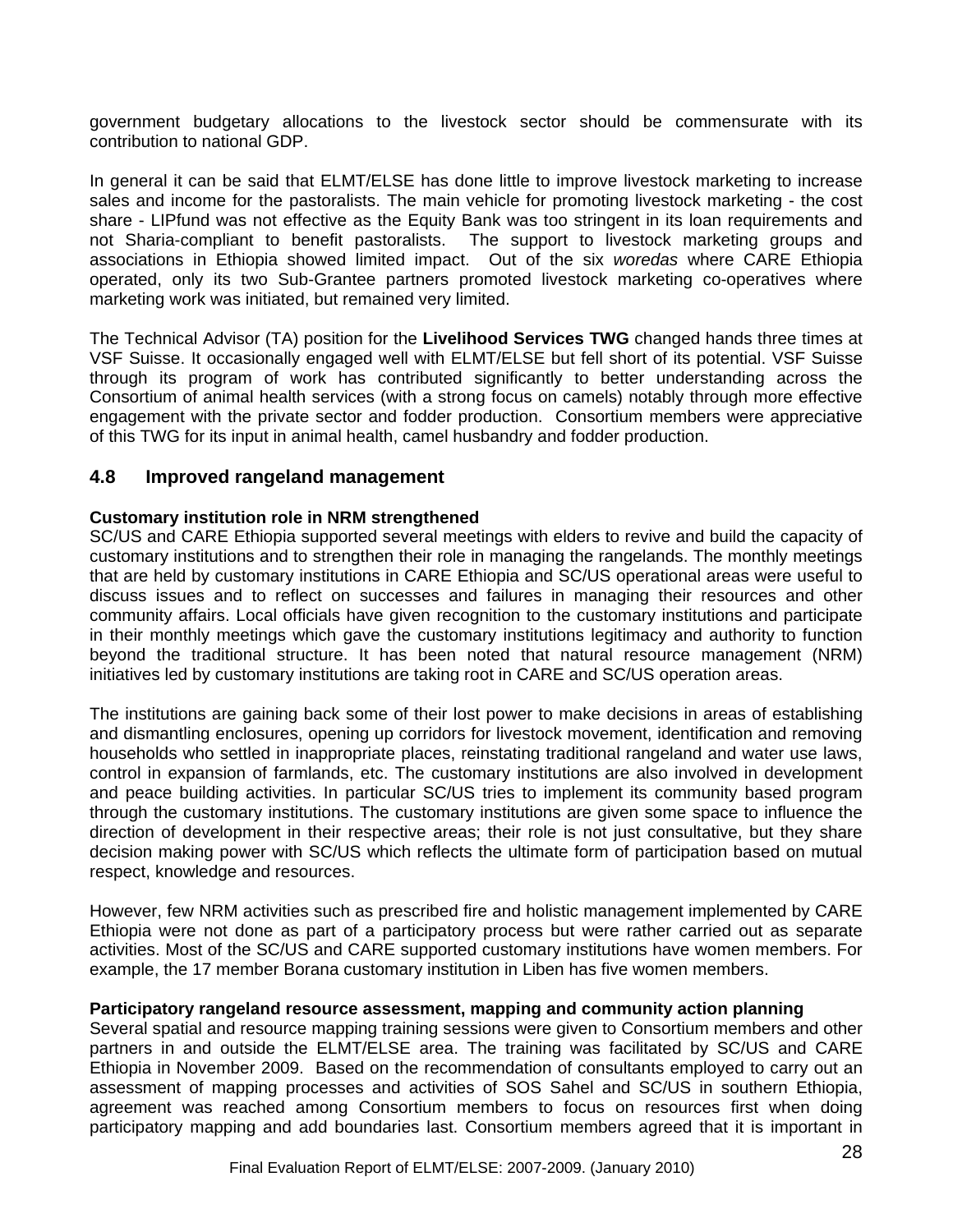participatory mapping to encourage communities map all of the resources they use, irrespective of territorial borders and add administrative borders at the end.

SC/US developed several maps for different pastoral areas using the agreed methodology and developed Community Action Plan (CAP) for each. It was reported that as the result of the training and practical involvement of Consortium members, government partners and community members developed their skills in participatory mapping. Moreover the maps have been used to develop CAPs that can be used to direct development in the pastoral areas. This is best practice that can be expanded to other Consortium members in their operational areas.

SoS-Sahel together with LVIA were contracted by CARE Ethiopia and SC/US to develop maps at the *dheeda* level (instead of the PA level) and also to test out a methodology to consolidate previously mapped areas and introduce GIS maps to local communities. This is an activity which was completed recently. Raising the scale/unit of analysis is commendable since PA represents just a small administrative unit and not a resource management unit. *Dheeda* is often a larger grazing unit. This was the first step and now needs to be followed up through presentation to local stakeholders and to encourage them to plan at *dheedha* level. The use of GIS with communities was also an initial activity that needs further follow through.

#### **Rangeland rehabilitation and enclosures**

The rangeland rehabilitation undertaken by CARE Ethiopia and SC/US in Ethiopia focuses on bush thinning, use of prescribed fire, enclosures for selected animals, hay making, and livestock mobility. CARE Ethiopia used community funds to support bush thinning of over 480 hectares (ha). In anticipation of suppressing the bush, prescribed fire was used in few enclosed areas. However the success rate was very poor. This was partly because of insufficient herbaceous layer that will be used as a fuel load to have effective burning and partly due to well established woody plant communities that can't be burned easily.

SC/US supported sixteen meetings of customary institutions in the second year of the program, which led to the establishment of sixteen enclosures of 7,676ha. 2,920ha were established as dry season grazing reserves. The enclosures were useful in improving the pasture production. It is being reported by pastoralists that calves, lactating cows and other weak animals benefited from the enclosures and survived the peak dry seasons. It has been observed that pastoralists have begun making hay from grass harvested from the enclosures. There is a growing interest among the pastoral communities in Borana and in some of the SC/US operational areas to put aside more lands for enclosures and to make hay.

CIFA (a Sub-Grantee of CARE Kenya) facilitated a workshop to promote harmonization among the different actors in environmental protection and management. The workshop involved 26 female and 33 male members of Water Users Association (WUA) committees, grazing area elders and Environmental Management Committees (EMC) members. The forum discussed several natural resources management issues.

It raised awareness of the participants on the communities' mandate to manage their environment and policies or laws that empower communities to benefit from the forest; opportunities available for the community in wildlife management; the concept of participatory forest management; tree nursery management; water sector reforms and governance; and the role of customary institutions in NRM. However this initiative was not part of a consolidated approach to support the associations, so it is likely to have limited impact.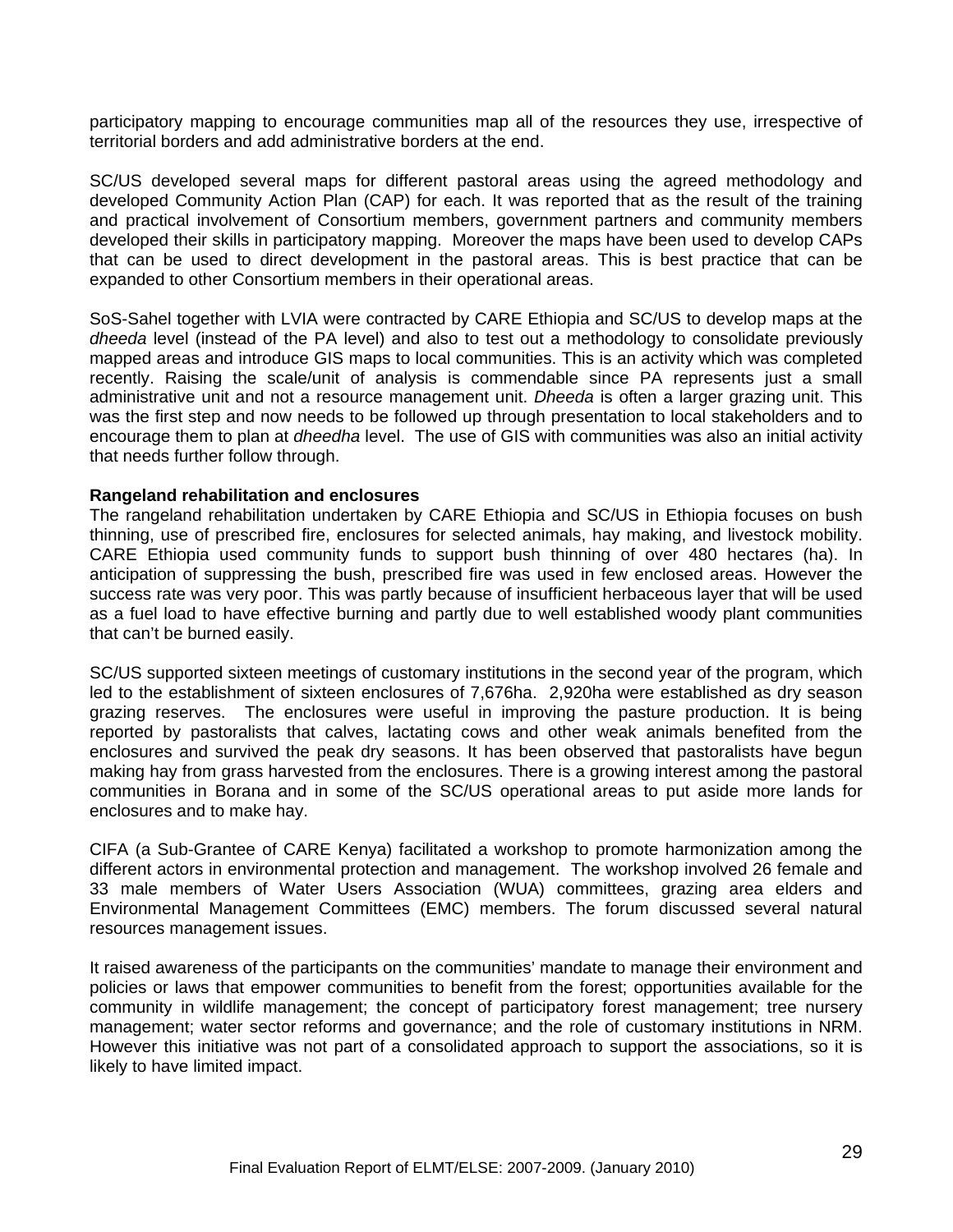#### **Piloting holistic management in Kenya and Ethiopia**

Holistic management (HM) is being piloted in Ethiopia and Kenya as an improved tool to manage the rangeland resources and improve decision-making at the household and community level in general. Prior to the piloting, several awareness raising and capacity building training sessions were conducted in August and November 2008 to Consortium members and other partners both in Ethiopia and Kenya respectively. A cross-visit was also conducted to the Africa Centre for Holistic Management in Zimbabwe by senior Consortium members, USAID and partners in October 2008 to visit sites where holistic management was successfully applied and natural resources rehabilitated and preserved intact.

It was essential that these efforts were made to raise the knowledge of Consortium members regarding holistic management before embarking on the actual piloting of the approach. One of the pilot sites in a village called Dikale, Yabello (Ethiopia) was visited by the evaluation team. It was observed that the pilot site is well protected and respected by the villagers and they were waiting eagerly to see the results of the intervention. The team also met several individual community members and village elders who were not fully informed of the pilot project, nor were all local government offices. In such NRM pilot trials the wider involvement of the community and the local government office in charge of NRM is crucial to its success and thus more work will need to be done to ensure better community participation and government involvement.

The first pilot site established by Participatory Education Awareness & Resource Innovations (PEARS) in Kenya, who has received two small grants from the RCU of \$10,000 to cover training costs, has not yet been fully established partly due to the recent drought and partly as PEARs themselves continue to have reservations about some aspects of the approach. The HM approach has interesting elements for rangeland management, yet also requires more testing in a communally owned rangeland areas where drought and conflict over resources is a frequent phenomenon, (as is the case in Borana.)

#### **Water development**

Very limited water development activities were implemented by the program. CARE Somalia through its local partners, Wamo Relief & Rehabilitation Services (WRRS) and Social Life and Agricultural Organization (SADO) rehabilitated three water points in Bardera district of Gedo and Afmadow district of Lower Juba. The activities were implemented through cash for work schemes. In Afmadow district the volume of a dam was increased through de-silting by WRRS. In Bardera district, SADO rehabilitated two dams, through cash for work. SADO also trained the User Committees of each dam on the management of the dams.

The water points were identified by the local communities and local authorities. They are located in wet season grazing areas where seasonal earth dams are the main sources of water both for livestock and humans. It has been reported by CARE Somalia and SADO that the water points have continued serving large number of livestock during the rainy seasons. They helped livestock to stay longer in the wet season grazing areas to exhaustively utilize the available grazing resources before they go back to the dry season grazing areas.

Community Initiative Facility Assistance (CIFA), a sub-grantee of CARE Ethiopia, rehabilitated two shallow wells at Tuka and Haramsam villages in Moyale. The wells are located along livestock market routes. Furthermore, SC/US used ELMT/ELSE resources to complete rehabilitation of the Tutufe well in Liben *woreda*. Rehabilitation of another well in Goro Dola *woreda* is in progress. Tutufe well is the only reliable source of water during the dry period for human and livestock in the locality. The rehabilitation was prioritized through community participation. 62% of the cost of the construction was covered by the community and the balance by SC/US. This approach is completely different from the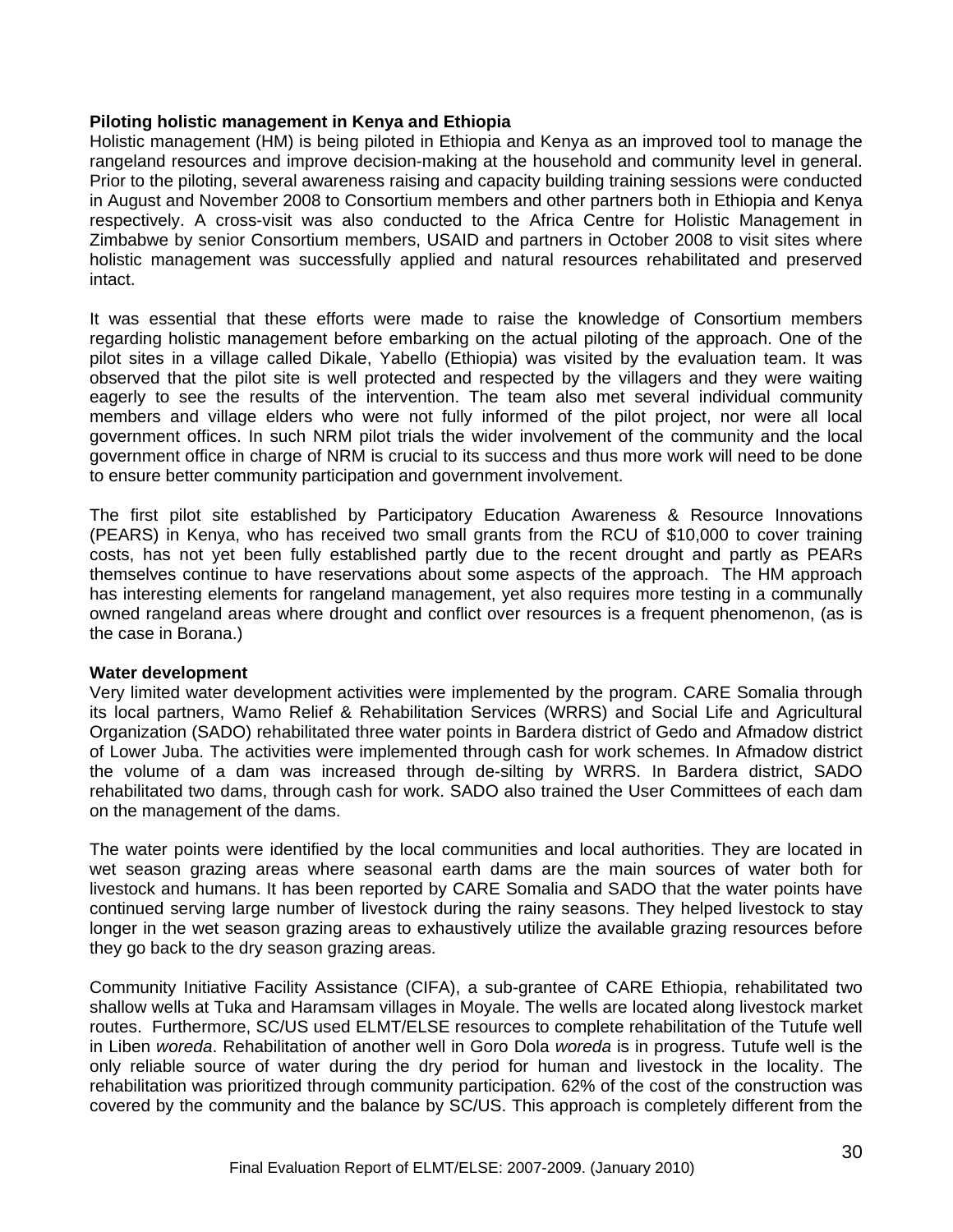incentive based approach such as food or cash for work and it is something that has to be emulated by others.

#### **NRM workshop in Somalia on status of natural resources**

CARE Somalia organized and supported a series of workshops and meetings for elders, community members and local officials to discuss the condition of natural resources in the ELMT/ELSE operational area in Somalia between May and September 2008. Issues discussed included: (i) spread of prosopis in the riverine area of Dollo and Luuq; and (ii) indiscriminate cutting of useful trees such as acacia tortolis for charcoal making that often ended in the export market. It is being reported that following the workshops issues of protection of key species and charcoal burning for export were picked up well by the local communities both in Lower Juba and Gedo. However there has been no follow up of the progress due to the closure of the program.

### **4.9 Pastoralists supported to provide environmental services**

CARE Somalia undertook an assessment of the spread of prosopis in the riverine areas of Dollow and Luuq districts. It was noted that prosopis is becoming a serious threat that is taking over prime grazing lands. Discussions were held on the appropriate control and management of this invasive plant species. In May 2008, CARE Somalia held a consultative community meeting in Afmadow district to discuss natural resources problems in the district. In this meeting, the community members raised their concern on the destruction of key tree species for charcoal destined for export. The participants felt that the charcoal burners were targeting Acacia tortilis for its quality charcoal. This is a very important tree to the pastoralists as it produces very nutritious pods for livestock. The elders resolved to take steps to halt this destruction.

In August 2008, CARE Somalia organized a two-day inter-district community workshop on NRM in Gedo region of Somalia. The aims of the workshop were: to analyze the current status of NRM in Northern Gedo and to develop a common strategy for the protection of key trees species and the control of invasive species like Prosopis sp. The workshop passed resolution including revitalization of the customary laws to manage natural resources. District level workshops were held to take forward the resolutions of the inter-district workshop held in Dollow. In September 2008, two NRM workshops were organized, one in Luuq and the other in Gedweyne districts. In this workshop the problem of invasive species like the prosopis in Luuq district was thoroughly discussed. Several NRM initiatives were facilitated by CARE Somalia in 2008 before its closure. It is however unfortunate that with the closure of CARE Somalia program everything was cut short. It is advisable to take up and implement these good initiatives once the security situation improves.

In NRM learning workshops supported by SC/US in Liben and Dollo it was noted that there are several different prosopis controlling techniques used by communities in Dollo. SC/US Dollo suboffice was tasked to document the practices so that the most effective ones could be scaled up in other ELMT/ELSE areas. So far nothing has yet happened on this line. The NRM Technical Advisor is preparing a good practice guideline on prosopis management and use.

It is being reported that SC/US supported a gum and incense group established in Hargelle and provided business skill training and seed money. It was noted that the groups need further training in gum collection and processing skills. They also need assistance to be linked to markets.

#### **Natural Resource Management Technical Working Group**

The NRM TWG facilitated discussions on various important NRM issues and produced various publications. The Technical Adviser (TA) connected professionals and policy makers, through meetings and enhanced interaction and knowledge sharing online through e-mails. The TA played an effective role in searching for good practices in NRM in pastoral areas and sharing them with others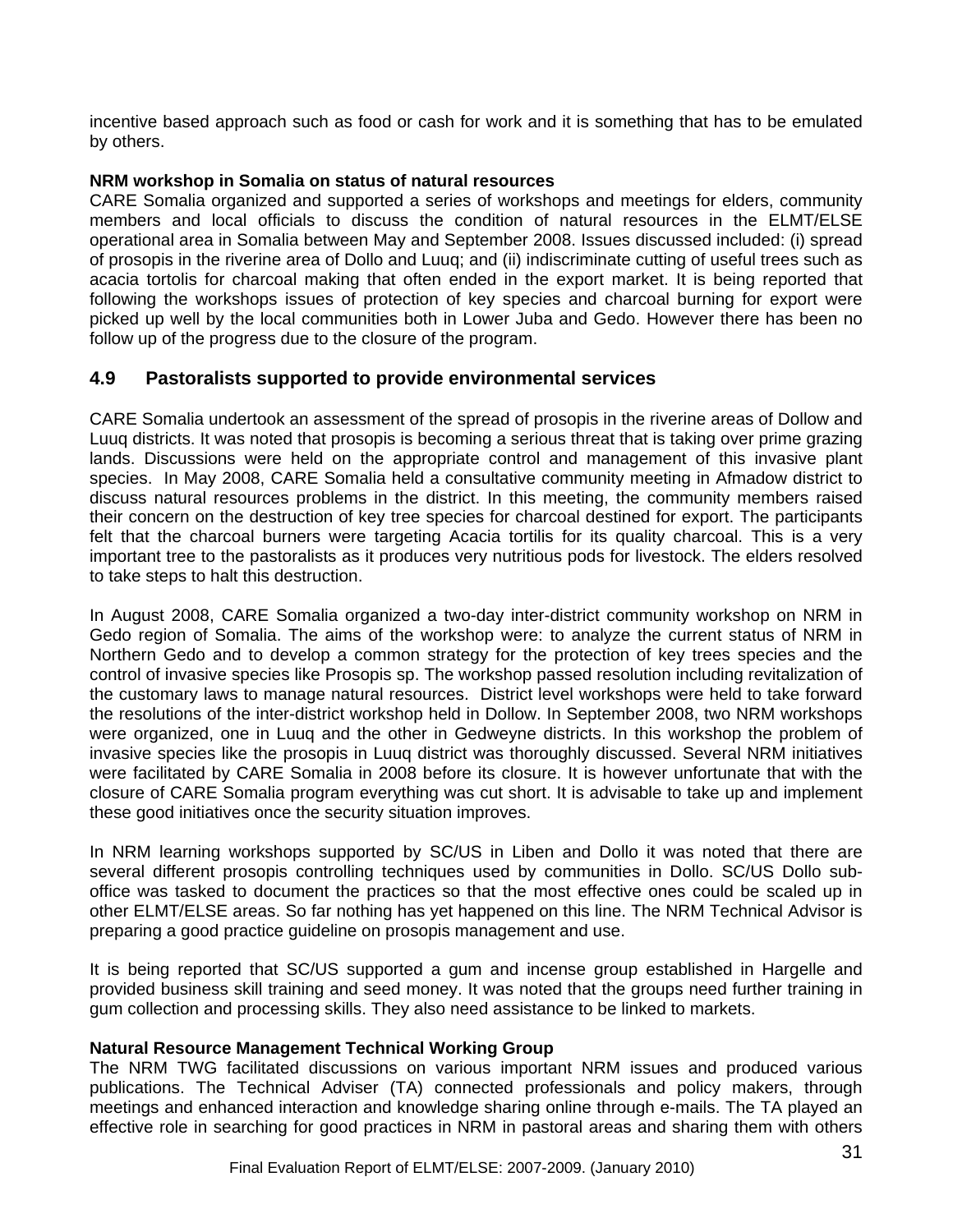through TWG meetings and publications, emails, etc. Issues such as the control of the invasive species prosopis proved to be a key issue in certain areas and the debate shed considerable light on the methods of control and management.

Other issues such as prescribed fire, holistic management, rangeland products etc. were relevant and of interest as illustrated by the high level of attendance at the meetings. The opportunity was there through the NRM TA to promote cross border NRM linkage between Kenya, Ethiopia and Somalis, but the program failed to capitalize on this. It was reported that lack of openness, trust, and a collaborative spirit, among consortium members and the territorial mentality of partners was partly responsible for hinder cross border linkage—although there was improvement in Year 2.

#### **4.10 Improved capacity of pastoralists and pastoral drop-outs to access business opportunities**

#### **Training in Business Development Skills (BDS)**

ELMT/ELSE Consortium members received ToT training in Business Development Skills (BDS), Value Chain Assessments, MSME (Micro, Small and Medium Enterprise) development, key financial instruments and Innovative Models in Enterprise Development at the MSME level in Nairobi and Addis in July 2008. Subsequently, they trained the different income generating groups in their respective areas including, cereal groups, fodder producers, CAHWs and drug store owners. It was the TA for Livelihood Diversity & Marketing (LDM) who gave the training to Consortium partners in Ethiopia and Kenya. He used a training module which was later used by the Consortium members to train groups and local partners.

These training sessions were very late to define partners' implementation strategies. They were also quite radical for many of the partners (e.g. suggesting that grants and free inputs should not be given and individual initiatives were preferable over group activities) and some partners were not receptive to the approach whilst others misinterpreted some elements (e.g. the concept of micro-franchising). Several hundred different income generating group members in Kenya, Ethiopia and Somalia were trained in BDS by staff members of the Consortium. CARE Kenya for example, using its own staff, trained 287 women and 140 men from 42 different income-generating groups including 13 groups from RREAD project in four different districts. 68 women and 127 men from 12 Pastoralist Production Groups (PPGs) were also trained by a short term consultant hired by CARE Kenya. The consultant used the same training material.

The BDS training was accepted and valued highly by Consortium members and the communities. Income generating groups in Ethiopia and Kenya began applying the lesson learnt in planning new business and expanding the existing ones. Income generating group members visited by the evaluation in Kenya indicated that the BDS training was useful in improving their business planning, rationalization of allocation of resources in terms of distributing revenue into consumption, savings and reinvestment, computation of profit and losses, market negotiation skills and in defining, researching and targeting markets. Following the training several group members opened a bank account to make savings and build their capital. Several groups diversified their businesses and individuals who were less reluctant to take the risk of starting business were encouraged and began new business. Although it is premature to talk about sustainability at this stage, since the training was given in the final year of the program, we can say the BDS training was a real success at least in Kenya. There is a need to move aggressively with the same pace to give the BDS training to more group members in Ethiopia and Somalia if security improves. The training materials can be developed to a manual that accommodates specific situations in the different program areas with different level of enterprise development.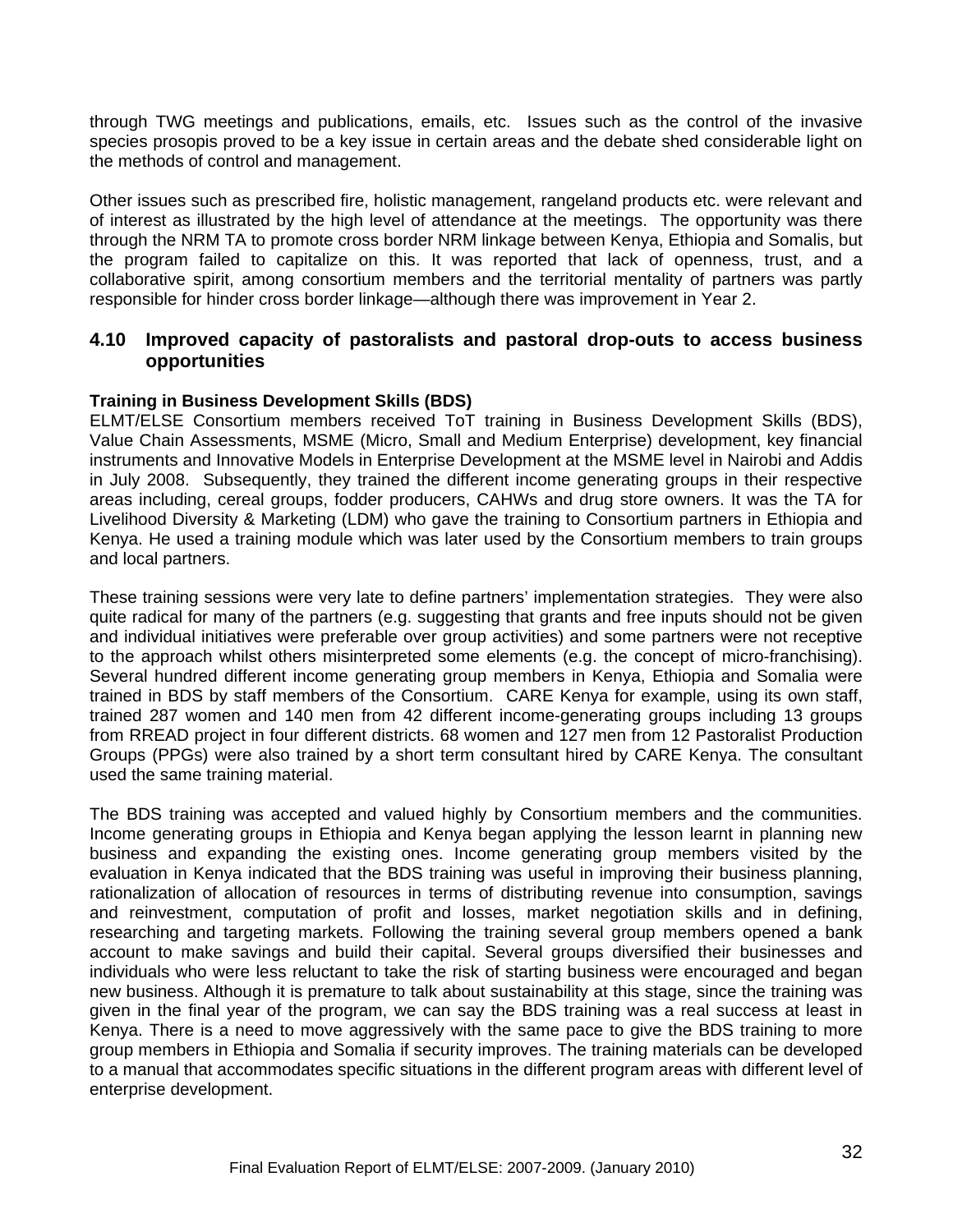#### **Study on the causes, profiles, and dynamics of pastoralist drop-outs**

CARE Ethiopia hired a consultant to study the causes, profiles, and dynamics of pastoralist drop-outs and to identify strategies to help them continue with livelihood options without threatening the integrity of the livestock based pastoral system. The study was conducted in three *woredas* in Borana. The study identified drought, insecurity, conflict, livestock raiding, large family size, poverty, livestock disease and mismanagement of herds as the key causes for dropping out of pastoralism. Participants of the study group recommended the following external interventions to rehabilitate and improve the livelihood conditions of pastoral drop-outs in Borana:

- Food aid (a temporary solution to save lives)
- Settlement where there is more space for cultivation with full extension package
- Saving and credit services to support petty trading and other small business
- Create urban/town job opportunity to absorb the excess manpower
- Skills development to make drop-outs marketable at the job market
- Restocking for those who want to return to pastoralism (needs careful targeting)
- Return conflict induced dropouts to their place of origin and assist them to build peace and coexist
- Integrated conflict management as an integral part of any pastoral development scheme.

The following are the observations of the consultant team:

The study found out that pastoral drop-outs and destitute pastoralists are becoming a big issue in pastoral areas in Borana. In most cases it is destitution that feeds into the increasing number of pastoral dropouts. Among other things it is essential to deal with destitution to cut down the rate at which pastoralists are leaving the system. It is also important to design policy interventions that address the specific needs of pastoral drop-outs. The following specific recommendations were given by the consultant to be followed up by CARE:

- Enhance positive diversification among pastoralist and alternative livelihoods for dropouts through investment in education and skills development;
- Enhance women empowerment with a focus on family planning;
- Ensure security and peaceful co-existence;
- Urban development and urbanization that strengthens linkage with the pastoral economy and that complements pastoralism, not replacing it;
- Promote the development of financial intermediation services and enhance the operation of private enterprises;
- Strengthen indigenous safety net mechanisms which remain important, but are coming under extreme pressure; and
- Pursue development that identifies other goods and services and income generating opportunities from the rangeland that can support destitute pastoralists and dropouts.

The study was informative of the magnitude of the drop-outs problem and its negative impact on the viability of the pastoral system. Although CARE Ethiopia targeted drop-outs in its support for IGGs, it is unclear how useful the study has been.

#### **Assessment on existing Income Generating Groups (IGGs)**

CARE hired a consultant to conduct an assessment and analysis of the existing IGGs in the ELMT/ELSE operational area of Borana zone in October 2008. (Other Consortium Members also carried out PIAs in their respective areas.) The main objectives of the assessment include exploring the current status of IGGs, identifying IGGs for possible income generating interventions, and identifying economically feasible income generating activities (IGAs). The assessment has identified various challenges that include financial access, drought, illiteracy, lack of legality, and lack of market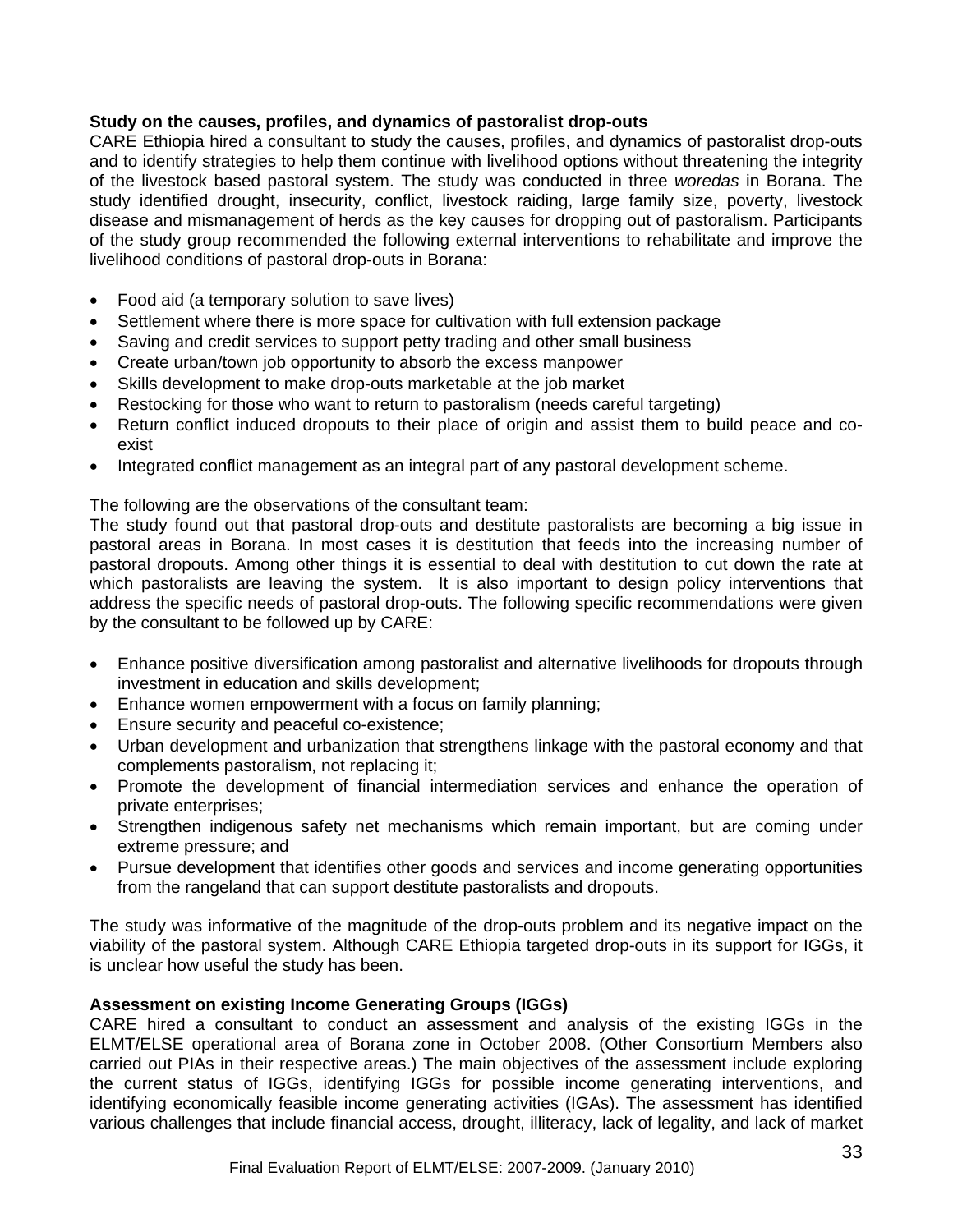linkage. With regard to the opportunities, the assessment identified high motivation of members, availability of local resources, and access to road and local market. The assessment has identified petty trade; trading of livestock (cattle and goats) and grain; and milk processing as the feasible income generating activities/interventions.

The assessment came up with certain recommendations including:

- Support of groups in finance, literacy improvement, and training on practical skills of business management;
- Systematic organization of IGA groups to solve the problem of activity duplication in the same locality;
- Facilitation of the establishment of market linkage between the value chain operators including those groups;
- Continuous and close monitoring of IGGs to inspect their progress, identify their problems, and take actions; and
- Awareness raising sessions for private sectors to understand the importance of linking themselves to their input suppliers.

#### **Support to Income Generating Groups (IGG) and Pastoral Production Groups (PPG)**

All Consortium members in Ethiopia, Kenya and Somalia supported a multitude of income generating groups which are involved in different economic activities. The kind of support given ranges from training and building the institutional capacity of the groups to providing seed money and material (input) support. CARE Kenya implemented interventions to support several groups and individuals involved in bee keeping, mat making, farming, hides and skin, livestock and milk marketing. VSF-S assisted groups and individuals involved in fodder and milk marketing. CARE Ethiopia supported groups involved in livestock and cereal marketing and petty trading. SC/US did a lot of work with cereal groups and petty traders. CARE Somalia in the first year supported communities in Dollow, Somalia, through its sub-grantee Dollow Farmers Cooperative Society (DFCS) to plant and produce fodder for household use and marketing. Later, DFCS moved to VSF-S Somalia when CARE closed its program in Somalia.

*The Sherafa Bee Keeping Group in Mandera has six women and six men members. They have all dropped out of the pastoral system from Takaba area eight years ago. The group has 45 hives donated by different organizations. ELMT/ELSE provided them with ten modern hives. The chairman said since they received the modern hives, production has gone up despite the drought and sales and consumption increased. The current drought affected yield slightly. Otherwise at*  each harvest they get 9-12 kg per hive. The group members provide consultancy services to other *bee keepers based on a fee for the services. They charge Ksh500-1,500 per day for providing services to harvest honey. Bee keeping has become a chief source of income to the group members followed by farming. The chairman reported that training in bee keeping combined with the modern hives provided by ELMT/ELSE and the BDS training is changing their lives for the better. The group has a high level of confidence to solve problems and is optimistic about its future.*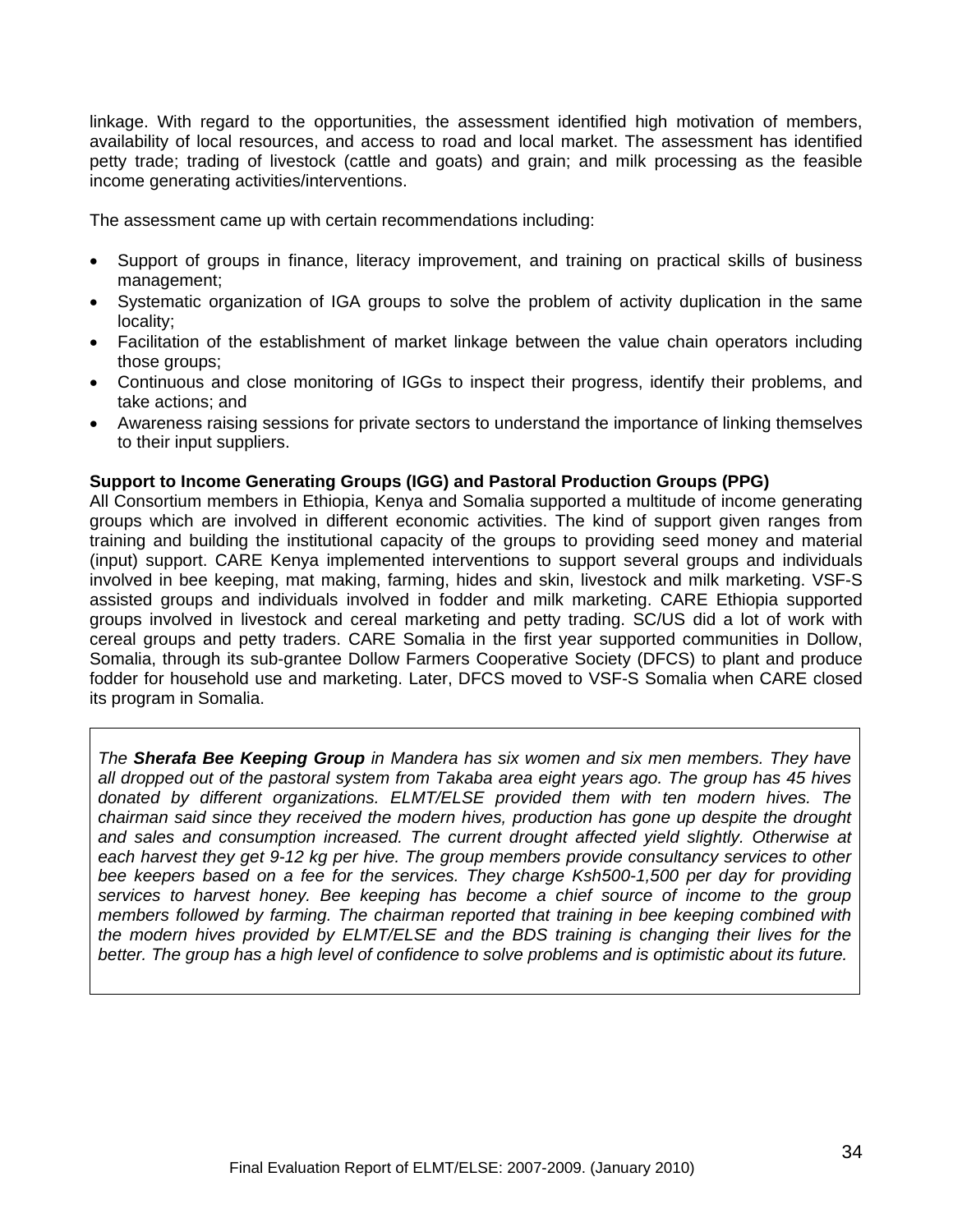*Dandi Dimtu Cereal Group in Bitata has 15 women members. The group received a grant of Birr 17,500 by SC/US to purchase maize as a start up capital. After four months it made a profit of Birr 5,700. It buys maize from outside and supplies the community when there is a shortage. They buy*  haricot bean from the community which is produced locally and sell it to buyers outside the *community. The group is providing a buying and selling services to the community. An old cereal group called Arda Bururi that received support from ELMT/ELSE for donkey carts was also visited during the evaluation. This group is well established and mature enough to graduate from such support. It has competed with local traders successfully. Dandi Dimtu has to go a long way to overcome the challenges created by local traders and to sustain itself as grain trading group.* 

#### **Milk marketing**

VSF-S and CARE Kenya provided training in late 2008 and in 2009 in milk hygiene and improved processing and handling to milk traders in Mandera, Wajir, and Somalia. The training was preceded by assessments that identified the lack of adequate infrastructure in the markets such as milk shades, running water, poor transportation and unhygienic containers as the major problems that affect quality of milk in the market. A pilot project was implemented providing aluminum milk cans. Preliminary observations indicated that milk spoilage among trained women traders using aluminum cans was taking four hours longer than those without such cans. The percentage of milk spoilt among trained women reduced from 15% to 2.5%. There is potential to improve milk quality supplied to the market. However the training in milk hygiene and handling should include the producers as well as the traders.

#### **Savings, credit and literacy**

All Consortium members encouraged both group and individual level savings and credit culture and literacy and numeracy among the target communities. They tried to implement these activities as an interface to the income generating activities. Promotion of the savings and credit had a mixed result. It was fairly successful in Ethiopia, but a little challenging in Kenya. The groups who are dominated by Muslims were reluctant to adopt the scheme in particular the loaning and interest aspect of it. Some groups such as the mat making group in Garissa adopted the saving part of the scheme to accumulate capital and left out extending loan with interest paid. There is a need to develop a financial intermediary facility that provides appropriate financial products to pastoralist in general and the Muslim community in particular. CARE Somalia also mobilized communities in Afmadow district, to form women's savings groups. Twenty groups with a membership ranging from 10-15 were formed in various villages of the district. However, these groups did not receive any training in capacity building and support and never took off from the ground.

The attempt made to implement a literacy and numeracy program by ELMT/ELSE Consortium members is encouraging. CARE Kenya introduced a cost sharing approach to train group members to be literate and numerate. The community was expected to pay 50% of the cost of the teacher and ELMT/ELSE pays 50%. This program is going well both in Ethiopia and Kenya. Of the two groups visited by the evaluation in Bitata (Ethiopia) and Garissa (Kenya), 50-70% of the group members became literate and numerate in less than four months. The groups have started keeping their own records without external support. Expansion of the scheme and its sustainability is an issue to be thought of. An exit strategy should be designed to handover the program to the appropriate ministry in each country when the program phases out.

#### **Eco-tourism**

The eco-tourism study conducted by a consultant hired by CARE Kenya was a useful piece of work that should be taken up by Consortium members in Ethiopia. The assessment was very comprehensive and looked into various dimensions of eco-tourism models including financing, equity, community participation, social, environmental and economic benefits as well as the legal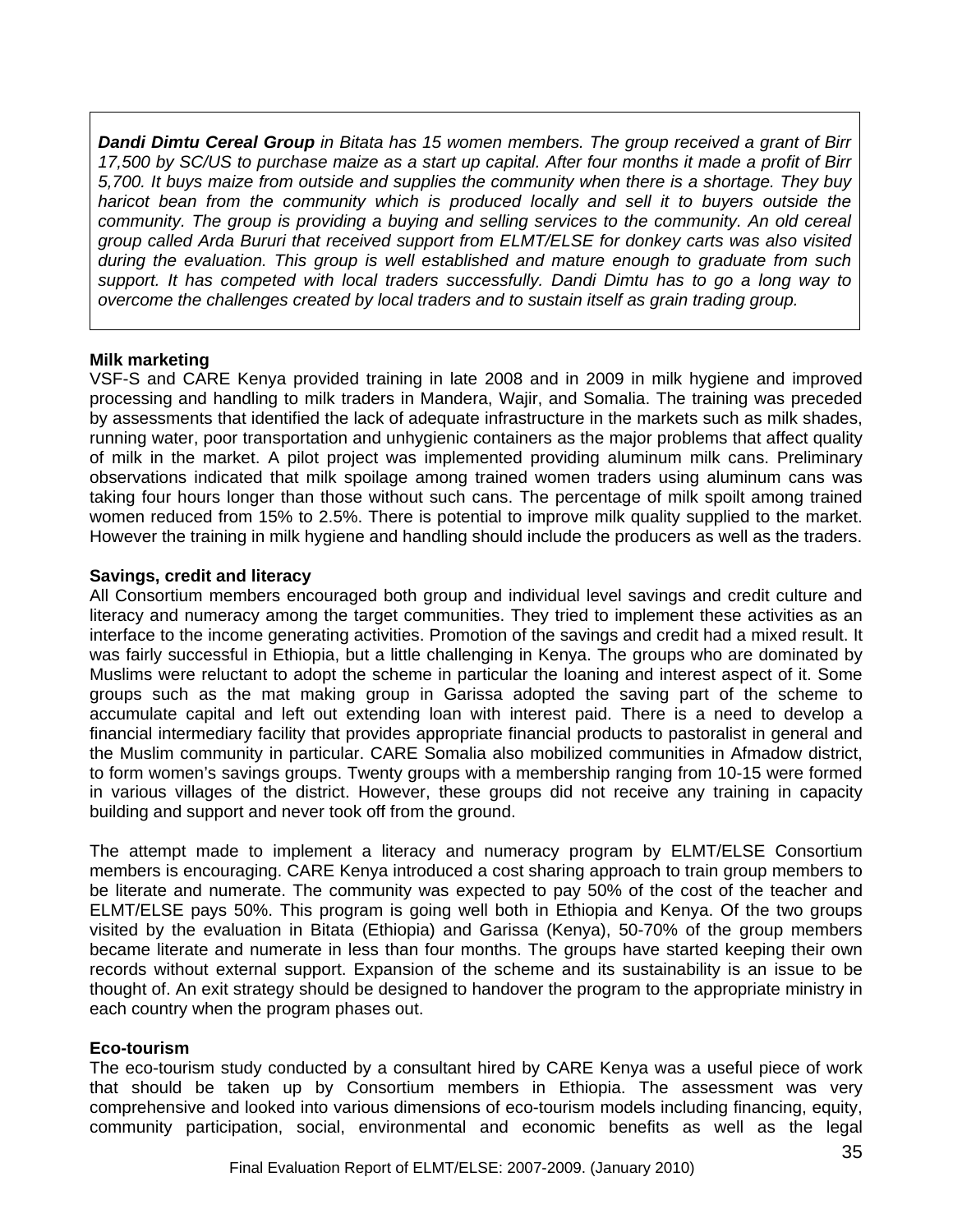arrangements between community-owned conservancies and private sector camp managers. Ecotourism in pastoral area in Ethiopia is unexploited sector that could generate local and national benefits. However, the study concludes that there is very limited potential for eco-tourism in northern Kenya due to logistic and security constraints.

#### **Fodder production**

Fodder production was promoted to support livestock and enhance pastoral livelihoods in VSF-S operational areas in Kenya and Somalia. Intensive and repeated training workshops from late 2008 to late 2009 and educational visits were provided by VSF-S on fodder production, harvesting, conservation and storing to selected contact farmers who practice irrigated agriculture in the riverine area along the Dawa, Juba and Tana basins. The training enhanced the skills and knowledge of contact farmers in fodder production. DFCS which was originally a sub grantee of CARE Somalia played a significant role to promote fodder production activity in Dollow district of Somalia.

The contact farmers were provided with production inputs including seed and equipments. Over the last one year the farmers have produced thousands of bales of fodder that were partially used by their own livestock and partially marketed to generate income. In some cases, as in Raspu, the farmers sold hundreds of bales of fodder to the local government who distributed it as supplementary feed to the community during periods of drought.

The fodder intervention was a success in terms of increasing fodder production and enhancing the incomes of the contact farmers to improve their livelihood. More people are becoming interested to produce fodder for both marketing and to use it for their own animals.

*Ali Bulcho a contact farmer in Mandera indicated that he replaced his maize production plots with fodder production. He said fodder is more profitable than maize production as its market price is often distorted by relief supplies. He has begun replacing low yielding indigenous breeds with high yielding exotic breeds. He said in 3-4 years time he will have only a limited number of high yielding dairy cattle that will be supported by the fodder from his farm.* 

Fodder production and conservation ToT training was given by the Livestock Services TWG in collaboration with the Kenya Arid and Semi-arid Lands (KASAL) project of the Kenya Agricultural Research Institute (KARI Kiboko) to participants from the Consortium members and other partners from Ethiopia, Kenya and Somalia. The training was effective in raising fodder production interest and knowledge of the participants. The participants from Ethiopia went back with seeds to start fodder production in their respective areas. SC/US has finalized land preparation along the Dawa river in Liben. The Borana zone pastoral development office has selected sites for rain-fed fodder production. The cross border impact of the training was encouraging to expand the practice in southern Ethiopia,

It was noticed by the evaluation that the intervention in Mandera had some targeting problems. Welloff farmers who own farms closer to Mandera town and who are easily accessible for frequent supervisory visits were targeted. The approach excluded the poor and the women who are the most vulnerable groups that need the support most. It may be a challenge to find the poor and the women who own and have access to the riverine area which are closer to Mandera town.

There may be a need to include riverine sites away from the town to find the poor and the most vulnerable small-holders who either rent out their plot to others or practice irrigation on a very small scale. The well-off farmers could be supported with training but support with seeds and equipment was a waste of program resources. In order to encourage seed supply, free seed distribution should be limited.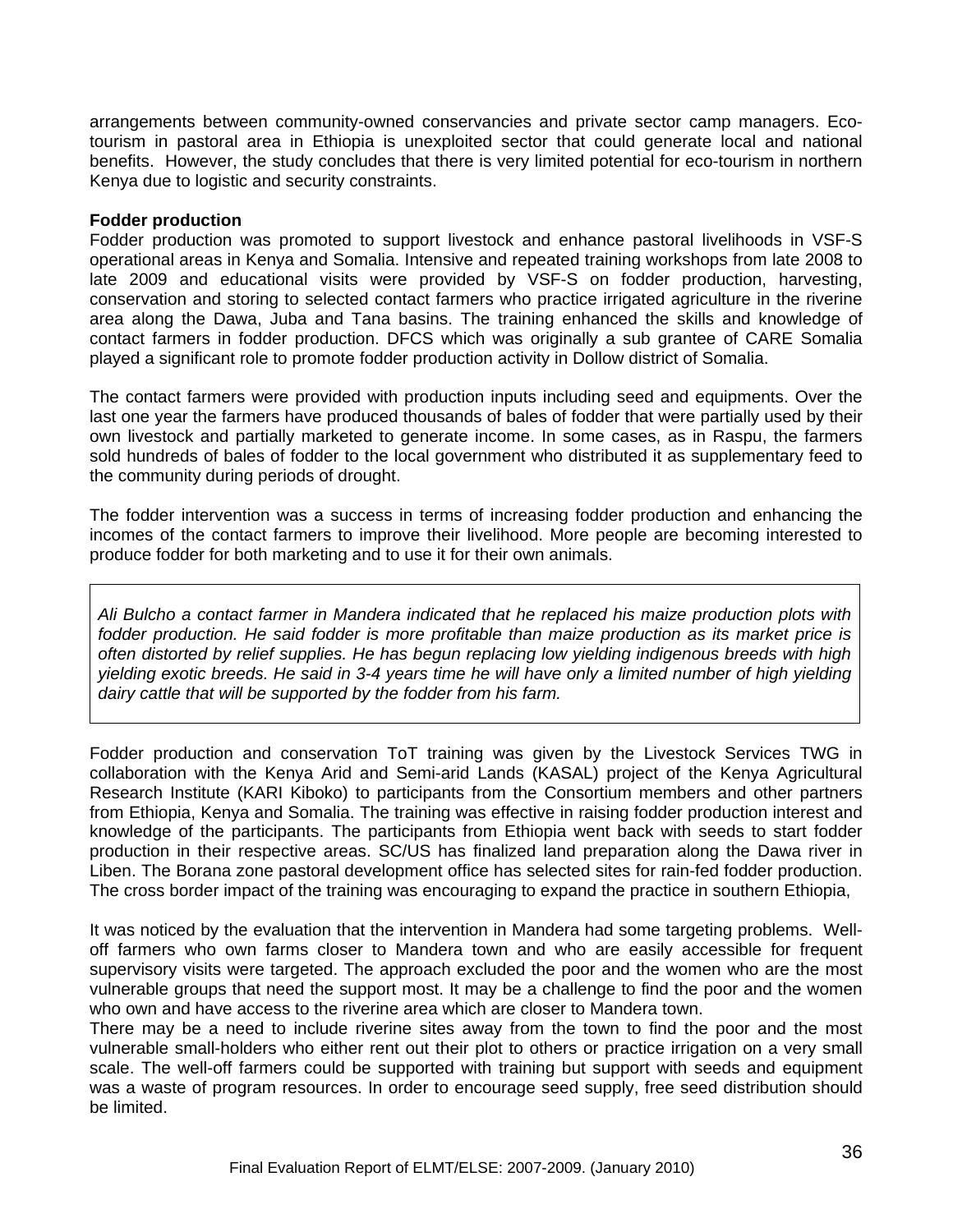The **Livelihood Diversification and Marketing TWG** was effective in terms of training Consortium partners in BDS and initiating a few entrepreneurial activities in particular in Kenya. Some Consortium members considered the Technical Advisor was not sufficiently available (due to other commitments) to assist their efforts in enhancing alternative livelihoods. The TWG played an important role in organizing the Regional Livestock Marketing Symposium.

### **4.11 Customary Institutions actively engaged in peace-building**

Three workshops were facilitated in 2008 and 2009 by CARE Ethiopia among elders of Borana, Garre and Gabra, the three major conflicting groups in southern Ethiopia to build their capacity to resolve conflicts and bring peace and stability in the area. The workshops brought about increased awareness of the elders on factors that cause conflict and helped them to reach consensus on the need for frequent meetings and interaction to deal with conflict causing issues proactively.

The Borana, Garre and Gabra elders made exchange visit to south Omo to gain knowledge and experience on how to resolve conflict and keep peace among people of different ethnic groups who are sharing common resources. In south Omo where the exchange visit was carried out, there are more than eight ethnic groups who used to be hostile to one another and fought for several decades to control resource and secure supremacy. Now the same people live together peacefully and cooperate in sharing resources.

They were assisted by an NGO called Ethiopian Pastoral Research and Development Association (EPARDA) to create a forum where factors that cause conflicts can be discussed and reach agreement to address the causes not the symptoms and ensure peaceful co-existence. The peace building meetings were conducted repeatedly and for long time to give them time and space to hammer out their differences. The exchange visit was facilitated by CARE Ethiopia. There were participants who came across the border from Kenya. A total of 61 men and 10 women (56 from the community and 15 from government offices) participated.

The workshops that brought conflicting groups together and the exchange visit to south Omo were successful in bringing relative peace, but the situation and the relationship between the three groups Borana, Gabra and Garre in southern Ethiopia still remains fragile.

As reported earlier, Wajir Peace set up 15 conflict early warning desks which are now being taken on by the Government of Kenya as a model for community conflict early warning. Support was given by CARE Kenya to the establishment of three new peace committees in Greater Wajir and they were trained in conflict resolution. CARE Kenya provided support to the Al-Fatah Council of Elders and peace committees to resolve four conflicts in Greater Wajir. The Council also acted proactively to stop a potentially violent conflict between the simmering clan conflicts of the Garre and the Murulle community that could have sucked in other clans from Wajir and across the Somalia and Ethiopia borders.

#### **4.12 Local peace building efforts linked to cross-border efforts**

#### **CARE Somalia cross-border peace initiative**

The cross border meeting organized in June 2008 by CARE Somalia between the communities in Dollow Ado of Ethiopia and Dollow Somalia over access to grazing, conflict mitigation and peace building was so productive that the relationship between the two communities has improved substantially. The efforts of the nine member committee (4 from Ethiopia and 5 from Somalia) who were selected at the workshop were able to reduce incidents of conflict that were common when pastoralists from one side of the border cross to the other side. There is more interaction and dialogue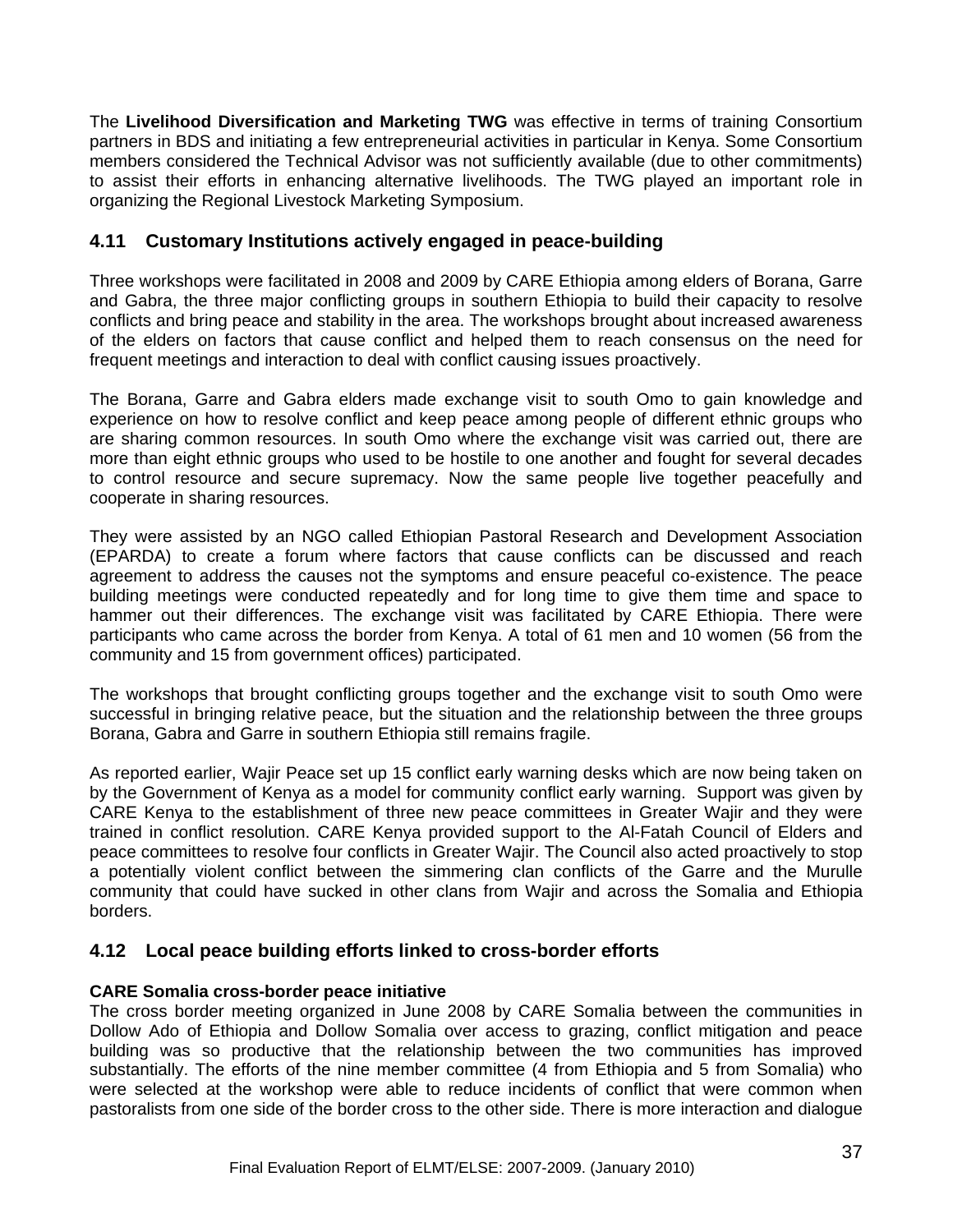now than before between the two communities that helps them to be proactive to arrest factors that could cause conflict.

#### **4.13 Improved capacity of pastoral representatives to engage in policy debates**

#### **Yabello Pastoralist Gathering**

CARE Ethiopia co-organized and funded a gathering held in Yabello that discussed the management of the rangeland resources, its degradation and ways to rehabilitate it. Thousands of pastoralists including prominent traditional leaders and government officials participated in the gathering. CARE had also presented its past experiences on rangeland management and the support it is giving to strengthen customary institutions at the gathering. It is being reported that the gathering helped promote grazing enclosures and bush thinning activities in Borana and it helped CARE to secure more support from the local authorities to implement its rangeland management activities and strengthening the role of customary institution in managing resources and marinating peace. The gathering took place from August 4-6, 2008.

#### **Kenya Camel Forum**

The Kenya Camel Forum supported in May 2009 provided an opportunity to strengthen the pastoral voice as it brought together pastoralist camel owners from throughout the region with policy makers including the Minister and Assistant Minister of Livestock. These forums have taken place for a number of years. This one however was the largest and CARE Kenya was the main sponsor the 14th Annual Kenya Camel Forum (KCF) held in Moyale in late May 2009. The Forum hosted 252 participants from 16 organizations and over 22 districts as well as participants from Ethiopia who are interested in setting up and Ethiopian Camel Forum. The Kenya Camel Forum has been an opportunity to articulate issues pertaining to the development and promotion of camels and maintaining pastoralism. It is a relevant avenue to disseminate and discuss research findings, policy issues and also to demonstrate, in a practical manner, husbandry and health challenges involved in camel rearing.

The Forum promoted cross border learning and information exchange and set up a cross border multi-ethnic peace committee and secured the recognition of camels in the national livestock policy. VSF-S Kenya facilitated the attendance of four camel keepers, two each from Ngurunit and Garbatulla (trained as CASPROs) with 12 other camel keepers from Mandera and Wajir sponsored by its other programs. VSF-S Somalia was unable to support participants in 2009 because difficulties of bringing people from Somalia, however it sponsored ten pastoralists from Gedo, Somalia during the May 2008 forum in Mandera, while VSF Suisse Kenya supported the participation of eight pastoralists from Mandera, Wajir, Marsabit and Isiolo.

The newly launched Ethiopian Camel Forum (ECF) expected to provide an opportunity for pastoralist to advocate on their needs. The ECF was a product of several efforts made by ELMT/ELSE staff supported by the Livestock Services TWG.

#### **4.14 More informed pastoral policies**

In August 2009, CARE Somalia in collaboration with Resource Conflict Institute (RECONCILE) based in Nakuru (Kenya), organized a policy advocacy training for 12 ELMT/ELSE Consortium members and local partners including CIFA Kenya and Wajir Peace from Kenya, AFREC, SADO and JVCS from Somalia, CARE Ethiopia, CARE Somalia and VSF-Suisse.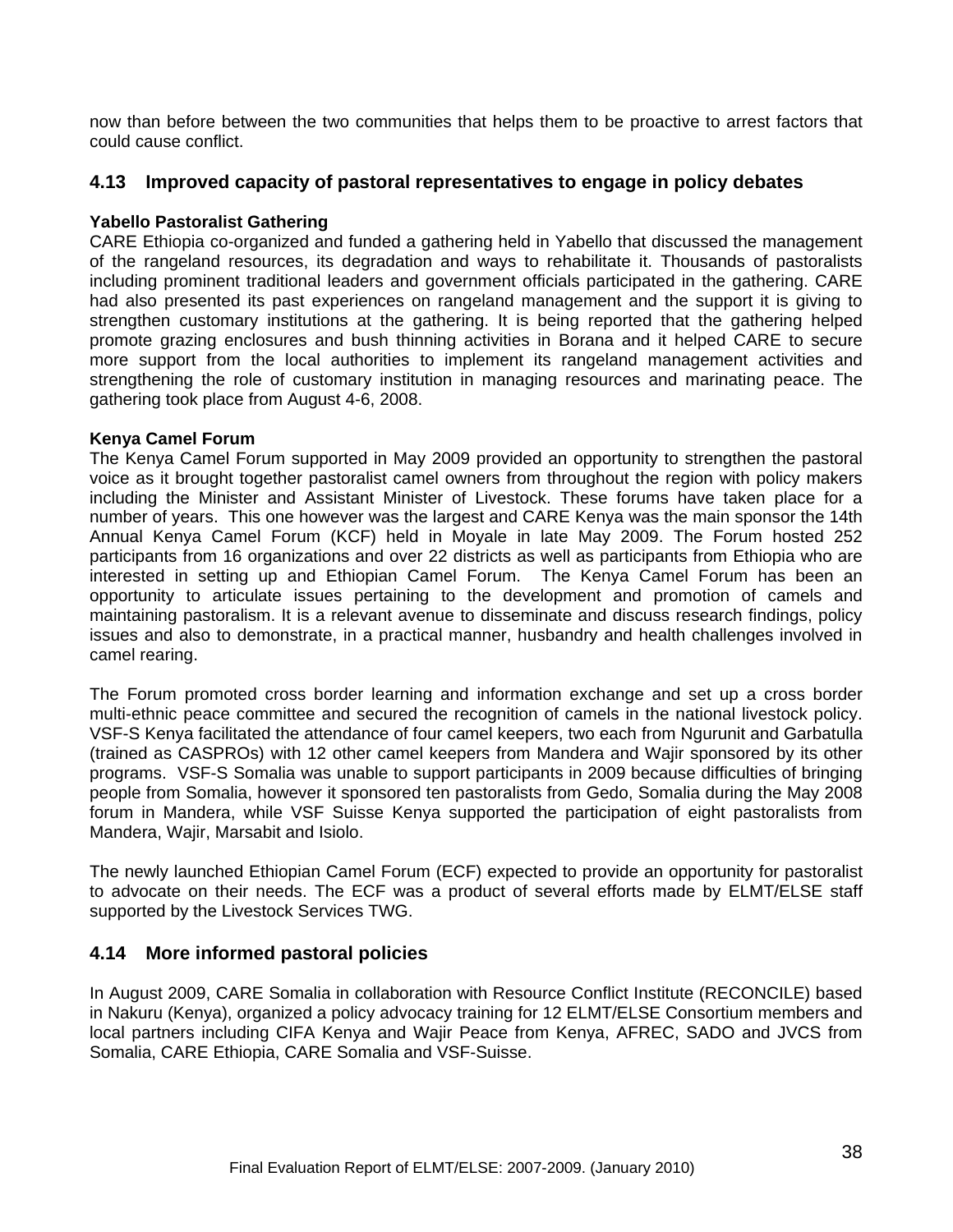The objectives of the workshop were:

- to introduce participants to key concepts about policy and procedures of policy making (using the Kenyan model) with a view to establishing opportunities for citizen participation in policy making process.
- to introduce participants to the policy context in ELMT/ELSE area and how it affects or impacts on pastoralism and pastoral livelihoods in terms of opportunities and constraints – the extent to which policies support or undermine pastoral livelihoods.
- To introduce participants to policy advocacy and strategies for effectively influencing policy processes, with a focus on how civil society can most effectively support citizen participation in policy processes.

These activities aimed at building the policy knowledge base of Consortium members and their ability to articulate and lobby for policy options that favor of pastoralists. There is little evidence to suggest that this has happened.

One person from CARE Ethiopia who attended the training was supposed to train 24 NGO and Government officials on the same. This expected training was not given when this evaluation was conducted. Another staff member attended training on pastoralism and policy in Ethiopia that was organized by the Feinstein International Center of the Tufts University in March 2008 at Debre-Zeit, Ethiopia. SC/US also participated in the IIED/Tufts led Dynamics of Pastoral Systems and Policy Options fora in Ethiopia, which SC/US has supported through the provision of natural resource management and other information. The RCU attended various meetings and workshops on pastoralism including the Horn of Africa Pastoral Network in which attempts were made to promote ideas that address the needs of pastoralists.

It is being reported that since January 2009, the Technical Advisor for Livelihoods Diversity and Marketing (LDM) has been working closely with the Ministry for the Development of Northern Kenya and other Arid Lands and facilitated meetings and discussions on the Ministry's key priority areas including infrastructure, investment and education. A claim was made that this working relationship has impacted the thinking in the Ministry on the key priority areas. Similar interactions and meetings are being spearheaded by the Ministry with the active participation of the LDM Advisor and various financial institutions to pave the ground for the establishment of a Northern Kenya Microfinance Working Group. This group will seek to systematically address how more MFIs can be encouraged to build a branch network in Northern Kenya, explore innovative outreach models using mobile banking, and develop sharia-compliant microfinance products.

The results of the assessment of the Eco-Tourism in Northern Kenya supported by CARE Kenya under ELMT/ELSE was expected to inform the Ministry for Northern Kenya on how best to promote eco-tourism development in that region.

The Regional Livestock Marketing Symposium conducted in October 2009 hosted by CARE Kenya and organized jointly by a number of ELMT/ELSE partners and the RCU brought donors, government officials, NGOs, private sector and community members from a number of countries (Kenya, Ethiopia, Somalia, Tanzania, Zambia and Uganda) to better understand the challenges and constraints of livestock marketing in the region and present a wide range of papers on successes and lessons learnt. This was seen as an important opportunity to engage in and influence policy for this sector.

The ELMT/ELSE Deputy Chief of Party facilitated a cross border peace campaign through a workshop held in Moyale (Ethiopia). Ministers, higher officials, NGOs and GO members participated in this meeting.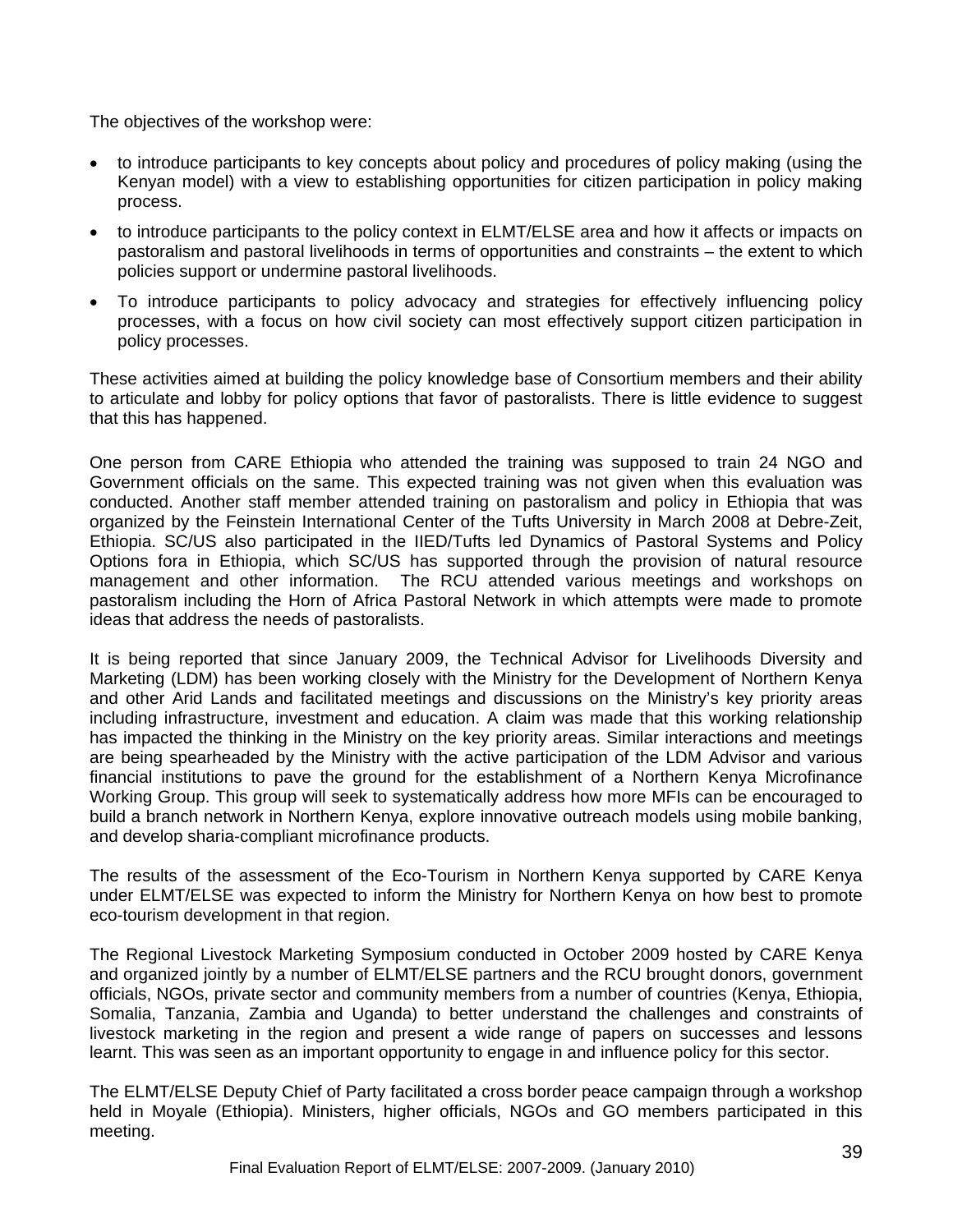### **4.15 Cross-cutting issues**

Whilst the ELMT/ELSE Technical Working Group for Social and Gender Equity (SAGE) achieved little progress, the project activities supported by ELMT/ELSE achieved a reasonable degree of gender mainstreaming. Women beneficiaries, who are generally difficult to access in pastoralist communities, participated in BDS trainings, IGGs, customary institutions, even in CAHWs and drug store owners. Also marginalized social groups such as the Bantus in Garissa and Somalia, the Konso in Ethiopia, were included. There is much more an issue of adequate gender equity at the senior level of ELMT/ELSE program management and this should be more effectively addressed in future.

Conflict sensitivity in programming was very important in the Kenya context. As reported by CARE Kenya, it adopted a conflict-sensitive approach in its most recent strategic planning document ensuring that staff recruitment includes a balanced ethnic representation and local vendors are where practical given preference (barring just those incapable of delivering satisfactory goods and services). The conflict sensitivity in programming is good but may not be so relevant in an environment where you have a civil war like in Somalia. It was not either relevant in Ethiopia where governance system has been decentralized.

# **4.16 Cross-border programming**

Despite the fact that the ELMT/ELSE was a cross border project, it is sad that there were no significant truly joint cross border activities implemented. Of course activities such as training programs, workshops, exchange visits which do have a cross border element were implemented. The periodic Consortium meetings, M&E workshops, the ELMT/ELSE newsletter and technical bulletins, the technical briefs and good practice bibliographies and the website, consolidated reports facilitated sharing knowledge, experiences among the Consortium members and outside. There has been ample opportunity to implement so many cross border programs that could have had a real cross border impact and direct benefit to the pastoralists who live along the common border. Such programs could include, NRM, Marketing, Animal health, EW/ER and contingency planning to mention few. For such cross border programs national policies need to be taken into consideration, hence the need to involve national governments right from the beginning.

#### **4.17 Collaboration**

ELMT/ELSE collaboration with governmental and non governmental organizations in the project area were generally commendable. All Consortium members work closely with government. Collaboration was particularly effective in terms of identifying beneficiaries and determining approaches to project implementation. There was also close collaboration in some cases with organizations and agencies that were neither Consortium partners nor Sub-Grantees of ELMT/ELSE, including technical agencies such as FAO and SNV.

# **5. Impact & Sustainability of ELMT/ELSE**

Field observations in selected project sites, discussion with beneficiaries, project staff and local government development authorities and review of documents were made to assess the impact of the ELMT/ELSE program. As presented below the impact of the project in improving the lives of pastoralists in the Mandera Triangle and in strengthening the sustainability pastoral livelihood is limited. Given the short project-cycle of two years however, achievements of intermediate results are satisfactory. The knowledge and experience in Consortium working, cross border activities, networking and other fundamentals such as community awareness about the nature of the program,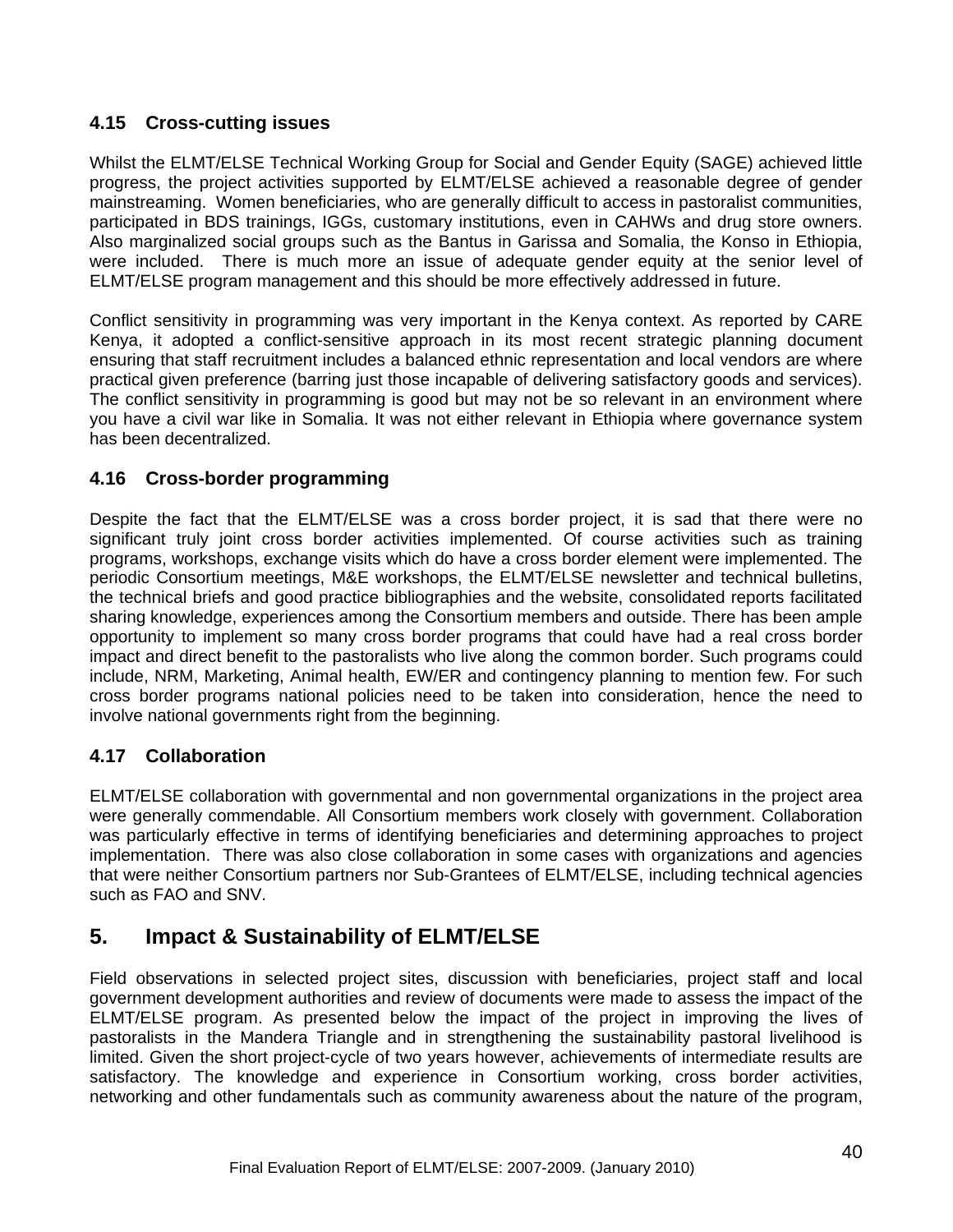<span id="page-40-0"></span>have been laid out for a successful future livelihood project in the area or for an extended ELMT/ELSE program.

# **5.1 IR1: Livestock based livelihoods protected in the event of an emergency**

The aim of this intermediate result (IR) is to improve the capacity of pastoralists to respond to livelihood shocks in a timely manner and to reduce their requirements for emergency assistance in the event of drought, economic or conflict driven shocks. This is expected to be achieved through the production and distribution of harmonized early warning information that can be used by Consortium members, local government, communities and other interested parties; improved capacity of the Consortium members and partners from government to develop contingency plans for livestock based drought preparedness and early response interventions; and increase community awareness and knowledge in early warning and early responses. Over the program period noticeable results were observed in the following areas of interventions.

SC/UK's support to contingency planning and ensuring appropriate early response could have been much more robust and innovative than it was. The livelihood situation update was produced but without follow up. Although the information generated by the updates was good, the design of the program did not provide a system to monitor information utilization nor to feedback if the information had been considered useful by any party. Moreover, the information and analysis was not reaching local food security or drought management offices - nor the very communities who need the information most. SC/UK, with all its experience, could have been much more proactive in providing timely early warning information to enhance building the emergency response capacity of Consortium members.

The evaluation recognizes that contingency plans developed through the support of the ELMT/ELSE program were utilized to guide emergency responses in some districts to protect livestock based livelihoods. For example in Mandera Central district in Kenya and Dhas *woreda* in Ethiopia, the contingency plans were activated to assist pastoralists to mitigate the impact of the drought in 2008 and 2009. It was reported by CARE Kenya that in Mandera, the Department of Water Development secured funds for water tankering; the Department of Livestock Production supplied hay to core breeding animals, and CARE subsidized transport to enhance livestock take-off $20$  due to the contingency planning that had been undertaken. In Dhas *woreda*, CARE Ethiopia supported the Disaster Management Committees (DMC) with logistics to conduct animal health and human health activities and to maintain peace which was an essential element to enhance movement of livestock in search of water and pasture.

Additional activities supported by the Ethiopian partners include drought reserves, hay making, fodder production and the mass vaccination which all contributed towards protection of livestock based livelihood.

The report by CARE Ethiopia and SC/US and the discussion held with beneficiaries in Borana and Liben confirmed that the enclosures helped mainly breeding animals and calves during the dry period in 2009. The mass vaccination protected livestock from succumbing to disease outbreaks. The fodder contact farmers in Mandera also reported that they did not lose any livestock for the long drought that hit their areas and milk production was maintained while significant livestock losses and reduction in milk supply was reported in the area. The various drought management training conducted by ELMT/ELSE Consortium members in Ethiopia and Kenya have had some impact on the attitude and behavior of pastoralists to be more proactive to manage shocks.

 $\overline{a}$  $^{20}$  Financed through the ECHO supported RREAD project (CARE Kenya)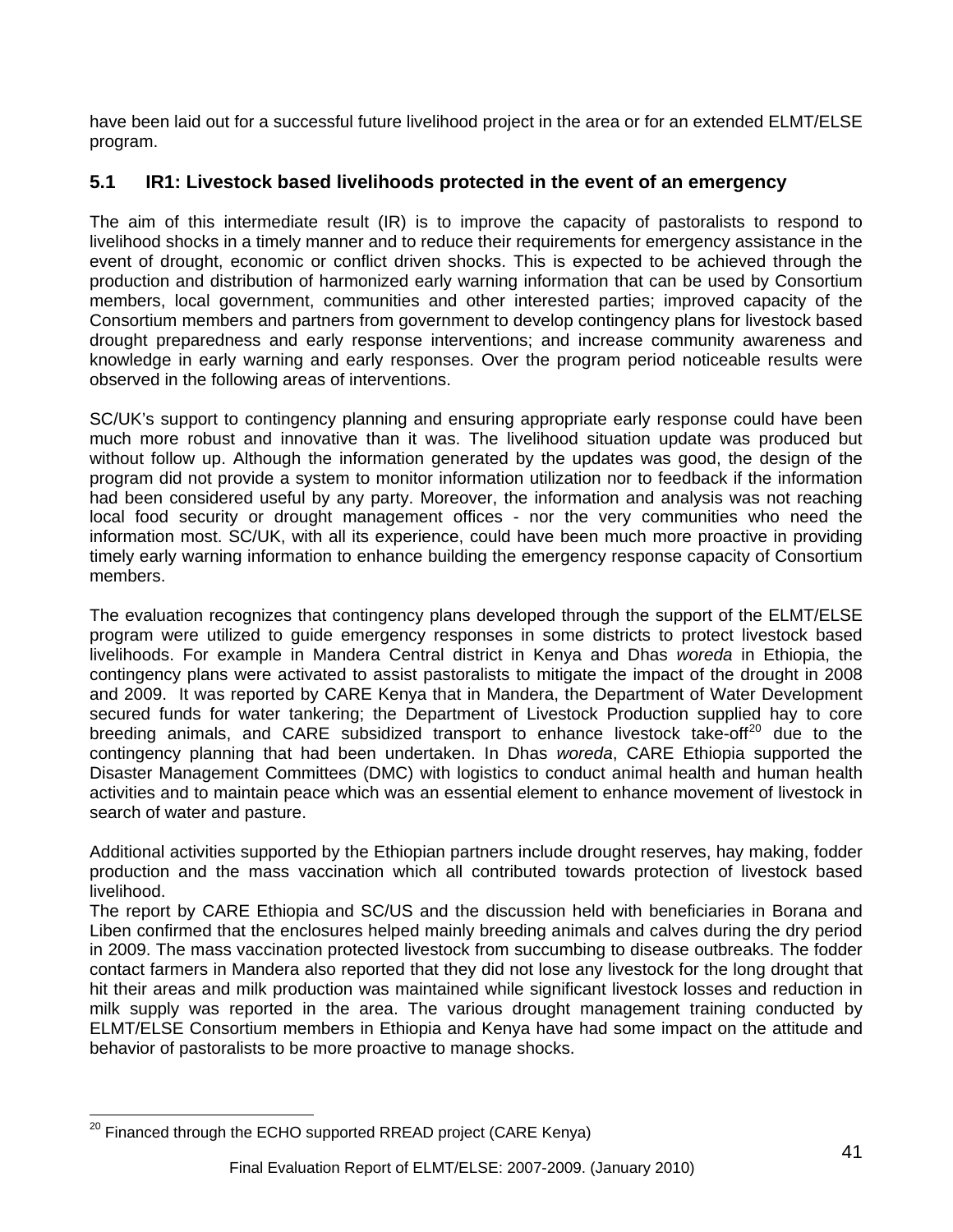CARE Ethiopia reported that following the training, various changes have been observed that include hay making, diversification of livestock species, strengthening of communal enclosures, buying and storing of food grains when the market is good, and diversification of livelihood assets. Elders and customary institutions in Negele, Yabello, Garissa and Mandera confirmed that there is a change in the attitude and behavior of the pastoralists in their respective areas regarding response and preparedness to drought. These are all outcomes that indicate the impact of the early warning and response interventions to protect the livestock base livelihood of the pastoralists.

Whilst there is no specific information providing a definitive figure as to the number of households who retained their livestock based livelihoods due to ELMT/ELSE interventions, it is fair to say with certain level of confidence that some pastoralists who were at the margin of dropping out of the system remained in the system and continued as pastoralists due to the drought reserve, mass vaccination and restocking interventions implemented by CARE Ethiopia and SC/US and the fodder production interventions implemented by VSF Suisse and CARE Somalia through its sub grantee DFCS before the closure of the program. Nevertheless there is no doubt that the number of households impacted by the intervention is too small compared to the 20m pastoralists who live in ELMT/ELSE area.

### **5.2 IR2: Livelihoods enhanced through improved livestock production, health and marketing**

This IR is aimed at enhancing pastoral production systems, by improving livestock production, health and marketing. Areas of support included training of community animal health workers (CAHW), privatization of veterinary services, livestock marketing, and camel husbandry. The major results are discussed below.

The evaluation recognizes positive indications of change in livestock health in some parts of the program area. The business linkage that was developed between the drug store owners and the veterinary drug suppliers in Kenya and Somalia facilitated the effective distribution of drugs through the CAHWs working at community level in the pastoral areas. Livestock that received services through the established system are limited and not close to the millions of livestock in the Mandera Triangle. 59,700 animals were treated in Kenya from 4,776 households, and thousands of livestock in Somalia from 17,599 households. The 20 new CAHWs trained by VSF Suisse in conjunction with AFREC have also treated about 10,000 animals benefiting a total of 754 households. The billboards helped visibility as well as acceptance of the facility by the community as an important veterinary drugs store. However, they were not well received everywhere.

#### **5.3 IR3: Natural resource management enhanced**

This IR aims at achieving restoration of a viable pastoral production system through reviving and strengthening the customary institutions, promoting improved tools and approached to rangeland management, building the capacity of NGO and government staff and supporting appropriate water development interventions.

The most significant achievement under this IR was the promotion of debates and documentation of good practice among development actors on key NRM issues led by the NRM Technical Working Group (TWG).

The strengthening of the role of customary institutions in natural resource management (NRM) contributed towards better management of the rangeland. This was manifested by the well managed enclosures visited in Borana and Liben areas in Ethiopia.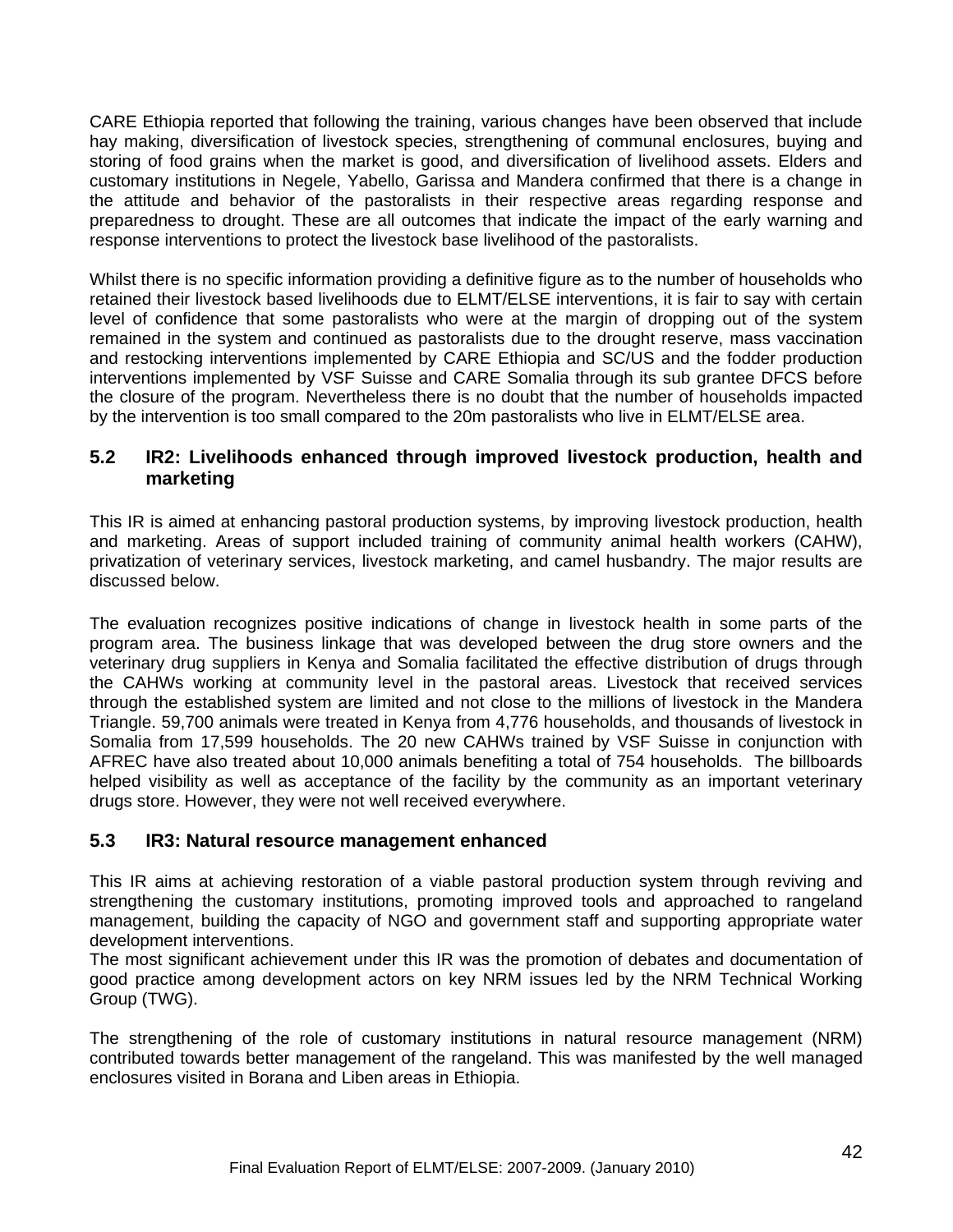It has been reported by CARE Somalia that the workshops and meetings conducted for elders, community members and the local officials to discuss the condition of natural resources in Somalia raised awareness about the negative effects of indiscriminate cutting of useful trees for charcoal production.

The **NRM Technical Working Group** (TWG), which began largely as internal technical working group for ELMT/ELSE partners, evolved into a broader, more inclusive group that includes members from government and NGOs. Today, the NRM TWG in Ethiopia is made up of over 150 members, whereas the larger group including members in Kenya and elsewhere that is mainly used for information exchange has over 230 members. It is being reported that in time this NRM TWG has gained in respect and in status and even 'legitimacy without having sought formalization or government approval. In future it would be of great value to continue (i.e. beyond the ELMT/ELSE program) the processes and activities that have been started by the NRM TWG and to seek a formal approval and legitimacy from the Ethiopian Government for it. One issue that would need to be resolved is where to house the TWG for continuity and sustainability.

The NRM technical working groups promoted active discussions on prosopis, fire, carbon sequestration, rangeland products and holistic management. Information on the discussions and other bulletins and resources were shared with over 250 individuals and has fed into SC/US and Somali region specific fora. A new methodology on participatory NRM mapping was developed and piloted including *madda* level mapping and the use of GIS with communities. Holistic management was promoted in Ethiopia and Kenya and pilot sites have been set up in both countries. A vibrant discussion was facilitated on the use and management of prosopis and piloting of approaches started in Dollo Ado (funded by another program). The shortcomings of this TWG was that it was very Ethiopian focused and did not invest efforts or replicate this success in Kenya and Somalia.

#### **5.4 IR4: Livelihoods enhanced by strengthened alternative and complementary livelihood strategies**

This intermediate result seeks to address the needs of pastoralists and pastoral dropouts who were forced to leave the system with alternative livelihoods. The intention is to assist pastoral dropouts with alternative livelihoods (mainly non-pastoral) strategies and pastoralists with appropriate complementary and livelihood enhancing strategies to increase their overall income and improve their livelihood. ELMT/ELSE Consortium members implemented a number of income generating activities that had a focus both on pastoralists and pastoral dropouts. The key results are discussed below.

Institutional capacity building, BDS, skill development, seed money support given to IGGs reinvigorated and re-energized existing groups. The BDS training encouraged formation of new group and individual business and expansion of existing ones. In the second year of the project the ELMT partners in Kenya and VSF Suisse moved aggressively to support and enhance alternative livelihood to dropouts and pastoralists. CARE Kenya trained 210 individuals from 15 groups and distributed beekeeping kits and improved hives for demonstration purposes; trained mat making groups in product design; meanwhile VSF Suisse trained milk marketing groups in milk hygiene and provided them with aluminum milk containers; trained contact farmers in fodder production and provided them with inputs. All of these efforts have laid the foundation to provide and strengthen alternative livelihood strategies to drop-outs and pastoralists. Although there are few groups like Sherafa bee keeping group in Mandera who demonstrated the positive impact of the intervention in short period of time it is too early to talk about overall impacts at this stage.

Training and seed capital support given to the cereal groups in Liben by SC/US is changing the lives of poor pastoral women. The groups have contributed in stabilizing grain prices and opened up alternative markets for agricultural products produced in their localities, the sustainability of the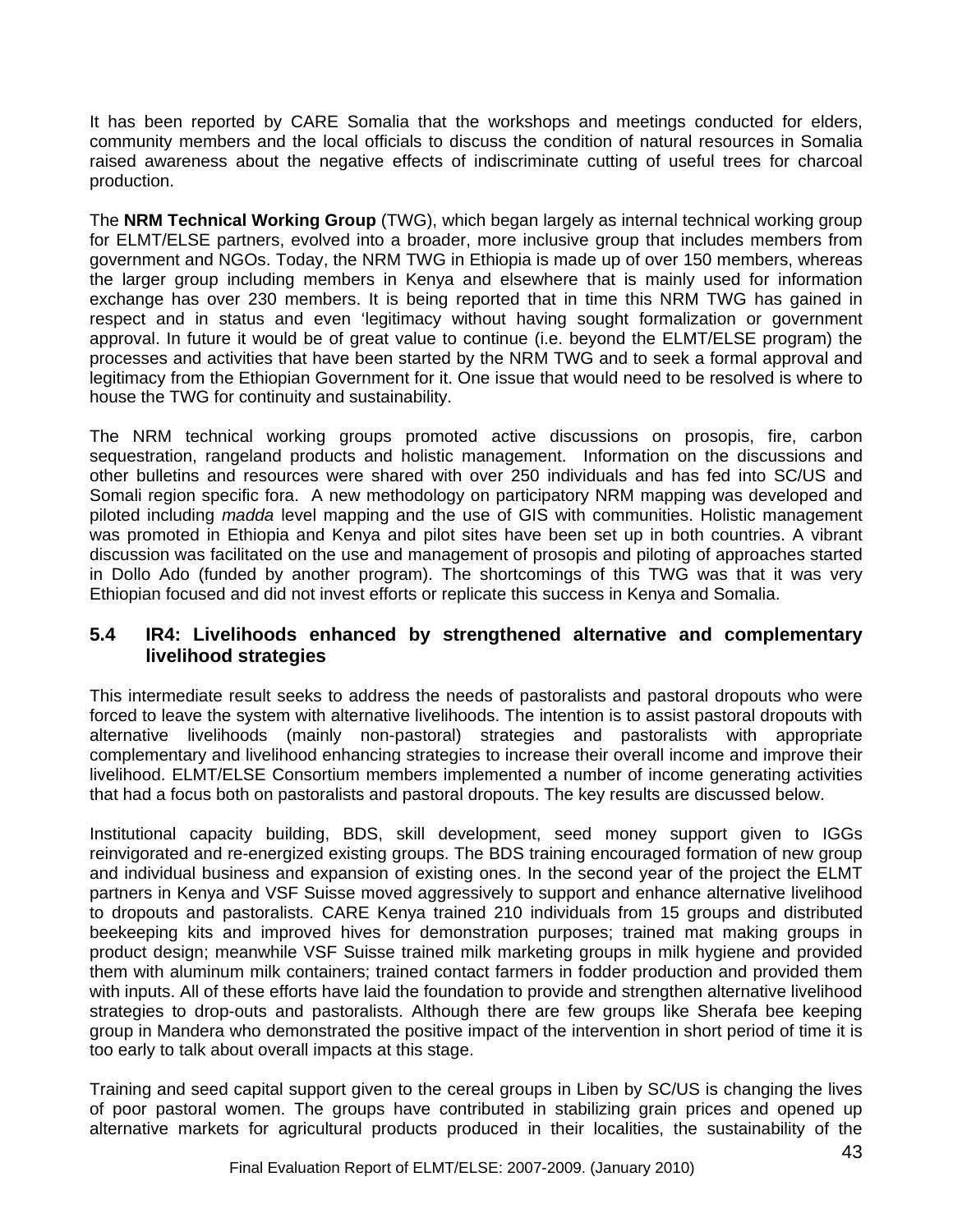SC/ELMT/ELSE Cereal Groups is questionable as they are confronted by aggressive traders to take them out of business. CARE Ethiopia also provided 9 groups (292 individuals) with seed money to support existing and develop new income generation activities.

The efforts made by all Consortium members to promote a savings and credit culture among the IGGs resulted in a mixed result. It is being noted that there was a certain level of success in both mobilizing savings and extending loans in CARE Ethiopia and SC/US operation areas. The impact of the effort was very limited in Kenya and Somalia. It is more appropriate to learn from other successful community based rural financial experience experiences implemented in southern Ethiopia.

The impact of the literacy program in enabling individuals in IGGs to keep records of their transactions is encouraging, while the 'cost sharing' approach between the community and ELMT/ELSE also helps to advance the scheme among more communities. Adults come to literacy classes with a purpose to achieve. Once they achieved that purpose they tend to drop out, unless situations create more demand. Expansion of the scheme is important, but it should be done in a sustainable manner with the participation of government for smooth handing over when ELMT/ELSE phases out.

#### **5.5 IR5: Strengthened capacity of customary institutions in peace building, civil governance and conflict mitigation**

The causes of conflicts in pastoral areas in the Mandera Triangle are becoming more complex. They are no longer just resource-based and resolved through negotiation and cooperation based on reciprocities using the traditional mechanisms and the authority of elders. Economic interests and political dissent are playing a role in causing and fueling conflicts. The composition of actors in the conflict in pastoral areas is expanding to include non pastoralists such as politicians and urban business people. Nowadays it has become more apparent that in order to reduce conflict in pastoral areas the focus should go beyond pasture, water and pastoralists.

The aim of this IR was to support conflict resolution and mitigation in the Mandera Triangle taking into consideration the newly emerging scenarios that cause and fuel conflicts. Interventions under this IR were expected to have both national and cross border aspects as most conflicts in the Mandera Triangle cross national boundaries. Key interventions and results are discussed below.

The workshops supported by CIFA Ethiopia that brought the conflicting groups Gabra, Garre and Borana in southern Ethiopia together created space and time for parties to talk and interact on root causes of conflicts and ways to resolve them. Such interaction were useful to reduce tensions, nevertheless they were not able to bring a lasting peace. More work needs to be done and there may a need to include more actors such as the business people in towns and the youth including educated ones.

The cross border meeting organized in 2008 by CARE Somalia between the communities in Dollow Ado (Ethiopia) and Dollow (Somalia) over access to grazing, conflict mitigation and peace building was so productive that the relationship between the two communities has improved substantially. The efforts of the nine member committee (4 from Ethiopia and 5 from Somalia) who were selected at the workshop were able to reduce incidences of conflicts that were common when pastoralists from one side of the border crossed to the other side. There is more interaction and dialogue now between the two communities to be proactive to arrest factors that could cause conflict.

CARE Kenya reported that the conflict early warning system, including the conflict early warning desks, the peace committees and Al-Fatah Council of Elders were able to resolve four conflicts in Greater Wajir. The council also acted proactively to stop a potentially violent conflict between the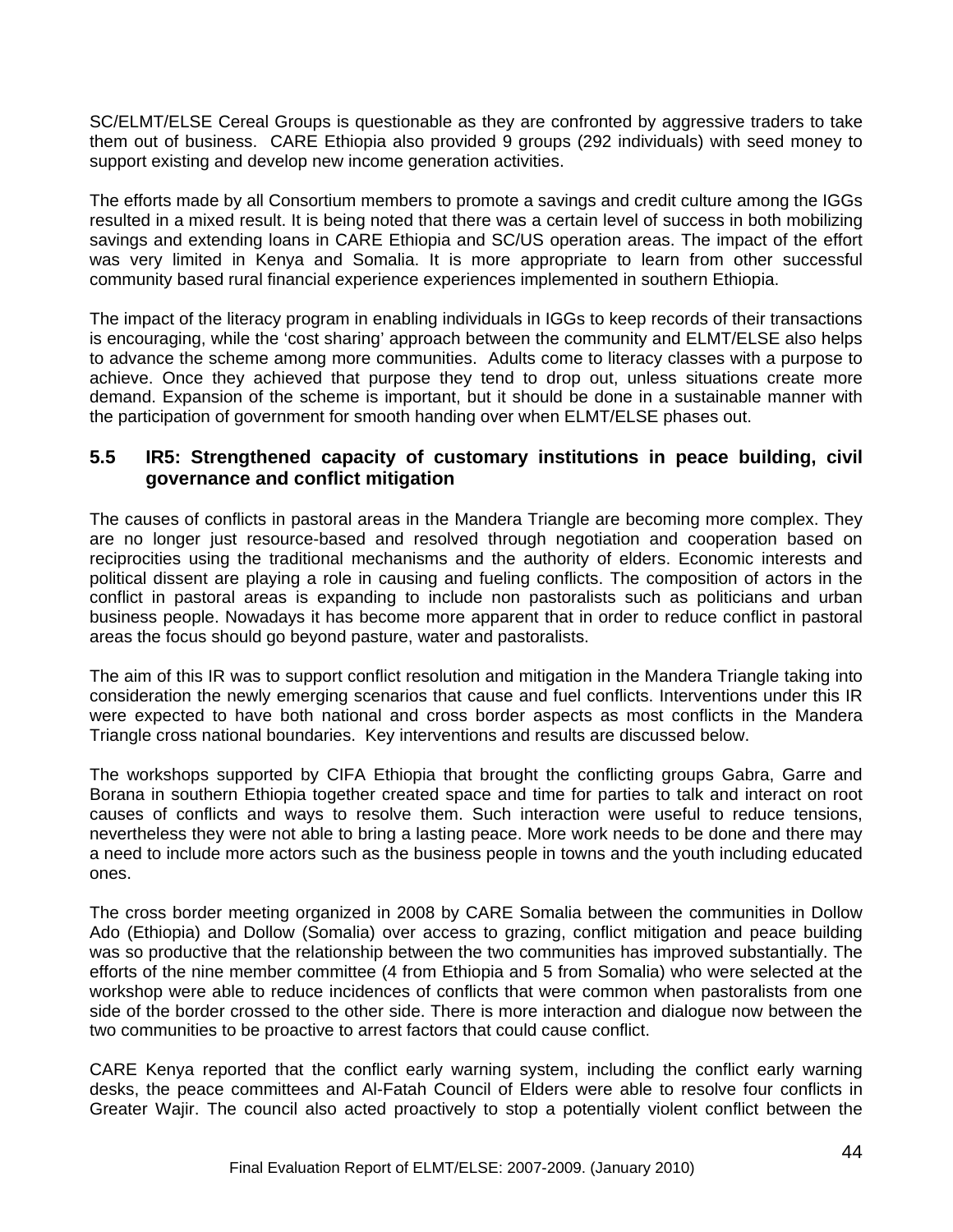Garre and the Murulle community that could have sucked in other clans from Wajir and across from Somalia and Ethiopia.

#### **5.6 IR6: Pastoralist area "voice" in dry land policy formulation and implementation strengthened at all levels**

The aim of this IR is to support the pastoralist in the Mandera Triangle to engage in policy debates and raise their voices at all levels and help in promoting local, national and regional policies that benefit them. ELMT/ELSE was expected to work in collaboration with local civil society groups to promote and enhance policy agenda that favors pastoralists. Limited activities were implemented under this IR.

The Kenya Camel Forum in 2009 provided an opportunity to strengthen pastoral voice as it brought together pastoralist camel owners from throughout the region with policy makers including the Kenyan Minister and Assistant Minister of Livestock. It was able to highlight the importance of camel husbandry in the arid environment in pastoral areas and its importance in the face of global climate change. The newly launched Ethiopian Camel forum is partly the product of the 2009 Kenya Camel Forum and partly that of the training on camel husbandry and health provided to Consortium members in Ethiopia and other partners from government and NGOs in Moyale and Dire Dawa by the TA for Livestock Services TWG. The Ethiopian Camel Forum is expected to provide an opportunity for pastoralists to advocate on their needs including the promotion of camels.

CARE Kenya reported that the Wajir Peace Initiative has been able to influence policy on a number of issues. Its experience has fed into the national guidelines on the development of peace committees, the early warning desks are being used as model for community based conflict early warning and it's experiences have recently been used to inform the strategy of Ministry of Northern Kenya and other Arid Lands in its development of an annex to the Government's Vision 2030 document.

The Yabello gathering in August 2008 co-organized and funded by CARE Ethiopia and the Pastoral Development Office in Borana brought together thousands of pastoralists and government officials to discuss on management of the rangeland resources. The gathering offered opportunity to pastoralists to air and argue their case. It is being reported that the gathering helped promotion of grazing enclosures and bush thinning activities in Borana and it helped CARE to secure more to strengthen the role of customary institution in managing resources.

It is reported by the Technical Advisor for Livelihood Diversity and Marketing (LDM) that he has been working closely with the Ministry for the Development of Northern Kenya and other Arid Lands (MoNK) to facilitate a number of meetings as well as holding various discussions to help further some of the Ministry's four key priority areas particularly infrastructure, investment and education. These discussions have clearly influenced the Ministry's thinking about how to develop the Northern Kenya Education Trust Fund and introductions made for the Minister and his Advisor to the Aga Khan Foundation, Aga Khan University, Rattansi Education Trust as well as the Kenya Community Development Fund (KCDF). Some of the organizations to which the Ministry was introduced are now Board members of the soon-to-be-launched Fund. The TA has helped to build the Ministry's capacity in this area as well as enabled them to call on expertise and experience of others to build their Education Trust Fund. It is being reported that a similar impact will be achieved through the roundtable consultative meetings with various financial institutions that the TA for LDM will be chairing with the Minister in November and the soon-to-be-appointed consultant selected jointly by CARE Kenya and the Ministry will shape the thinking related to the Northern Kenya Investment Fund. There is a real need for the introduction of an appropriate financial institution in the pastoral area.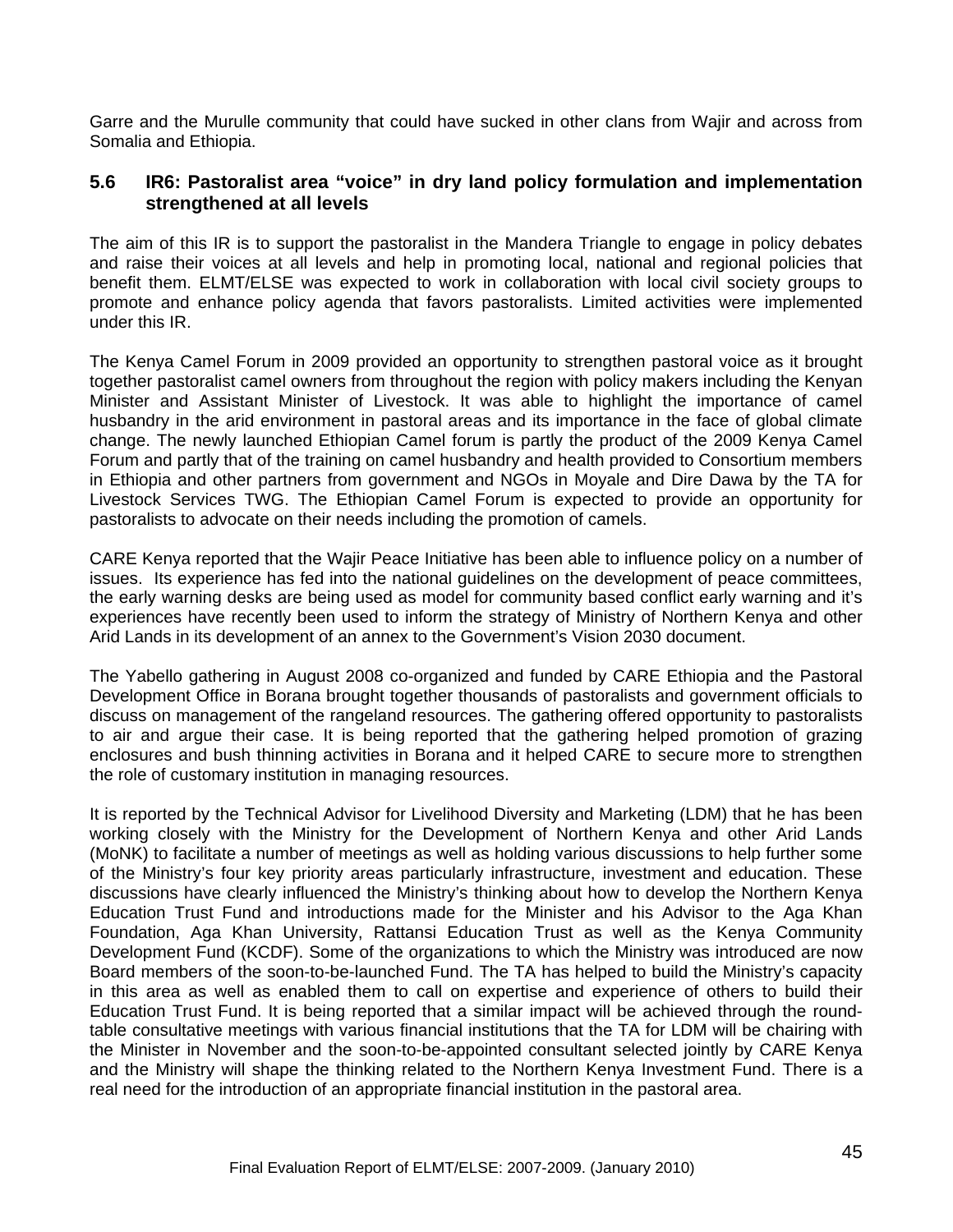The Moyale Cross Border Peace Conference which was held in November 2009 was attended by pastoralists, ministers, government people and NGOs from Kenya and Ethiopia. The forum gave opportunity for pastoralist to present their issues to the senior decision makers from the two countries. The forum also gave space and time to ministers and other senior government officials from Ethiopia and Kenya who attended the meeting to share ideas on how to collaborative to bring peace and stability along the common border of the two countries. This meeting was sponsored and facilitated by the RCU.

The above analysis shows that appropriate activities were implemented by ELMT/ELSE to realize the intermediate results. However it takes more time to see the results converted into the expected impact of increased self reliance and resiliency of the population through improved livelihoods in drought prone pastoral areas of the Mandera Triangle. It also requires an appropriate policy environment that would facilitate effectiveness of the interventions.

# **6. Challenges to Program Implementation**

# **6.1 Climatic**

There have been a succession of five poor or failed rain seasons in the Horn of Africa over the past three years and indications are that the recent short rains have also been well below expectations. Oxfam GB reports that Somalia's drought is now the worst for 20 years and that the rainfall in November 2009 was less than 5% of the average rainfall for that month in areas of northern Somalia, southern Ethiopia and north-west Kenya. This situation continues to erode the resilience of farmers and pastoralists in these areas. During 2009 there has been a significant movement of livestock into areas of southern Ethiopia and southern Somalia, (despite considerable insecurity in the area) from drought affected northern Kenya.

# **6.2 Environment of Insecurity**

The political and conflict situation in Somalia has not only remained volatile during the program period, but has deteriorated significantly over the past two years. Maintaining neutrality in an environment where the nominal government and the insurgents are both demanding support and accountability can make the operating environment untenable. Added to this is the need to ensure equity with respect to car hire, employment and services across the sub-clans. There have been incidents of ELMT vehicles being hijacked, abduction of NGO workers in Mandera and direct threats being made to ELMT partners. Even for very committed and experienced INGOs like CARE Somalia and VSF Suisse this has meant suspending their program operations in south/central Somalia which they have not been forced to do previously.

Another challenge is the "culture of dependency" that has developed within the operational area. Following successive years of drought, there has been a considerable amount of food aid and other relief provided to this area. It is very difficult to shift the paradigm and mind-set from aid to longer term development which requiring that certain conditions apply to program assistance and communities understanding the rationale behind this approach. This is particularly challenging when the political context is also so volatile.

# **6.3 USG Funding Conditions**

There was little or no support by USAID East Africa to allow "adaptive management" (programmatically or financially) by Consortium partners, even if this was endorsed and overseen by the RCU. This prevented ELMT/ELSE from being both innovative and responsive to changing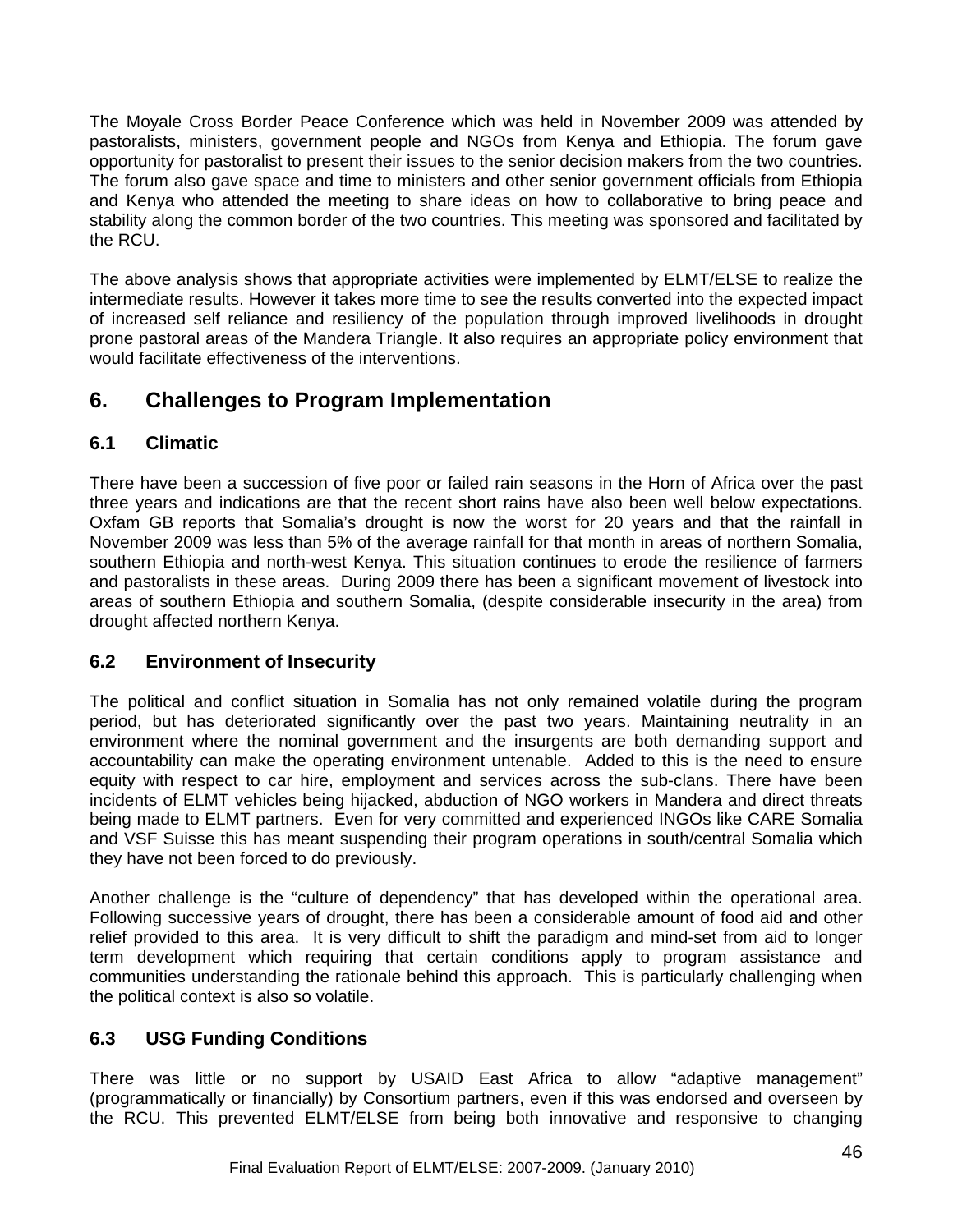<span id="page-46-0"></span>conditions. Symptomatic of this was the decision by the Regional Agreement Officer (RAO) for RELPA at USAID East Africa (during the course of the first year) not to allow the crisis modifier facility (allowing 10% deviation from budget allocation to fund emergency situations) which was built into the original design of the ELMT/ELSE program, was a major constraint on the effectiveness of contingency planning and early response. This facility had demonstrated its effectiveness during the first Pastoral Livelihoods Initiative (PLI) in Ethiopia.

It is perhaps important to note here that the crisis modifier was not intended to turn the ELMT/ELSE into a "response" program, (which it was never designed to be), but rather would have provided the program greater budgetary flexibility as conditions in the operational area changed or deteriorated and new intervention priorities were identified. Furthermore, there were instances where key personnel could not be hired because the RAAO viewed the proposed salary levels as unmerited even though they conformed to CARE SSS human resource policy. Such flexibility and delegation of responsibility is normally inherent in the spirit of a Cooperative Agreement.

Because of the rising insurgency in parts of southern and central Somalia, the United States Government (USG) has been compelled to review the conditions set out to prevent USG funding assisting terrorism in any form. The result is that the OFAC conditions are now so stringent that it has become virtually untenable for any organization as a recipient of USG funding to operate in Somalia. Increasingly this stringency may also apply in north-eastern Kenya.

# **6.4 Protracted Program Administration**

The administration and screening of agreements, especially for Sub-Grantees, took an inordinate length of time (in part by Consortium partners themselves, but primarily by the USAID East Africa Mission which insisted on approving the templates and the process for approving sub-grants<sup>[21](#page-46-0)</sup>). Inevitably this held back the recruitment of essential staff and the implementation of activities. The first (of seventeen) sub-grant agreements was not approved until seven months into the program and most of the Sub-Grantee Agreements were awarded one year into the program. The approval of the first No Cost Extension from 1 September to 31 December 2009 also took four months, a delay that in itself led to the postponement of various activities. It is always difficult to understand why the administrative process can so often fail the delivery of essential services at a time when pastoralist areas are facing particular hardship through drought and conflict.

# **6.5 Institutional Impediments**

Many field staff of both Sub-Grantees and Consortium partners considered the ELMT/ELSE Regional Coordination Unit (RCU) to be "remote" and faced a long bureaucratic chain to reach decision-making at a strategic level, so often they lacked a sense of "ownership" in the program frame or decisions which were made in either Nairobi or Addis Ababa.

Many country-focused INGO actors find it institutionally challenging to operate "regionally". Some of the issues that are particular to CARE as an organization have been well documented through an internal review process $^{22}$  $^{22}$  $^{22}$  which has highlighted that CARE's business model is very much focused towards country programs and also notes the lack of incentives to engage in regional initiatives (this is fairly typical of most INGOs). However, it was also not clear to the evaluation team what function INGO regional offices are prepared to commit to bridge the strategic relationship between country programs, since there was no record of their engagement with ELMT/ELSE during the tenure of the

<sup>&</sup>lt;sup>21</sup> It is reported that the USAID East Africa Mission took seven months to provide this approval.

<sup>&</sup>lt;sup>22</sup> "Operational Issues for Managing Multi-Country Projects" by Joe Stuckley and Mary Picard commissioned by the CARE USA East & Central Africa Regional Management Unit (July 2009).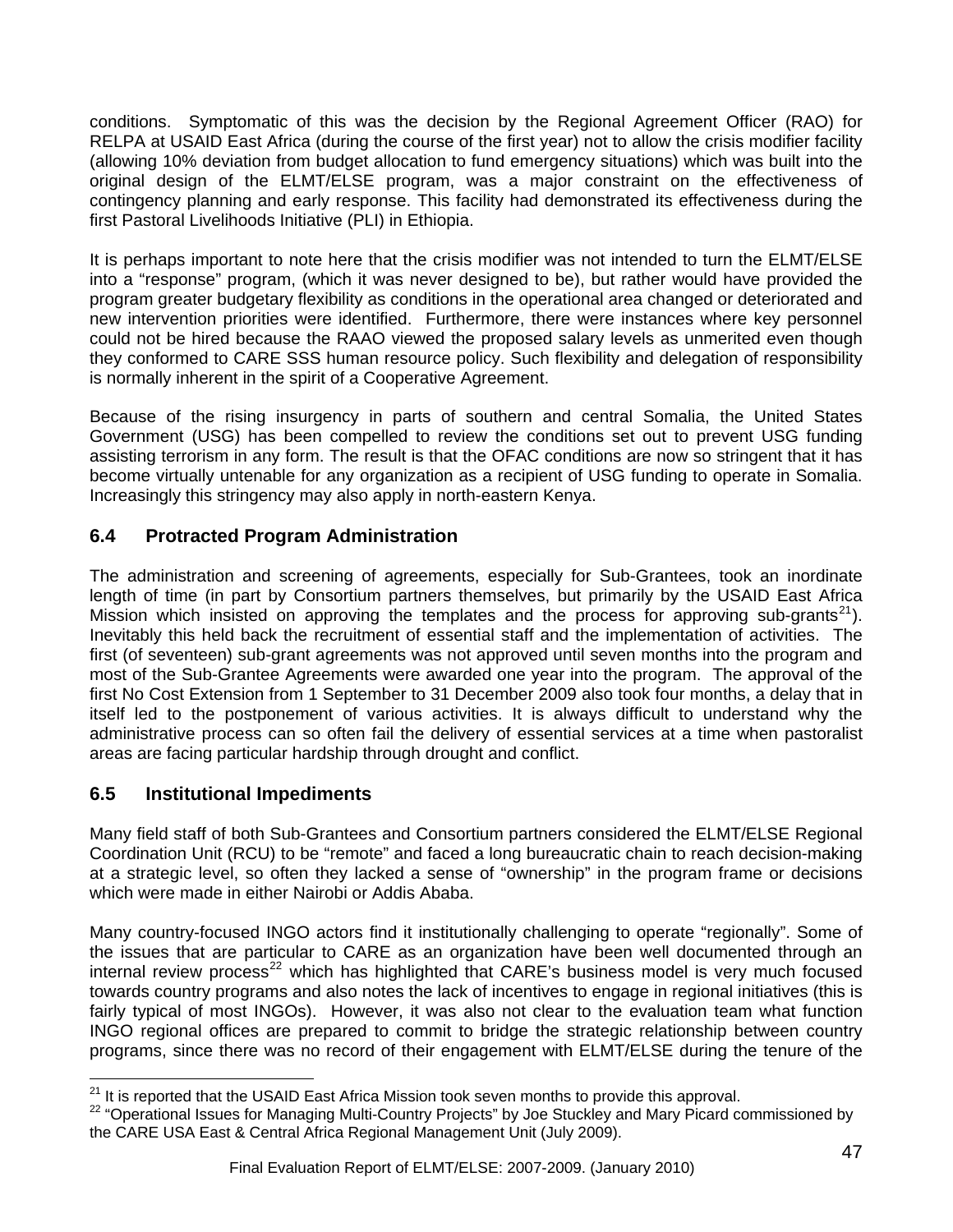program, and very little engagement for that matter from INGO senior management level, (e.g. Country or Assistant Country Director level).

### **6.6 Program Time-frame**

The ELMT/ELSE time-frame of two years was always unrealistic with respect to the very broad and ambitious objectives set for the program in a very challenging environment. There was no inception period when the RCU and principal partners could focus on staff recruitment, relationships between key stakeholders and the formation of the Consortium with a common understanding and purpose. This was largely due to the pressure on ELMT/ELSE program from other components of RELPA to conduct training and workshops as soon as the program had been approved. The ELMT/ELSE program clearly picked up momentum in the second year of operation when most of the administrative and other challenges had been overcome, but will not now be able to capitalize sufficiently on this despite two periods of no-cost extensions.

Anyone with field experience in the dryland/pastoral areas of the Horn of Africa will know how much unnecessary time is spent in managing short-term project cycles, how cost ineffective and inefficient it can be and how challenging this is to the overall operating environment. The effects are that relationships at community level are transient, capacity is rarely built, credibility with beneficiaries is undermined and key staff have no job security.

### **6.7 Staff Attrition**

The turnover of ELMT/ELSE staff has perhaps been the single biggest challenge to the program. In particular there has been a high attrition rate of Project Managers and Technical Advisers who were critical to ensure consistency and "technical memory" throughout the program. The issue is exacerbated in part by the environment of insecurity especially within the "Mandera Triangle", but also the more experienced and competent staff are seeking greater job security where funding mechanisms ensure better stability.

Even when these key personnel were in post, many were allocated a time commitment to the ELMT/ELSE program which proved virtually impossible to manage in a Consortium set-up like ELMT/ELSE. There is no doubt that some committed individuals exceeded the time allocation, but it was often the case that senior management of the Consortium partners accorded more priority to country specific activities than a "regional" initiative such as ELMT/ELSE.

#### **6.8 Weak & Fractious Institutional Engagement**

Inherent within RELPA and the ELMT/ELSE were weak institutional communications and engagement. This not only relates to linkages between the key program components (COMESA, PACAPS, RCPM, ELMT and OFDA) but also between the USAID East Africa Mission and the bilateral missions in Ethiopia, Kenya and Somalia who did not always feel sufficiently consulted nor did they agree with the way the program was being managed. A fractious culture within a program does not bode well for cohesion within the components of that program. Certainly the lack of commitment from the Ethiopian Government early on in the ELMT program was indicative of this (and the subsequent renaming to ELSE), which led to delays in implementation. The fact that the CTO was drawn into so many issues concerning the operations of ELMT/ELSE also reflected that the structures did not exist to manage the process sufficiently.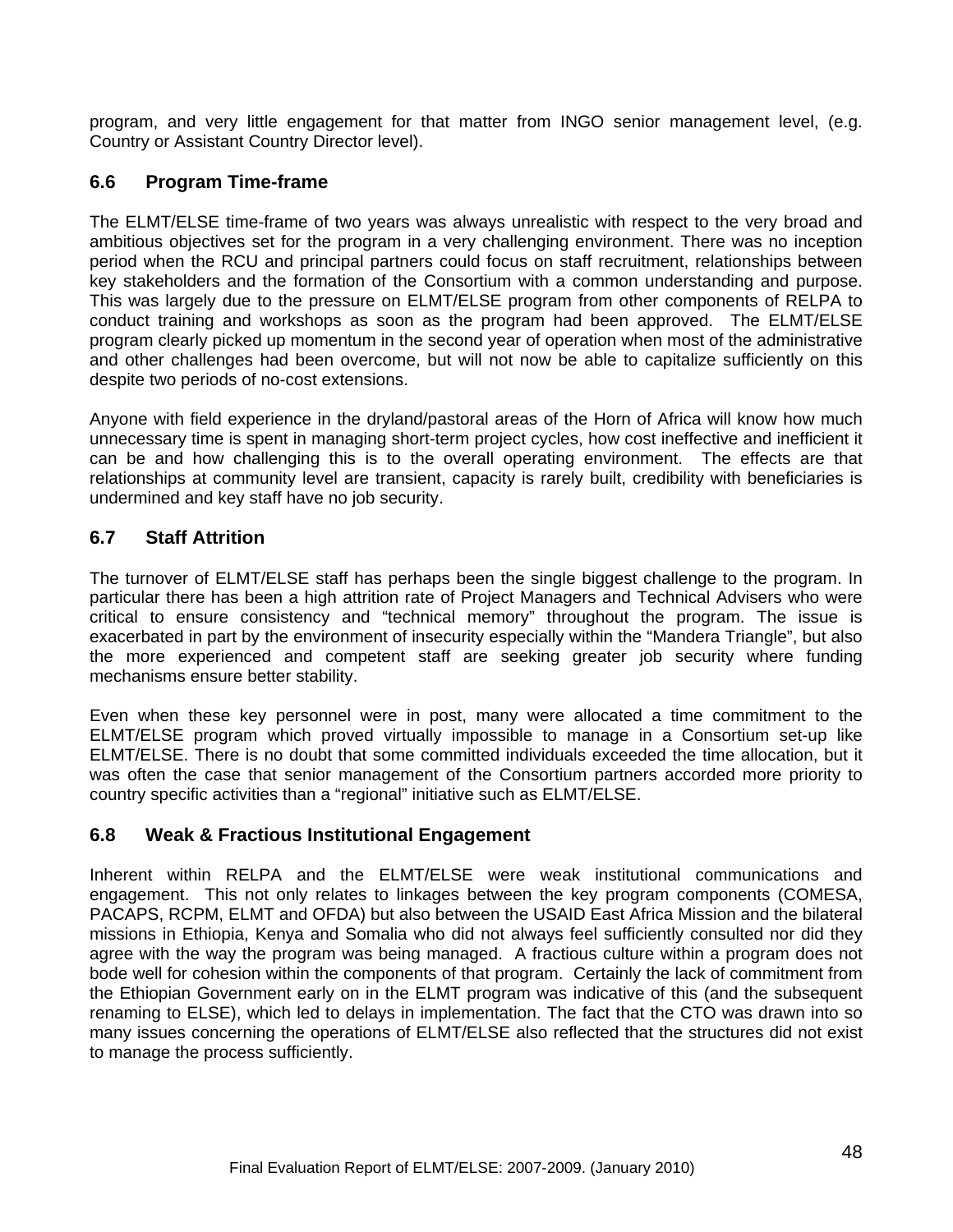# <span id="page-48-0"></span>**7. Effectiveness of Institutional Arrangements & Collaborative Working**

### **7.1 The Consortium**

CARE assumed the role as Prime Grantee of the ELMT/ELSE Consortium (through a **Cooperative Agreement** with USAID dated 31 August 2007) and in this function was represented by CARE Somalia/South Sudan (SSS). In turn CARE SSS signed **five Sub-Grant Agreements** with the other partners of the Consortium: namely CARE Ethiopia, CARE Kenya, Save the Children UK (SC/UK) in Ethiopia, Save the Children US (SC/US) in Ethiopia, and Vétérinaires Sans Frontières (VSF) Suisse in Kenya and Somalia. By November 2007, shortly after the ELMT/ELSE launch meeting in Nairobi, all Sub-Grant Agreements were finalized with the Consortium partners. The Consortium represented a partnership of four very competent international NGOs with considerable experience of working in areas of community development, conflict resolution, early warning, contingency planning, natural resource management, livestock production, health and marketing and all very familiar with the particularly challenging environment of the arid lands border areas - and resident communities - of Ethiopia, Kenya and Somalia.

The six Consortium partners then started the process of negotiating **agreements with Sub-Grantees** in accordance with the conditions of the USAID Request for Applications (RFA). The number of Sub-Grantees was reduced from the 40 "local partners" identified in the Consortium's Technical Application (TA) to the 16 with which contracts were eventually finalized. These agreements (which were long and complex documents conforming to CARE's own long-established contract guidelines) had to be cleared through the USAID Regional Agreement Officer (RAO) to ensure that all Sub-Grantee organizations complied with USG funding regulations and that the terms of the agreements incorporated the conditions stipulated by USAID for different levels of funding $^{23}$  $^{23}$  $^{23}$ .

This prolonged effort by USAID to approve the sub-grant template and approval process contradicted the spirit of the Cooperative Agreement in which CARE SSS is accorded the responsibility to administer the full program funding according to standard provisions<sup>[24](#page-48-0)</sup> agreed by both parties. Furthermore, the process became protracted and led to very substantial delays in the awarding of Sub-Grant Agreements by the Consortium partners because the USAID RAO was often busy or travelling. The first Sub-Grant Contract was awarded to Oxfam GB (Kenya) in March 2008, while the majority of contracts were then awarded between July and September 2008 (one year into the program).

The last contract to be signed was with SOS Sahel (Ethiopia) in March  $2009^{25}$  $2009^{25}$  $2009^{25}$  because of administrative complications of one Sub-Grantee being contracted by two Consortium partners. The situation was further exacerbated by CARE closing its program in Somalia in October 2008 due to increasing hostilities and direct threats to the organization by insurgency groups. DFCS, a Sub-Grantee of CARE SSS, had its agreement transferred to VSF Suisse (effective in May 2009), whilst the other two Sub-Grantees, SADO and WRRS were unable to continue their activities. A schedule of Sub-Grantee contract periods is provided in **Annex Four**.

Against this background, the very short program time-frame was never conducive to the formation of the ELMT/ELSE Consortium which was more preoccupied with negotiations, administration and

<sup>&</sup>lt;sup>23</sup> Different templates were required for different levels of funding.

<sup>24</sup> Attachment C to the Cooperative Agreement No. 623-A-00-07-00032-00.<br>25 SOS Sahel was in fact subject to two Sub-Grantee Agreements: (i) with SC/US Ethiopia; (ii) with CARE Ethiopia to undertake similar activities across the operational areas of both Consortium partners; this was a very unsatisfactory arrangement for SOS Sahel which entailed double reporting and which it unsuccessfully contested.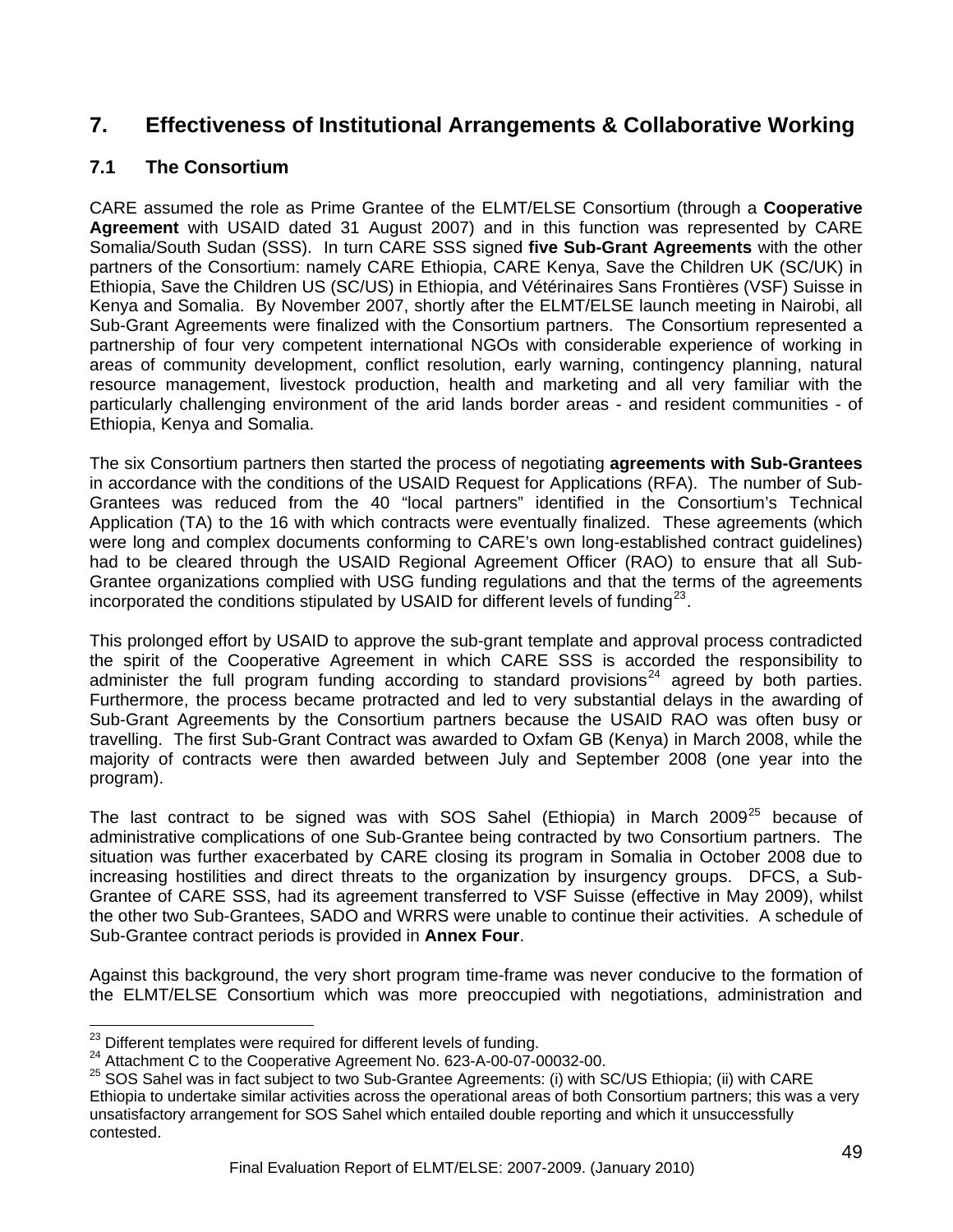<span id="page-49-0"></span>award of contracts in the first year than developing a common understanding of purpose and collaboration across the partnership. Quite simply, most partners and sub-grantees were more preoccupied with ongoing project activities, prevailing drought, floods, upsurge in insecurity in the operational area and finalizing contracts, than developing a harmonious team. Consequently the Consortium represented a very "loose-knit" partnership which during the first year was probably more characterized by partners ensuring "territorial gains" and additional resources for their organisation's activities than adopting a collaborative approach and implementing a true cross-border, regional program. It was particularly noteworthy that not much was achieved with respect to cross-border synergies and "regional" programming during this first year.

Five **Consortium Meetings** have been held since the onset of the ELMT/ELSE program. The ELMT Launch Meeting was the first at the beginning of November 2007 in Nairobi (Kenya); subsequent meetings have been held in Addis Ababa (Ethiopia), Isiolo (Kenya), Arba Minch, Yabello and Negelle (Ethiopia), and Nairobi (Kenya) at which this evaluation mission debriefed (November 2009). These meetings instigated by the RCU (although not in the original program design) have been increasingly important in bringing together the main Consortium partners and to facilitate networking between the partners. The choice of venues has been purposeful and there have been opportunities for other stakeholders (outside the partnership) to participate as well as field visits from these locations (which participants really appreciated). They have provided a common forum for each partner to better understand the achievements and good practice of others and over time have helped in identifying cross-border issues. They have also provided an occasion for a number of actors engaged with the Technical Working Groups to convene and discuss opportunities and priorities, (since the TWGs have effectively had no forum of their own).

However, some participants felt that too much time was spent at these meetings on "housekeeping" and the achievement of "activities" driven by the bureaucracy of the system, (however necessary this was), and would have preferred more time 'stepping back' and focusing on impact and outcomes within the broader regional program context. Inevitably some of the meetings have been long and tedious in view of the agenda which is determined by the ambitious nature and scope of the program. Furthermore, lack of clarity on the "management" role of the RCU has been an issue at these meetings, leading to dissent and undermining the collaborative spirit of the forum (this is discussed further in the next section). One participant at the Arba Minch meeting noted that conflict resolution should apply as much within the Consortium as within the region itself!

With respect to **cost-effectiveness** of working as a consortium, the evaluation undertook a brief review of the ELMT/ELSE budgetary provisions and cumulative expenditure to date. Across the board the NICRA contribution (to cover overheads of the headquarters of the INGO partners) represented 12.5% of the budget<sup>[26](#page-49-0)</sup> (although the contribution to each INGO varies<sup>[27](#page-49-0)</sup>). The following table represents how the cumulative expenditure (including NICRA) had been spent at the time of the evaluation after more than two years of ELMT/ELSE operations:

<sup>&</sup>lt;sup>26</sup> The actual ELMT/ELSE budget amounted to \$9,999,239.

 $27$  VSF Suisse has no institutional agreement with USAID so it does not receive a NICRA contribution.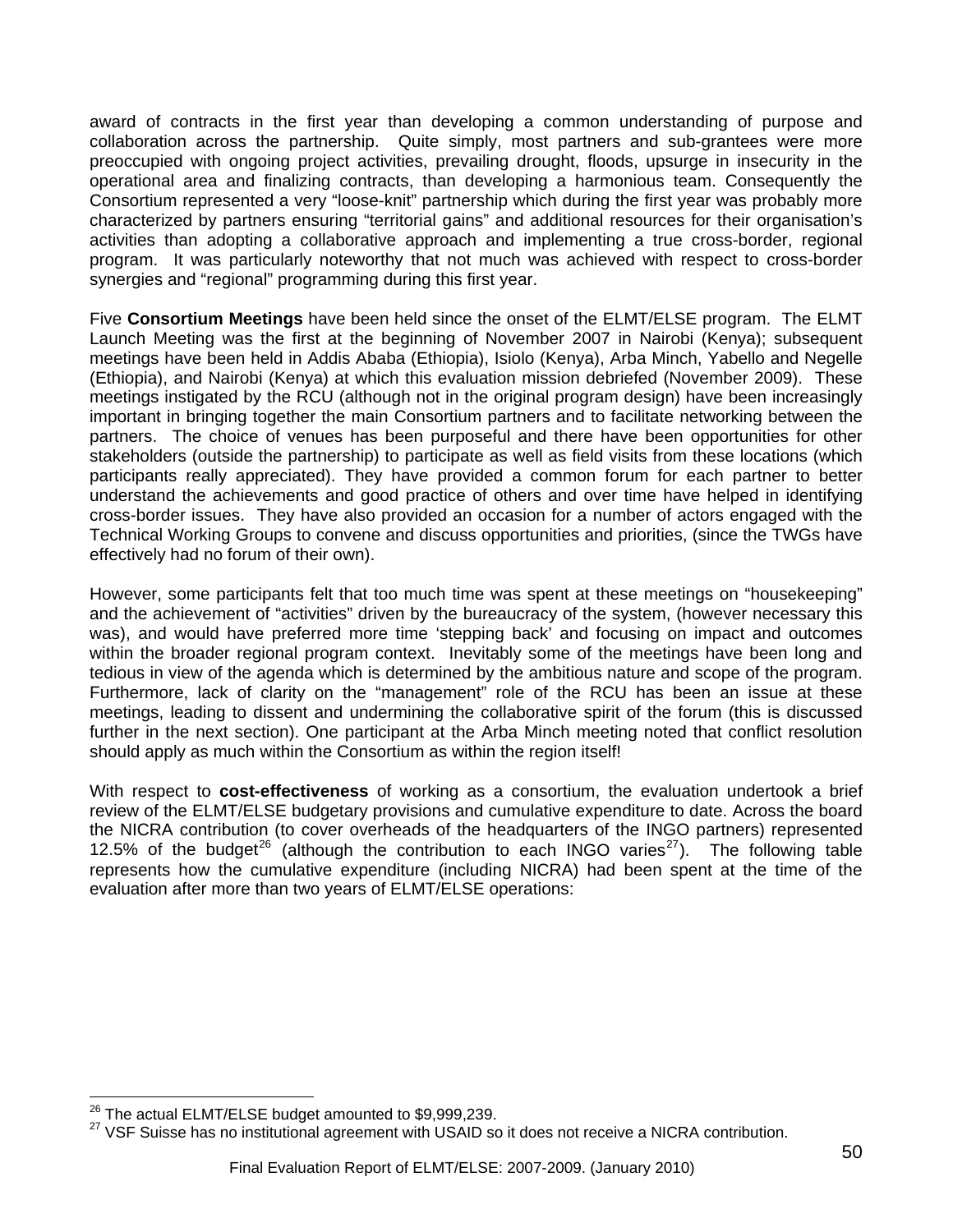<span id="page-50-0"></span>

| Consortium           | Cumulative     | Cumulative  | Actual       | Salaries and | Contracts  | Community  | Other       |
|----------------------|----------------|-------------|--------------|--------------|------------|------------|-------------|
| <b>Partner</b>       | Expenditure to | Expenditure | <b>NICRA</b> | Admin        | through    | Activities | Stakeholder |
|                      |                |             |              |              | sub-grants |            | Activities  |
| <b>RCU</b>           | 31 Dec 2009    | 1.369.705   | 117.578      | 1,126,391    |            |            | 125,736     |
| <b>CARE Kenya</b>    | 30 Nov 2009    | 1.143.054   | 102.116      | 612.793      | 171.771    | 256.374    |             |
| <b>CARE Ethiopia</b> | 31 Aug 2009    | 888.461     | 79,371       | 436.429      | 151.502    | 221,159    |             |
| <b>CARE Somalia</b>  | 31 Dec 2009    | 679.323     | 60.547       | 488,082      | 88.695     | 41.999     |             |
| <b>VSF Suisse</b>    | 31 Aug 2009    | 1.143.248   |              | 742.019      | 18.590     | 382.640    |             |
| SC/UK                | 31 Aug 2009    | 296.796     | 33.702       | 216.7034     |            |            | 46.391      |
| SC/US                | 30 Nov 2009    | 1.703.954   | 254.274      | 896.481      | 46.586     | 506.613    |             |
|                      |                |             |              |              |            |            |             |
| Total:               |                | 7,224,541   | 647,588      | 4,518,898    | 477,144    | 1,408,785  | 172,127     |
| % of Total:          |                | 100%        | 9%           | 62%          | 7%         | 19%        | 3%          |

It is clear that the a very significant proportion of the cumulative expenditure to date relates to both NICRA, salaries and administration (over 70%) and that costs relating to capacity-building and service delivery at the community level are well under  $30\%$  of the expenditure<sup>[28](#page-50-0)</sup>. Compared to other projects operating within the region with which the evaluation team is familiar, this proportion of direct costs to communities is low. It begs the question whether the value of working as a Consortium justifies the proportion of indirect costs associated with complex cross-border and regional programming such as ELMT/ELSE. It can, provided ELMT/ELSE demonstrates that it is performing a distinct and combined function which cannot be achieved in other ways and attracts additional investment (from a diversified funding base) to the operational area and the target groups. It is this role that the Consortium has to perform in any future phase to demonstrate its value (see recommendations).

# **7.2 The Regional Coordination Unit (RCU)**

"The Regional Coordination Unit (RCU) administers and coordinates ELMT/ELSE as well as to promote program quality, facilitate regional-level networking, and promote shared-learning throughout the ELMT/ELSE Consortium"[29](#page-50-0). The RCU headed by the Chief of Party (CoP) also comprises a Deputy Chief of Party (DCoP), Learning, Monitoring & Evaluation Advisor, an Operations Manager, a Program Officer, a Technical Advisor, (for Somalia after the CARE Somalia withdrawal) and a Communications Advisor (short-term). The RCU was **instituted within CARE Somalia/South Sudan** (SSS), but was at pains to be as independent as possible, working on behalf of the Consortium and not simply as a unit of the CARE SSS program, (although the RCU did ultimately operate under the direction of the CARE/SSS Country Director). This it achieved quite effectively because the staffing of the RCU was recruited from outside CARE SSS and the office had its own distinct premises within the CARE SSS compound in Nairobi. Nevertheless, the RCU itself required time to complete the recruitment process, to clarify roles and determine lines of communication which meant that it did not always function as efficiently as it should.

Furthermore, it was never clear what "management" function the RCU could assume over the Consortium partners, since the Sub-Agreements with Consortium partners were signed off by the Country Director for CARE SSS and the contracts were effectively administered by the Program Support Unit of CARE SSS<sup>[30](#page-50-0)</sup>, not the RCU. The role of the RCU was not explicit within the Sub-Agreements with Consortium partners. Attempts were made (within the first six months) to clarify the roles and responsibilities of the RCU in the Consortium Agreement for the ELMT/ELSE Program with respect to representation, donor liaison and consortium management through the development of a

 $\overline{a}$ 

 $^{28}$  It should be noted that there are also staff and administrative costs incorporated within the Sub-Grantee Agreements.<br><sup>29</sup> Consortium Agreement for ELMT/ELSE Program (2008).

<sup>&</sup>lt;sup>30</sup> ELMT/ELSE contributed about 30% of CARE SSS program support (administration) budget to provide administrative, human resource and financial support to the program.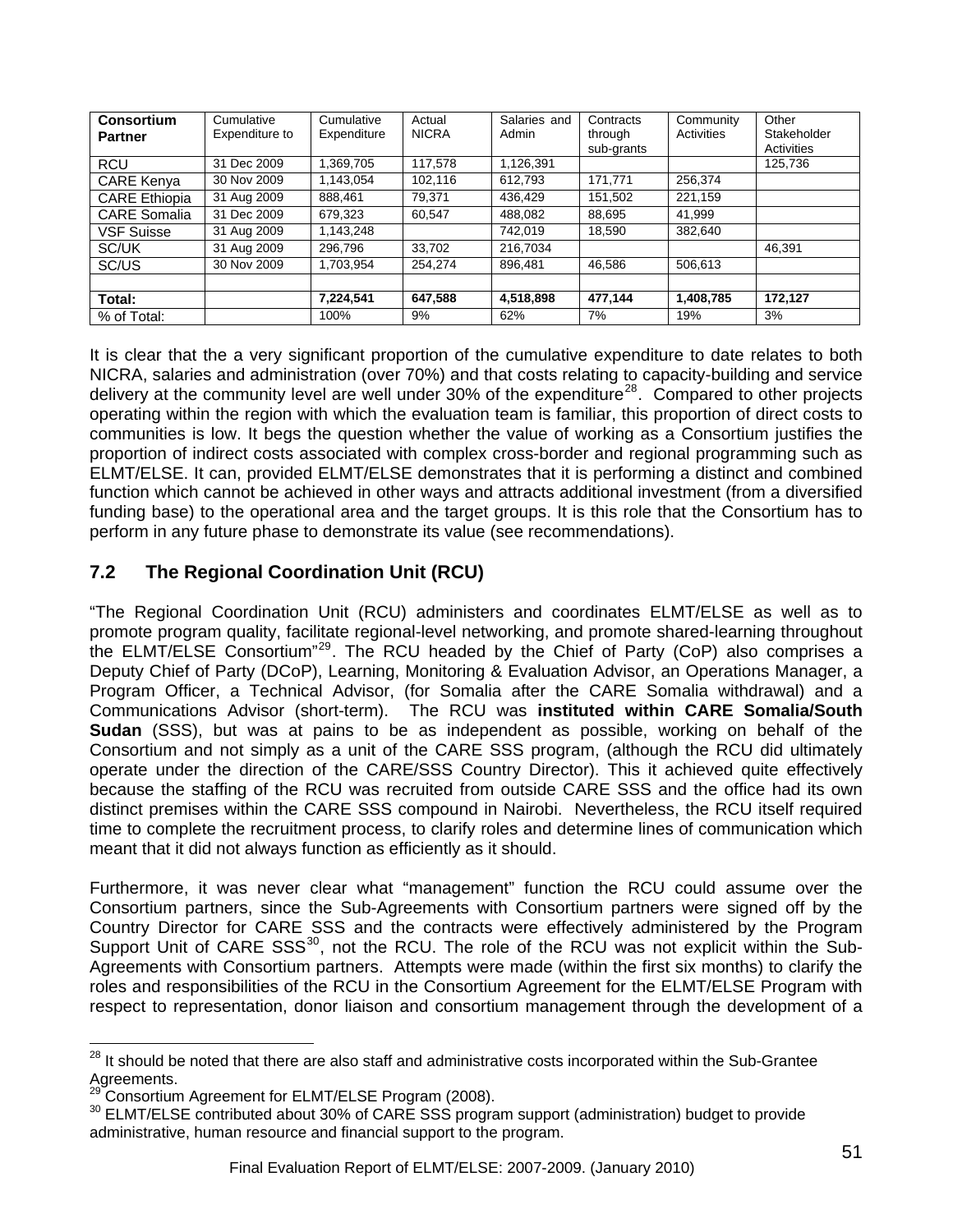<span id="page-51-0"></span>"memorandum of understanding" that all partners signed up to (the ELMT/ELSE Consortium Agreement is attached in **Annex Five**). However, this did more to foster collaboration and create an environment of "mutual support" than to provide the RCU with clear "management authority". It was in no way explicit about levels of responsibility and accountability within the structure of the ELMT/ELSE Consortium. The RCU often found that the expectations and responsibilities imposed on it (generally from USAID or CARE SSS) were not commensurate with its own understanding of its role.

Consequently, when there were issues concerning the performance of the Consortium partners (for example, quality of programming, collaboration across the partners, leadership of the TWGs and burn rates), the RCU lacked the requisite authority to enforce the terms and conditions of the agreements and the CARE SSS at senior levels was too preoccupied with other commitments<sup>[31](#page-51-0)</sup> to engage effectively, which proved very unsatisfactory for the overall management of the program.

When the RCU "pushed" on certain issues, this was perceived negatively by the Consortium partners who understood the RCU to be fulfilling a "support and coordination" role rather than a "management" role. A particularly difficult episode was when the RCU took a lead on reallocating ELMT/ELSE funds that became available after CARE had to close its program in Somalia; there was contention<sup>[32](#page-51-0)</sup> within the Consortium as to how these funds should be used.

Another area where the RCU has adopted a more pro-active role is to initiate or facilitate "regional" initiatives that were not emerging through the regular activities of the ELMT/ELSE Consortium, but which it felt complemented the activities of other components of RELPA and/or supplemented the agenda of the ELMT/ELSE Technical Working Groups (TWG). Good examples of this emerged in the second year of the program such as the Moyale Peace Conference, a Rangeland Monitoring Manual, a Guide for Bio-Enterprise Development, the Livestock Marketing Symposium and the introduction of Holistic Management for rangelands and improved decision-making. These were important developments within the program and now recognized as substantive achievements, but in an ideal world should have been initiated and developed through the TWGs rather than driven by the RCU, (with the support of the CTO).

The RCU has also demonstrated flexibility in its way of working by incorporating the CARE SSS Project Manager into the RCU team after CARE was forced to close its operations in Somalia (from October 2008).

One of the most challenging areas within a Consortium is standardizing and coordinating effective **monitoring and evaluation systems**. The RCU has placed considerable emphasis on this by ensuring that Detailed Implementation Plans (DIPS), work plans and common indicators (conforming to USG standards) are developed and constitute the main reference point for Consortium partners to report against. There has been reasonable response in this area to ensure comprehensive reporting. Furthermore, the RCU initiated and developed an "evidence of change" framework to capture key areas of impact by the program. Unfortunately, this framework was not widely embraced by Consortium partners and (as evidenced by this evaluation) has done little yet to capture the results at field level. During the course of the program only one independent participatory impact assessment (PIA) has been conducted out of some six planned within the PACAPS work plan.

 $\overline{a}$ 

<sup>&</sup>lt;sup>31</sup> At the outset of the ELMT, the CARE Somalia/South Sudan Program was CARE International's largest program globally.

<sup>&</sup>lt;sup>2</sup> Documented in the minutes of the 4th Consortium Meeting in Arba Minch, Yabello, Negelle (Ethiopia) March 2009.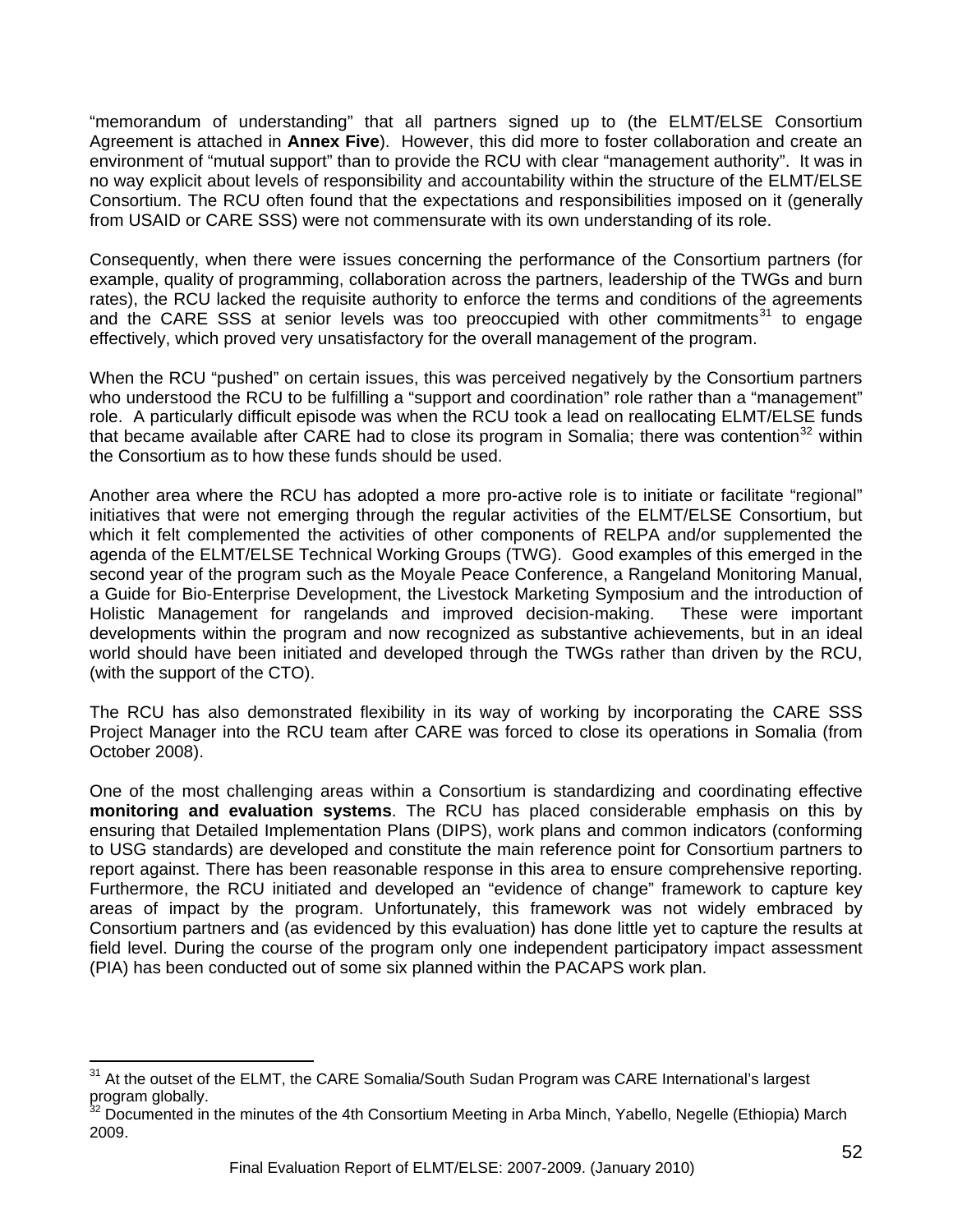<span id="page-52-0"></span>The RCU (with support from LVIA) has initiated a web-site and now has most of the ELMT/ELSE **information products** posted on this. The newsletters, monthly e-bulletins, technical briefs and good practice bulletins that are posted on this site and available upon request in electronic or hard copies, are very informative and well presented. However, there was little evidence that there was (as yet) much demand for these information products outside the ELMT/ELSE Consortium membership, although this could usefully be evaluated through an information user survey.

# **7.3 The Technical Working Groups (TWG)**

The purpose of the Technical Working Groups (TWG) is "to promote technically sound and innovative activities within the ELMT/ELSE<sup>[33](#page-52-0)</sup>. Each TWG is expected to encompass membership from across the Consortium to ensure collaboration and cross learning between the TWGs. Membership was intended to include staff from Consortium partners, Sub-Grantees and resource agencies. The TWGs were originally envisaged as the main vehicle for promoting the three strategies of the program:

- Consolidate the evidence base from consortium members experience, other organizations and development thinking to understand best practice;
- Scale up best practice from the evidence base by extending activities, leveraging additional funds and influencing other stakeholders; and
- Develop policy and roadmaps to feed into the ongoing range of policy initiatives in the Horn of Africa and guide investment in the region in future.

Generic Terms of Reference (TOR) were developed for the TWGs. Each of the Consortium partners assumed the lead for a TWG to which they could contribute some degree of expertise and commitment. This was agreed as follows:

- 
- 
- 3. Natural Resource Management (NRM): Save the Children US (Ethiopia)
- 4. Livelihood Diversification & Marketing (LDM) CARE Kenya
- 5. Conflict Sensitivity and Peace Building (CSPB) CARE Somalia
- 6. Social and Gender Equity (SAGE) CARE Ethiopia

1. Livelihood Protection (LP) Save the Children UK (Ethiopia) 2. Livestock Services (LS) VSF Suisse (Kenya & Somalia)

The first four TWGs were linked directly to the first four intermediate results of the ELMT/ELSE program, the last two were considered more cross-cutting. However, the establishment of a CSPB TWG inevitably led to some overlap with the Regional Conflict Prevention & Mitigation (RCPM) component of RELPA which was administered by PACT Kenya. PACAPS was intended to participate in the TWGs to ensure that best practice defined by the TWGs contributed to policy formulation, but this link was never sufficiently achieved, and in part was a symptom of the very "fragmented" approach practiced by  $RELPA^{34}$  $RELPA^{34}$  $RELPA^{34}$ .

A Regional Technical Adviser (RTA) from Save the Children/US was appointed as an *ad hoc* member of the RCU to support and coordinate the TWGs on behalf of the unit. A TOR was developed for the position that primarily was intended to perform a support, guidance and quality control function. However, this function never worked work effectively despite it being well resourced, (particularly in the first year) because the RTA was distracted by many other non-ELMT responsibilities. The TWGs were themselves "networks" more so than physical entities that met periodically<sup>[35](#page-52-0)</sup> and the Technical

 $\overline{a}$ 

 $33$  Consortium Agreement for the ELMT/ELSE Program (2008).<br> $34$  The one exception was the work contracted with FEG which complemented the early warning/contingency planning initiatives of the Livelihood Protection TWG.

 $35$  The one exception being the NRM TWG, which did meet on a number of occasions in Ethiopia.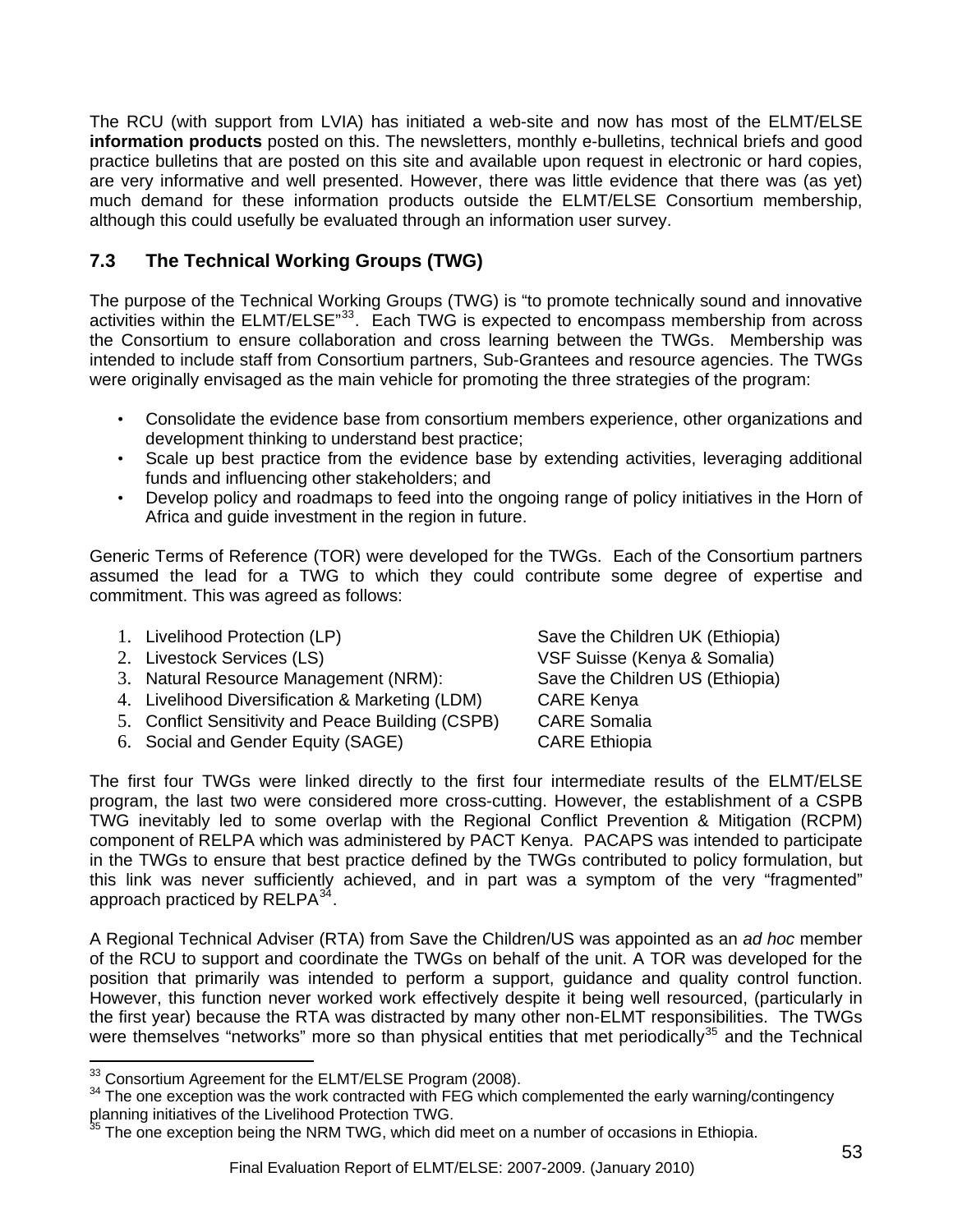<span id="page-53-0"></span>Advisers (TA) to the TWGs were also geographically disbursed, so their only chance to meet up was at the ELMT/ELSE Consortium meetings held bi-annually. There was only one dedicated meeting for the TAs at the RCU in March 2008. The objectives that the TWGs were set were very ambitious and unwieldy. Furthermore, the TAs were only part-time<sup>[36](#page-53-0)</sup> (some as little as 8% of their time, none exceeding 50% in the second year) which meant that none were ever likely to fulfill their role and expectations were unrealistic from the start.

Inevitably, the TWGs have only worked where the TA had the appropriate technical background, experience and could commit a sufficient amount of time to drive and inform the process as well as a pro-active engagement and interest from the membership of the group. A lot has depended upon individual motivation<sup>[37](#page-53-0)</sup> and probably less on the institutional support from the partner organization. The two most active TWGs are Natural Resource Management (NRM) and Livelihood Diversity & Marketing (LDM). The Livelihood Protection (LP) TWG operated sporadically the first year, but dropped off the scene once the TA left (April 2009) and has been relatively inactive since<sup>[38](#page-53-0)</sup>.

The Livelihood Services (LS) TWG has been less active and the TAs changed hands three times, although VSF Suisse through its program of work has contributed significantly to better understanding across the Consortium of animal health services, with a strong focus on camels, most notably through more effective engagement with the private sector and fodder production. The two cross-cutting TWGs (conflict sensitivity and social & gender equity) have had little impact (in large due to everchanging TAs with little time dedicated to the position) and have depended considerably on the services of external consultants, which has not proved an effective way of working.

Generally, the main failing of the TWGs, (even those that have been more active) has been to achieve the "horizontal and lateral weave" that promotes learning, exchange of experiences, cross-border working and an interface with other disciplines across the Consortium. If this had worked then the TWGs would have contributed more significantly to the cross-border agenda of ELMT/ELSE. Instead, the TWGs tended to operate in their own "silos", linkages between TWGs were weak, (because in reality there was no inter-TWG coordination function), and their accountability to other Consortium partners and Sub-Grantees has been limited. Many respondents point out that each TWG being "institutionalized" in a partner organization was a major constraint to information sharing across organizations, as was the inability of the RTA's role to be effectively fulfilled. It could also justifiably be argued that such synergies between six very diverse groups were unrealistic in a two year program, which then was as much a "flaw" in the Consortium's technical application as it was the time-frame established by the donor.

# **7.4 The Program Steering Committee (PSC)**

The Technical Application from the CARE led Consortium indicated that a Steering Committee, (with the RCU acting as secretariat) would provide oversight and guidance to the ELMT/ELSE program. It was to be comprised of "the Heads of Agencies, (or their designates), as well as key external stakeholders including representatives from PACAPS, COMESA, USAID and implementing organizations<sup>"[39](#page-53-0)</sup>. The Steering Committee was intended to strengthen the regional dimension of the program with representation from the three countries.

 $\overline{a}$ <sup>36</sup> The TAs were either employees of the Consortium partner organization who were allocated a specific amount of time to ELMT/ELSE or consultants working on a part-time basis.

The most successful TWGs benefitted from extra, (often unpaid) time committed by the TAs reflecting the unrealistic expectations in the project design.<br><sup>38</sup> A new TA for LP has now been appointed (October 2009) by SC UK in Ethiopia.

<sup>&</sup>lt;sup>39</sup> See section referring to the Project Steering Committee in the ELMT Technical Application submitted by CARE on behalf of the Consortium.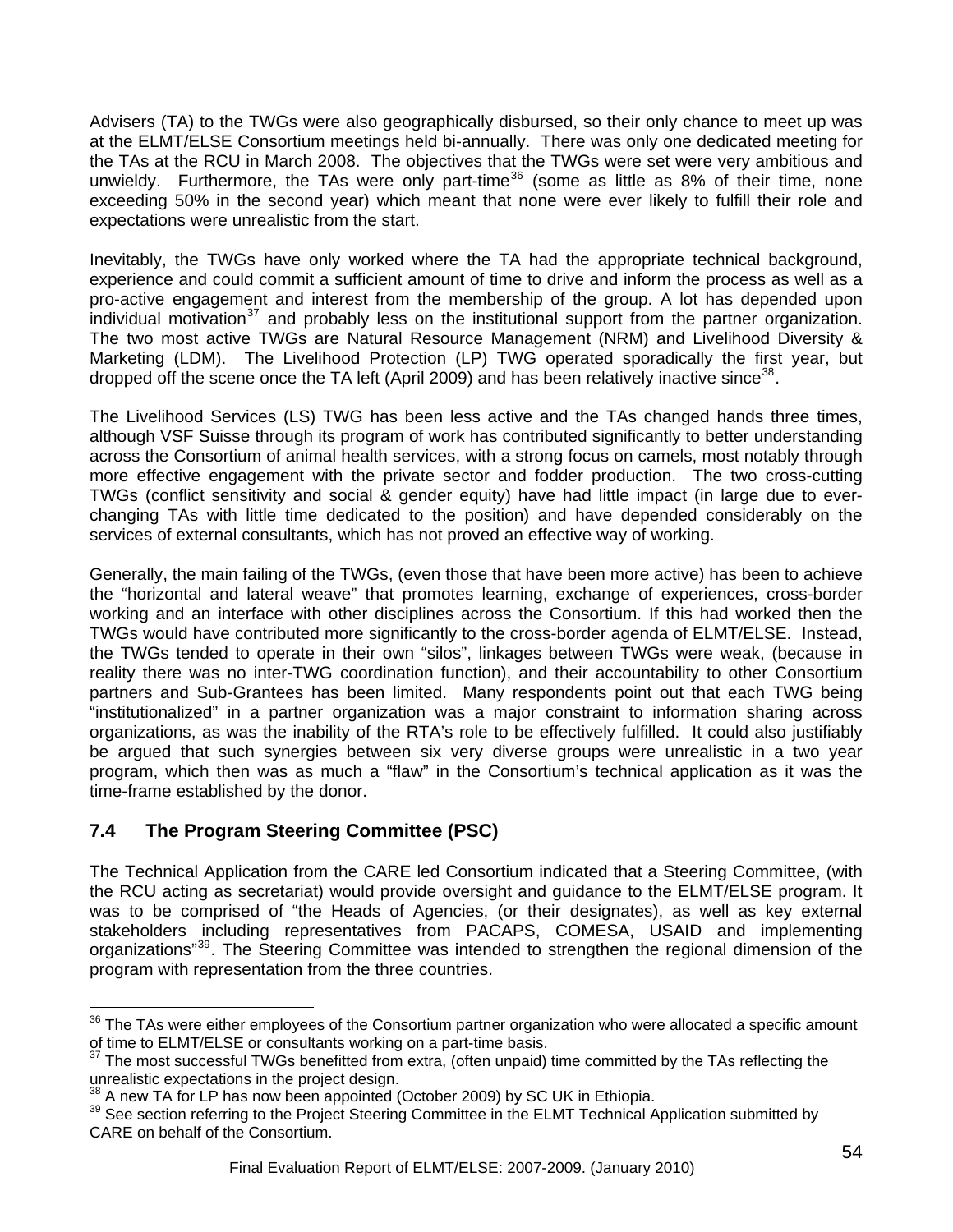<span id="page-54-0"></span>The PSC was never constituted and this was almost certainly a lost opportunity.<sup>[40](#page-54-0)</sup> It would have served the program in four key areas:

- i. It would have more effectively engaged the Country Directors (CD) of the six Consortium partners, instead of which (with the exception of one or two CDs), knowledge and understanding of the ELMT/ELSE was really only achieved at either middle management or senior technical level staff;
- ii. It would have provided a key point of reference to discuss and resolve the RCU "management" role for which a lack of clarity fuelled tensions within the Consortium;
- iii. It would have strengthened the cross-border and regional perspective of the program which certainly in the first year was lacking; and
- iv. It would have embodied a stronger cross-institutional lobby for longer-term resources to the program.

It should also be noted that the Core Regional Committee on Pastoralism and Rural Development (CRC), which was intended to be a consultative forum for RELPA was never constituted either, and the RELPA Technical Steering & Coordination Group which was convened as a "steering group" never rigorously examined or accounted for strategic linkages between components across the RELPA framework. Throughout RELPA there was regrettably a lack of effective high-level advisory and coordination functions.

# **7.5 USAID**

 $\overline{a}$ 

The RELPA program was managed by the USAID East Africa Regional Mission in collaboration with the bilateral USAID missions in Ethiopia and Kenya, as well as the program desk supporting operations in Somalia. The Contracts Agreement Officer (AO), delegating to the Chief Cognizant Officer (CTO), were the primary officers responsible. During the first year of the ELMT/ELSE the AO assumed considerable direct authority and requested to screen all agreements administered by the RCU to Consortium Partners and all Sub-Grantee agreements administered by the Consortium partners. This was perceived by CARE as outside the spirit of the Cooperative Agreement, and due to limited capacity in the mission, led to considerable delays in the contract awards as described earlier. Furthermore, the crisis modifier facility, which was explicit in the Request for Applications (RFA) and the Consortium's Technical Application, was not permitted despite the acceptance and success of this facility during the first PLI project in Ethiopia.

The CTO and the CoP ELMT/ELSE developed a very constructive working relationship from the outset of the program and much of the "cohesion" within the program has depended upon this close informal partnership, which probably achieved a lot of the tasks that other institutional arrangements should have fulfilled. However, this did not resolve the aforementioned "administrative" constraints in the first year, nor did it resolve differences in views of what the program should constitute and prioritize between the USAID East Africa Regional Mission and other bilateral missions (most notably Ethiopia) associated with the program. The result of these tensions over time was a reduced engagement and commitment by the other USAID missions in the ELMT/ELSE program, which to some extent has undermined its profile and the opportunity to learn from this innovative approach.

The CTO's active participation in ELMT/ELSE has been a critical link between the program and USAID. Unfortunately, it has not always generated sufficient interest or engagement with other

 $^{40}$  Given the competing demands on senior managers' time, sustaining PSC members' engagement in ELMT has also been a challenge.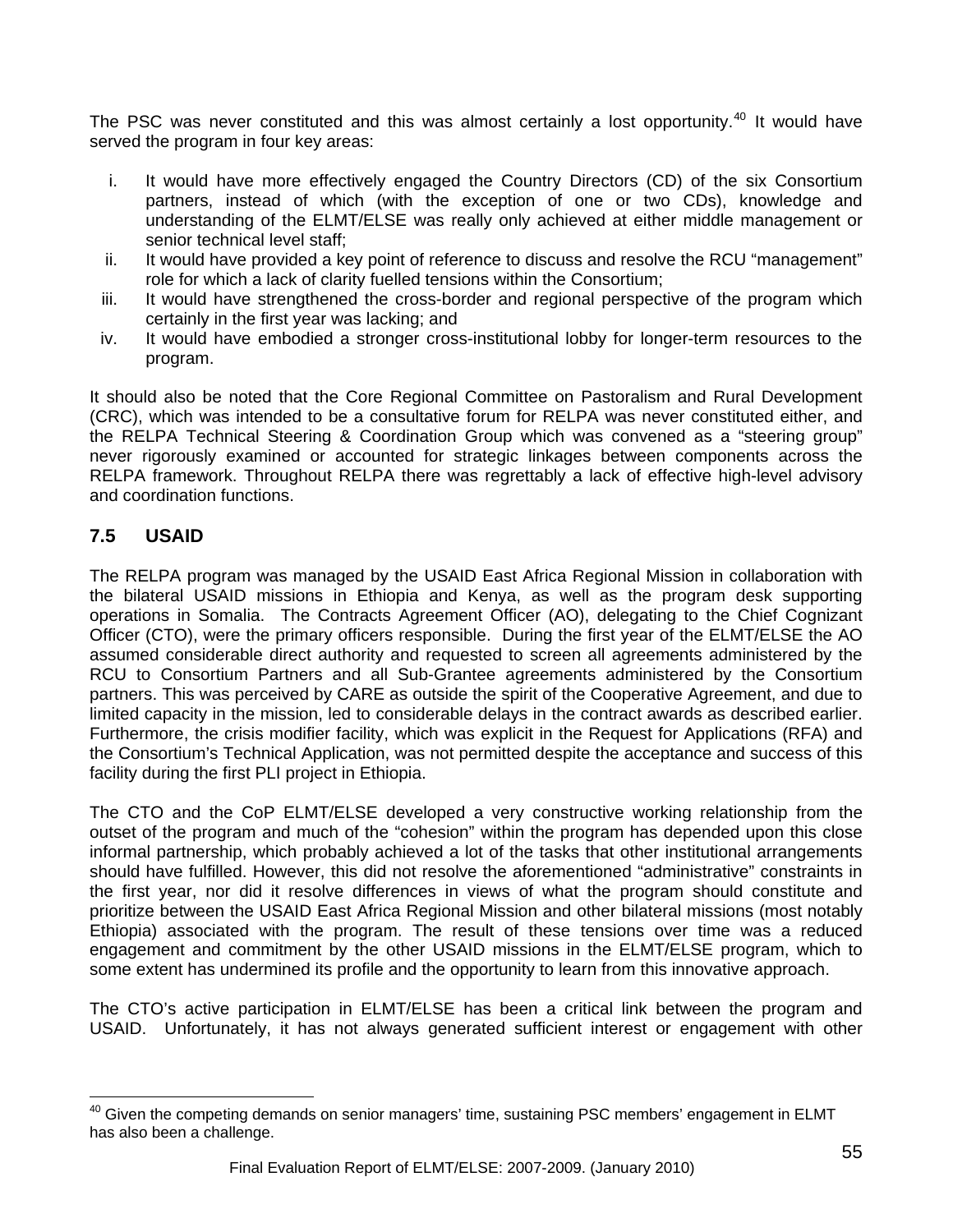<span id="page-55-0"></span>sections of USAID, most notably OFDA, which originally was positioned to be an integral part of the RELPA program.[41](#page-55-0)

# **8. Added Value of RELPA**

 $\overline{a}$ 

Like the ELMT/ELSE, the expectations of the umbrella Regional Enhanced Livelihoods in Pastoral Areas (RELPA) program were considerable and unrealistic within the two year time-frame. The institutional capacity within RELPA was never constituted to provide a strategic "steer" over these ambitious expectations. Furthermore, there was considerable confusion and overlap in both the design and the implementation of the functions being undertaken by different components of RELPA (see section 2.2 of this report). This in itself created tensions and demoralized certain actors within RELPA.

Firstly, a **Core Regional Committee on Pastoralism and Rural Development** (CRC) was never established to oversee and guide the RELPA Technical Steering and Coordination Group. In its absence a tremendous responsibility fell on the shoulders of the CTO who in any case had little other institutional support within USAID.

Secondly, **PACAPS** was supposed to play a "regional coordination" role which was a principal function, but early on in the program, PACAPS dropped this responsibility because contractually the other RELPA partners were not accountable to PACAPS and therefore it felt it had no authority to perform this function.

Thirdly, PACAPS was intended to develop a "common work planning, reporting and monitoring & evaluation system" that seemed to replicate the role of the RCU, which was also focusing on the coordination, monitoring and reporting of field activities. In the event, the RCU was not authorized by the donor to strengthen its M&E capacity (in part because PACAPS was to assume this function). PACAPS only ever undertook one participatory impact assessments (PIA)<sup>[42](#page-55-0)</sup> on animal health services on behalf of the ELMT/ELSE (partly because of delays in identifying suitable interventions), which meant that the program gained very little "learning" experience in this phase.

Fourthly, linkages with the ELMT/ELSE technical working groups was very inconsistent and did not provide the synergies from evidence base to scaling up to policy development that was intended in the program design. A collaboration plan was developed between PACAPS and ELMT/ELSE that specifically identified resource persons that could contribute to each of the TWGs. However, this really only proved effective with the Livelihood Protection TWG where the Food Economy Group (FEG) consultants worked effectively in support of contingency planning and early response activities on the ground.

Fifthly, the role of the **Regional Conflict Prevention and Mitigation** (RCPM) component contracted out to PACT Kenya, appeared to duplicate the mandate of the ELMT/ELSE Conflict Sensitivity and Peace Building (CS&PB) TWG and the distinction was never clear to this evaluation in the program design. However, since the CS&PB TWG was largely inactive, PACT was engaged by the RCU to play the role of ensuring conflict sensitivity was included in ELMT programming. However, ELMT/ELSE partners never really understood the role of RCPM and consequently did not "buy in" to

<sup>&</sup>lt;sup>41</sup> The USAID Missions, and internal departments, were also not always in agreement regarding the vision for RELPA.

<sup>&</sup>lt;sup>42</sup> The Collaborative Plan between ELMT/PACAPS identified that "PACAPS will carry out four to six Participatory Impact Assessments (PIAs) on innovative or interesting activities conducted by ELMT with the aim of developing and producing comprehensive reports and policy briefs for dissemination with RELPA partners and beyond".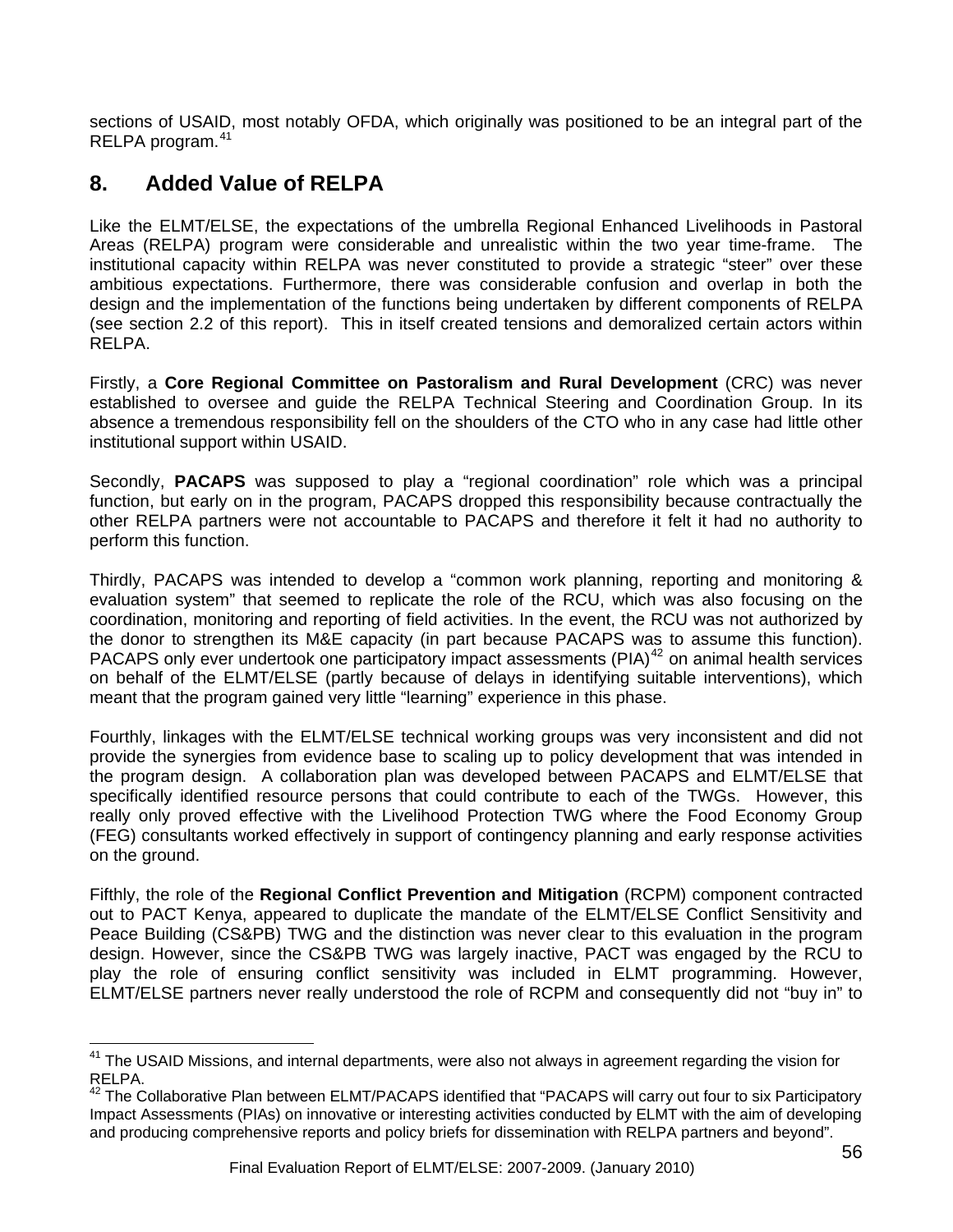<span id="page-56-0"></span>the full engagement with PACT<sup>[43](#page-56-0)</sup>, (an outsider to the consortium); they apparently saw little value in the engagement and as a result PACT, with support from the RCU, had to continually push the agenda. There was also never a strong commitment by ELMT/ELSE partners to use the baseline assessments<sup>[44](#page-56-0)</sup> conducted by PACT, (which focused on conflict sensitivity in the RELPA area), or the training and skills development exercise that was very much at the core of this effort.

Furthermore, PACT was unable to fulfill this function in either Ethiopia, (as it was not able to obtain the necessary USAID-Ethiopia and government approvals, while there also appear to have been difficulties in securing the collaboration of PACT Ethiopia), or Somalia, (due to insecurity) so the regional dimension of their work was also never well captured.

There were in addition issues regarding the timing and therefore **synchronization** of the **RELPA program** which also had detrimental effects on the ELMT/ELSE program.

- OFDA interventions (8 grants) completed December 2007
- RCPM was completed in August 2008 one year ahead of ELMT's original time-frame
- PACAPS started May 2007 and completed September 2009
- ELMT/ELSE started September 2007 with extension until April 2010

The completion of eight OFDA grants *prior* to the effective start-up of the ELMT/ELSE program meant that with no crisis modifier facility within the program budget there was no other facility that the program could leverage to support contingency or early response plans.

The RCPM baseline assessment on conflict-sensitivity within the region was conducted before the full RELPA partner portfolio was known and therefore it was not possible to engage all the Consortium partners in this exercise. Furthermore, and later, the training PACT conducted was (in some cases) ahead of project implementation and perceived as rather "theoretical" by Consortium partners, consequently the engagement of key actors was quite limited.

Overall, the added value of RELPA probably lay with the work being undertaken in the area of policy development (targeting COMESA/CAADP) to which the ELMT/ELSE field experience has contributed through the TWGs (to a limited extent) and the field-based workshops conducted by PACAPS. The collaboration in harmonizing the HEA livelihood profiles across borders and the guidelines for contingency planning were very effective to the program.

Areas which require particular emphasis in any future phase of the program are "learning" from impact assessments and improved knowledge management especially of "good practice" in working with pastoralist communities. Other cross-cutting dimensions of the field program, especially those relating to gender, social equity and conflict-sensitivity, can probably be more effectively addressed within the ELMT/ELSE Consortium than from other actors within a broader program (such as RELPA).

# **9. Lessons Learned from the ELMT/ELSE**

 $\overline{a}$ 

The ELMT/ELSE program design was over ambitious and unrealistic with respect to: (i) a complex, insecure and politically marginalized area of the Horn of Africa; (ii) the multitude of partnerships and resource agencies envisaged through the Consortium; (iii) the broad range of results and cross-

<sup>&</sup>lt;sup>43</sup> At one stage CARE Kenya recruited Oxfam GB to undertake peace-building work in the north-east of Kenya which added to the confusion.

<sup>&</sup>lt;sup>44</sup> The Mandera Triangle Baseline Assessment undertaken by Management Systems International was conducted in May 2007.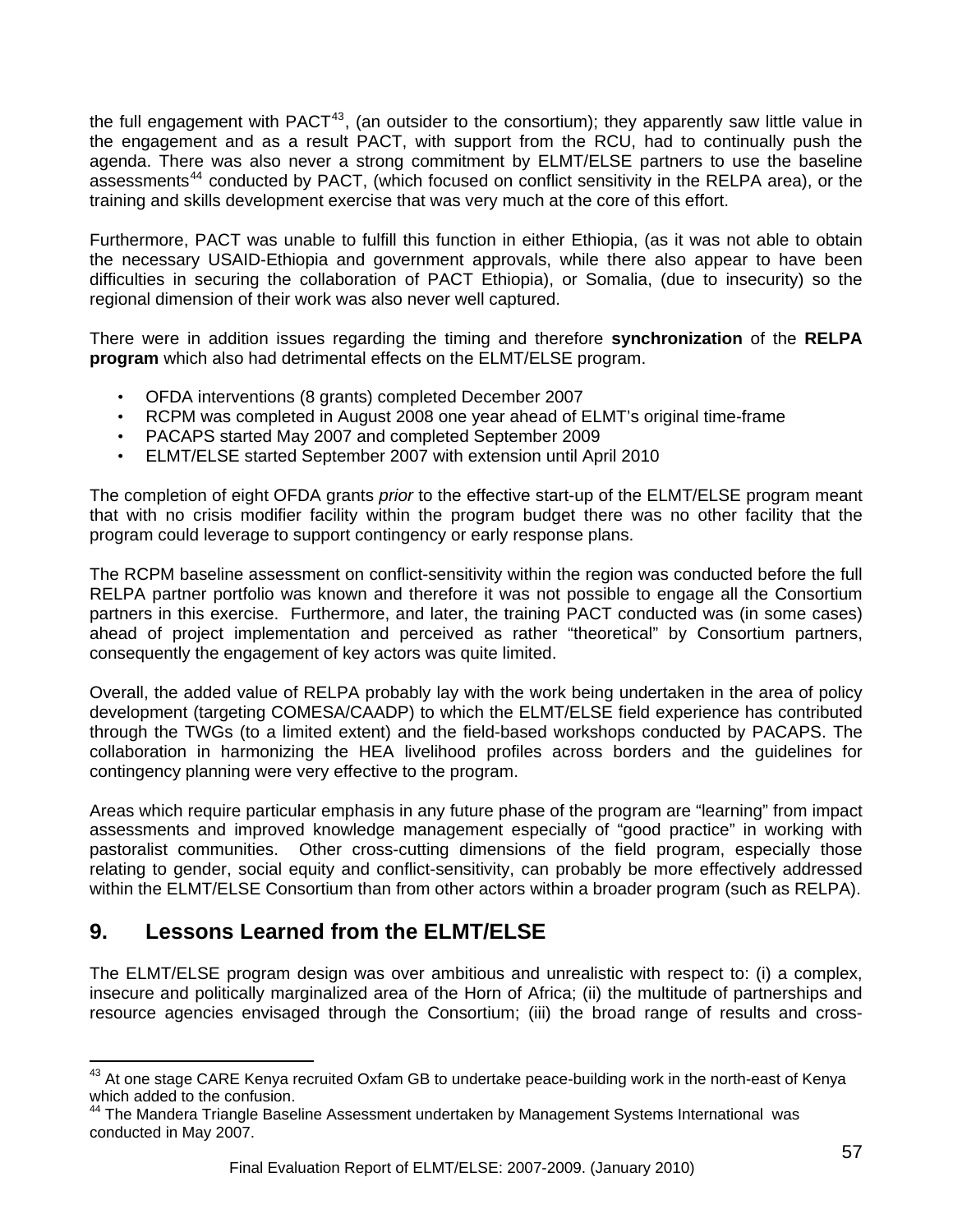cutting strategies incorporated into the scope of the program; and (iv) completion within a two year time-frame. It was never going to achieve the outcomes/results it set itself.

The Consortium constituted a very able and experienced partnership of international NGOs working in collaboration with community-based organizations, institutions and resource agencies who are very conversant with issues affecting pastoralism and dryland environments. However, as a new partnership for all the stakeholders, the Consortium never had the time or the opportunity to determine its own purpose and destiny; it has evolved through a series of meetings and events, but has really only taken form towards the end of the program. It does now generate a degree of cohesiveness and maturity. However, It still does not sufficiently encompass the contribution and participation of local partner organizations and resource agencies contracted through Sub-Grantee Agreements; with longer time the indications are that the Consortium would have become more inclusive in this respect.

The principle of having Technical Working Groups (TWG) associated with the key results and crosscutting issues of the program was very sound. However, the constraints affecting the output of the TWGs were: (i) they were insufficiently resourced (technically and financially); (ii) they were housed within the organizations that led them and therefore lacked accountability to other partners within the Consortium; and (iii) they were insufficiently coordinated to be strategic. Consequently they did not constitute suitable vehicles for delivering on the three strategies of the program nor did they sufficiently promote horizontal linkages and cross-border programming. As such they only partially contributed to organizational learning across the Consortium.

The ELMT/ELSE lacked the goal/drive of a clear vision/purpose. The program was over-burdened with bridging administrative responsibilities between the Consortium and USAID (including contracts, reporting and compliance on "burn rates") and scaling up regular activities at field level, rather than working creatively, innovatively and strategically to link effective cross-border initiatives and contribute to a regional agenda on pastoralism (although this improved during the second year).

Insufficient engagement and "ownership" by senior management in the Consortium partners and other departments/missions of USAID has meant that the ELMT/ELSE lost opportunities for deserved recognition and gained insufficient profile for "pastoralist" voice. Furthermore, this engagement would have helped "steer" the program in better defining lines of management, roles and responsibilities between Sub-Grantees, Consortium partners and the RCU to avoid the influence of individual agendas.

RELPA was not sufficiently "joined up" nor coherent to provide the "added value" to the ELMT/ELSE as intended; instead there was overlap, confusion and inconsistencies between the different components resulting in the RCU assuming a number of the functions that PACAPS was intended to perform.

Synergies developed between regional authorities, appropriate government authorities and other donors focusing on pastoral issues in the Horn of Africa were not sufficiently incorporated into the program design and consequently have not been strategic during this phase of the program.

Early warning needs to be systematically linked to early response, otherwise resources are wasted and the effort and commitment that communities and actors contribute to such systems are undermined.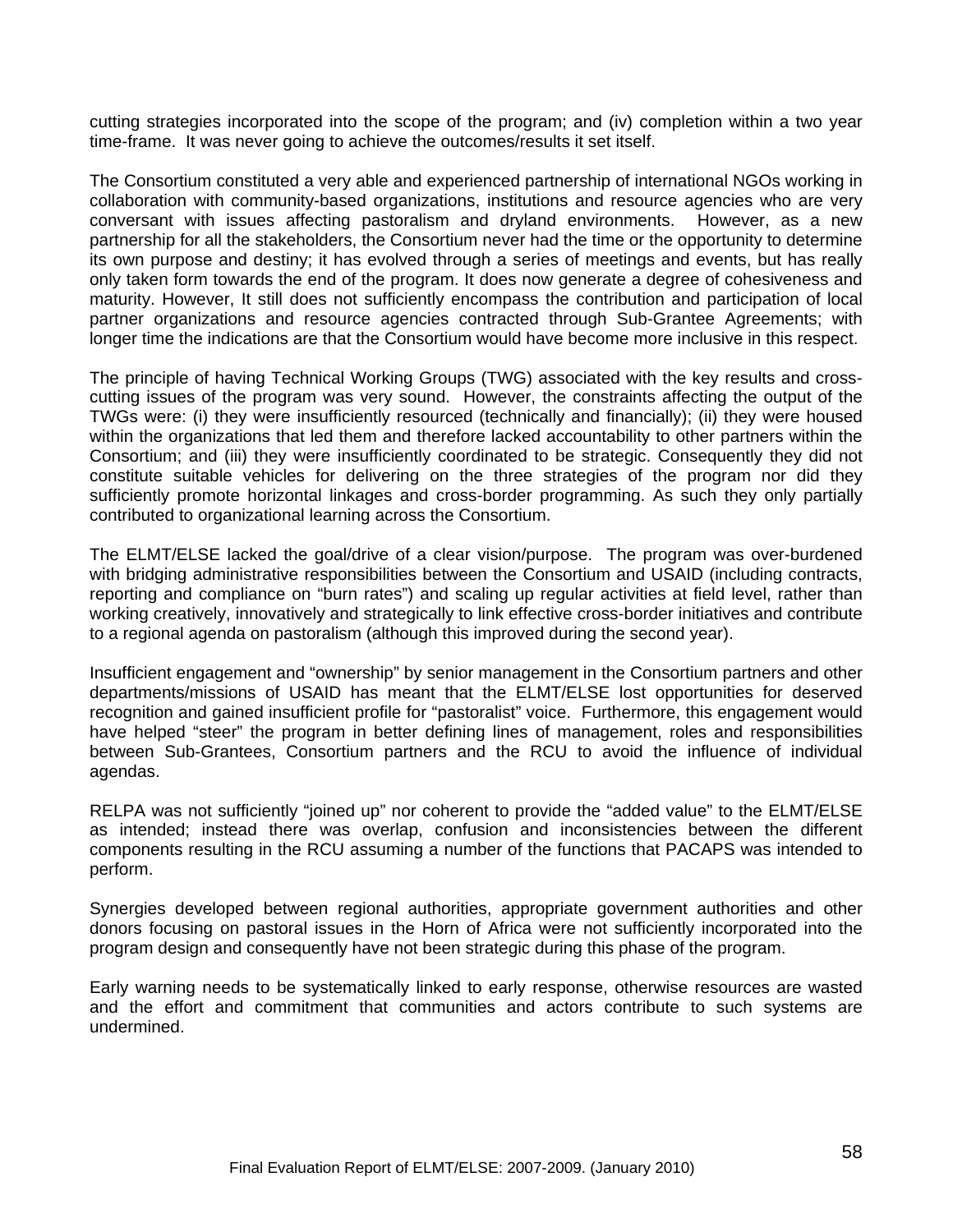# <span id="page-58-0"></span>**10. Recommendations for Future Interventions**

### **10.1 Extension and Time Frame**

A number of ELMT/ELSE activities/events remain outstanding and should be incorporated into a six month **No Cost Extension** (NCE II) from 1 January 2010. These include: (i) continuation of technical support and consolidation of training in camel husbandry and health and the convening of an International Symposium on camel health to be held in Garissa, Kenya in June 2010; (ii) follow-on activities from the Regional Livestock Marketing Symposium including the formation of an active regional livestock marketing forum; (iii) conduct "scenario planning" and further develop the participatory approach to rangeland management; (iv) develop cross-border NRM and trade maps with customary institutions; (v) develop good practice guidelines for water development in ASAL areas; (vi) organize a regional technical workshop on the promotion of fodder production; (vii) strengthen cross-border peace committees and exchange visits; and (viii) produce outstanding technical briefs on ELMT/ELSE innovative "good practice" including: integrated fodder production; early response planning; support to the privatization of veterinary services; milk marketing and linking the private sector with the Ministry of Northern Kenya. Emphasis during this period (as reflected in the activities/events) should build specifically on cross-border and regional programming.

[The evaluation team understands that an NCE II has been approved by USAID (December 2009) only until the end of April 2010, so these activities will have to be further prioritized] Any further USAID funding focusing on cross-border and regional activities in support of pastoralist livelihoods must commit to longer term program cycles of at least **five to ten years** to be cost-efficient and effective given the complexity of the environment in which they operate.

### **10.2 Program Design**

ELMT/ELSE should determine a program design for a subsequent phase which is **strategic** with respect to **cross-border synergies** and **regional initiatives** based upon the experience of the first phase. Program areas and priorities should be developed through consultations with primary beneficiaries at the field level facilitated by customary institutions and be linked (where appropriate) with the "agendas" of governments (including Ethiopia and Kenya) and regional institutions such as IGAD, AU-IBAR and COMESA.

The program must be more **focused** with well defined links between the different results. Partner organizations collaborating through this initiative should be expected to adopt the program strategy rather than simply scaling up existing activities in order for this focus to be more coherent and effective. Interventions which do not directly contribute to cross-border synergies may still contribute to the broader understanding of "good practice" but should be funded under different funding facilities (for example funding through USAID bilateral missions in country or other donors).

The program should build on existing synergies developed under the first phase of ELMT/ELSE<sup>[45](#page-58-0)</sup> between complementary activities across border which are coordinated within strategic "**zonal hubs**". These "zonal hubs" should be sensitive to, and build upon, cultural and clan ties across borders. Consensus on program activities should be built from the community level upwards (techniques to achieve this are scenario planning, community dialogue, baseline surveys and stakeholder planning). The RCU should have the capacity to support engagement and facilitate coordination at this level between customary institutions, partner agencies, governments and across border.

 $\overline{a}$  $45$  Cross-border peace building actives represent very effective cross-border programming under the first phase of ELMT/ELSE.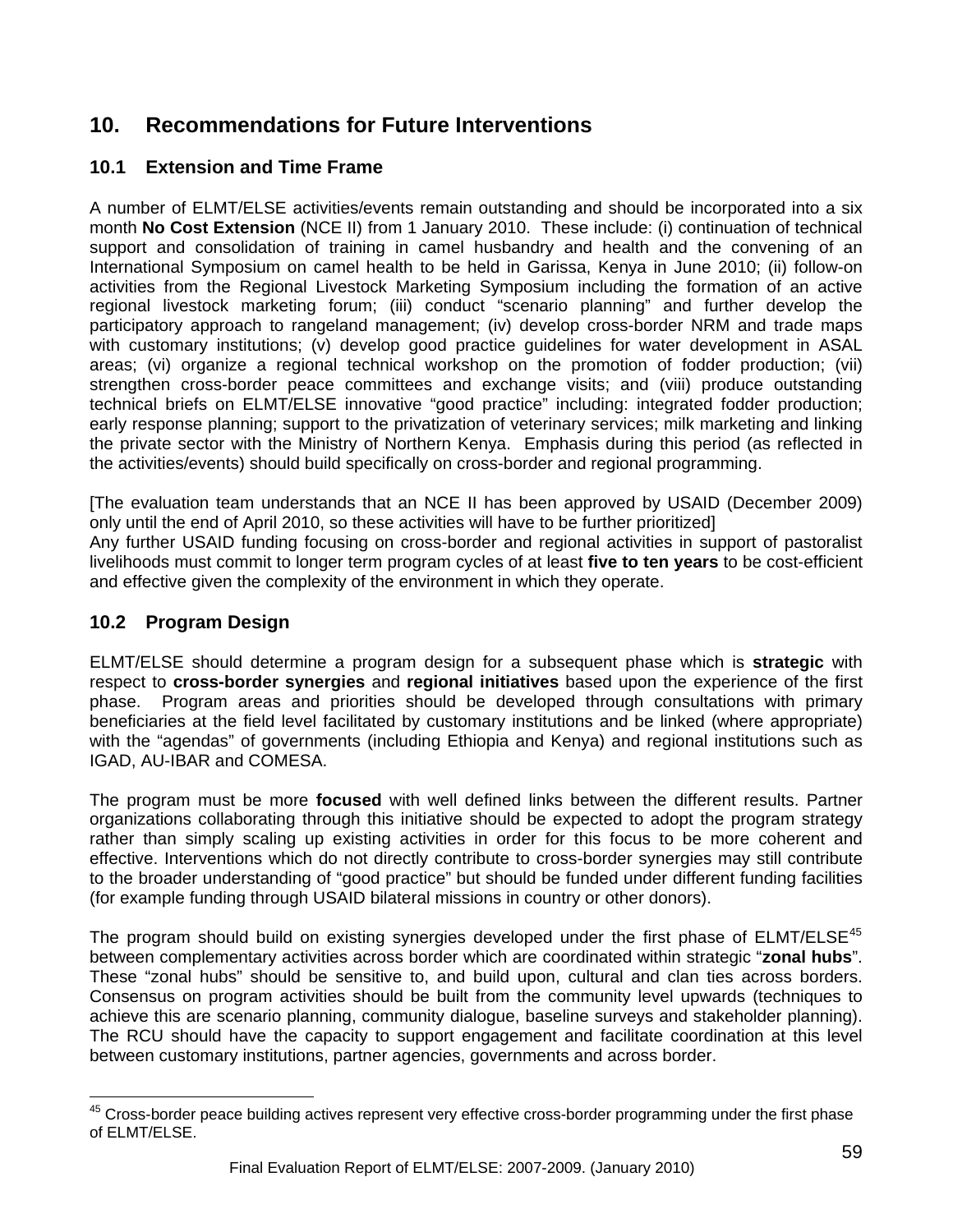<span id="page-59-0"></span>The program should work through **strategic relationships** with relevant **government ministries** and **regional institutions** responsible for the economic, technical and policy development relating to drylands and pastoralism. In this respect the program can very usefully build upon the regional events and initiatives it successfully instigated during the first phase, most notably the Camel Fora in Kenya and Ethiopia, the Peace Conference in Moyale, the Livestock Marketing Symposium in Nairobi and the Private Investment Initiative with the Ministry of Northern Kenya. Ultimately the program must represent an opportunity for the "voice" of pastoralists to be heard at local, national and regional levels.

The program must recognize, complement and join forces with other donor (and agency) initiatives<sup>[46](#page-59-0)</sup> focusing on poverty and livelihoods issues affecting pastoralists and drylands populations in the region. There has to be a better informed and more concerted approach to these issues in a complex area and ELMT/ELSE should provide the platform (in the absence of any other suitable body) to achieve this.

The program should be more cost-effective, greater emphasis should be placed on strategic pieces of work, delivering on program outputs and results rather than "burn rates".

# **10.3 Technical Emphasis**

The program should focus on the **principal technical issues** affecting pastoral livelihoods (timely protection of livelihoods and natural resources, improved animal health, production and marketing, and complementary livelihoods) and ensure that it draws on the most effective technical experience and competence to achieve this. The program must demonstrate sound development practice (including social equity, gender and conflict sensitivity).

The program must demonstrate an effective link between **early warning systems** (including traditional systems), **contingency planning** (in concert with other initiatives<sup>[47](#page-59-0)</sup>) and timely **response** to issues affecting pastoralist communities through emergency funding facilities that are inked to the program $48$ .

Specifically, the program should take into account (where applicable): (i) empowerment of customary institutions in pastoral areas of Kenya and elsewhere in Ethiopia; (ii) improved beneficiary targeting for fodder production and alternative (complementary) livelihood interventions; (iii) productive management and equitable access to enclosures, in particular in Ethiopia<sup>[49](#page-59-0)</sup>; (iii) the direct participation of customary institutions, government and communities in the holistic management approach; (iv) more considered use of fire for bush management (this should be applied professionally and with the participation of communities); (v) support to pastoralists to diversify into non-livestock and nonmoisture dependent alternatives that would enhance or complement the livelihood of pastoralists; (vi) identify appropriate financial intermediaries for the pastoral areas to facilitate livestock trading, savings; and (vii) reduced dependency on "free" inputs (such as hives, seed and farm implements) through the livelihood diversification and marketing interventions.

<sup>&</sup>lt;sup>46</sup> Other donors engaged in this area include the World Bank, DFID and EC/ECHO.

<sup>&</sup>lt;sup>47</sup> For example the Pastoral Community Development Project (PCDP) in Ethiopia funded through the Government of Ethiopia by the World Bank.

<sup>&</sup>lt;sup>48</sup> In Ethiopia a Memorandum of Understanding (July 2009) has been agreed between OFDA and the Ethiopian Mission of USAID (BEAT) to support emergency activities (livestock and livelihood relief interventions are prioritized) that address risks and crises that would otherwise affect the development efforts of the PLI II program.

Drought reserves should not end up being the property of the wealthy pastoralists who have the largest number of animals.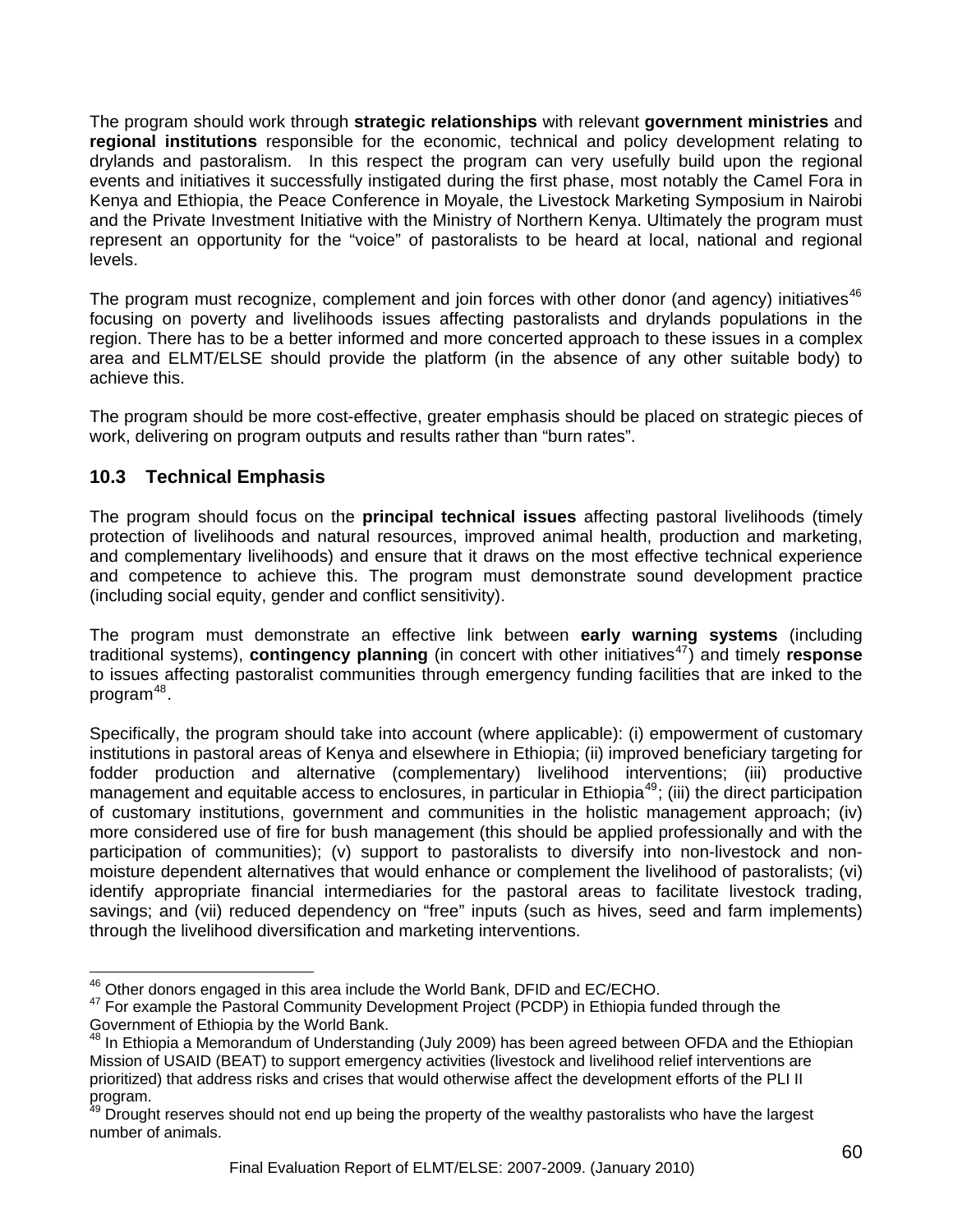<span id="page-60-0"></span>Much more emphasis must be placed on monitoring and **impact assessments** in the next phase to demonstrate achievements of results on the livelihoods of the principal beneficiaries. It is proposed that the focus of participatory impact assessments (PIA) should be of the restocking interventions and the income-generating activities undertaken by cereal groups with support from SC/US in Ethiopia, and the BDS training and income-generating activities supported by CARE Kenya.

# **10.4 The Consortium**

 $\overline{a}$ 

The program should continue to operate through a **Consortium** since the benefits derived from a range of experience and competencies has been well demonstrated in the second year of the first phase of ELMT/ELSE. However, the partnership is not likely to be as broad as the program adopts a much more focused strategy. Consortium partners will be selected on their suitability, commitment and ability to deliver on key components of the ELMT/ELSE strategy (focusing on cross-border and regional interventions) in the second phase. Consortium partners with "regional" facilities and functions that would contribute to the objectives of the program would be at an advantage.

There should be a three month "**inception period**" built within the program for the Consortium partners to prepare prior to program implementation and convene a sequence of Consortium workshops to determine: (i) vision: (ii) purpose; (iii) structure; and (iv) roles and responsibilities<sup>[50](#page-60-0)</sup>.

Consortium partners should determine their own contractual arrangements (within the terms and conditions of USG funding) with local partners (Sub-Grantees) whom they select to deliver services and manage within the terms and conditions of their agreement with the principal recipient partner. All technical and management staff of Consortium partners and Sub-Grantees should undergo orientation and induction training by the RCU during the inception period or at the time of joining the program (if at a later stage).

A **Regional Coordination Unit** (RCU) should champion the "vision" and the "purpose" of the Consortium on behalf of the partnership and represent the Consortium at the regional and national levels. Furthermore, the RCU should assume more direct management functions accorded to it by the Country Director of the principal recipient partner and these management functions should be articulated clearly in agreements made with Consortium partners. This would imply that the Consortium partners are directly accountable to the RCU for financial and narrative reporting<sup>[51](#page-60-0)</sup>.

In addition the RCU should assume responsibility for: (i) Consortium staff orientation and induction; (ii) communications across the program; (iii) field coordination of zonal hubs; (iv) assuring technical quality and linkages across the program; (v) monitoring and evaluation (including participatory impact assessments); (vi) regular reporting on the program; (vii) documentation of good practice; (viii) technical networking; (ix) instigation and facilitation of regional events; and (x) donor liaison<sup>[52](#page-60-0)</sup>.

The RCU should include: (i) Chief of Party; (ii) Deputy Chief of Party<sup>[53](#page-60-0)</sup>; (iii) three Technical Advisers; (iv) a Learning, Monitoring & Evaluation Officer; (v) a PIA Officer; (vi) a Program Officer<sup>[54](#page-60-0)</sup> supported

 $50$  This process will be more clearly defined in the IMI Guidelines on Consortium collaborative working being produced in conjunction with this evaluation report.

It may be appropriate to re-name the RCU, a Regional Management Unit, although this title is already assumed by the CARE USA Regional Office, so the term has not been applied in this evaluation report to avoid confusion.

 $52$  These recommendations are assuming that the Consortium will be more a "stand alone" function in a future phase since the outcome of the broader RELPA evaluation is not yet known, nor is the commitment to support other functions of RELPA including most critically, the PACAPS component. 53 The DCoP will act as the Coordinator for Technical Advisers and Field Coordinators.

<sup>&</sup>lt;sup>54</sup> The Program Officer should assume responsibility for Consortium staff orientation and induction.